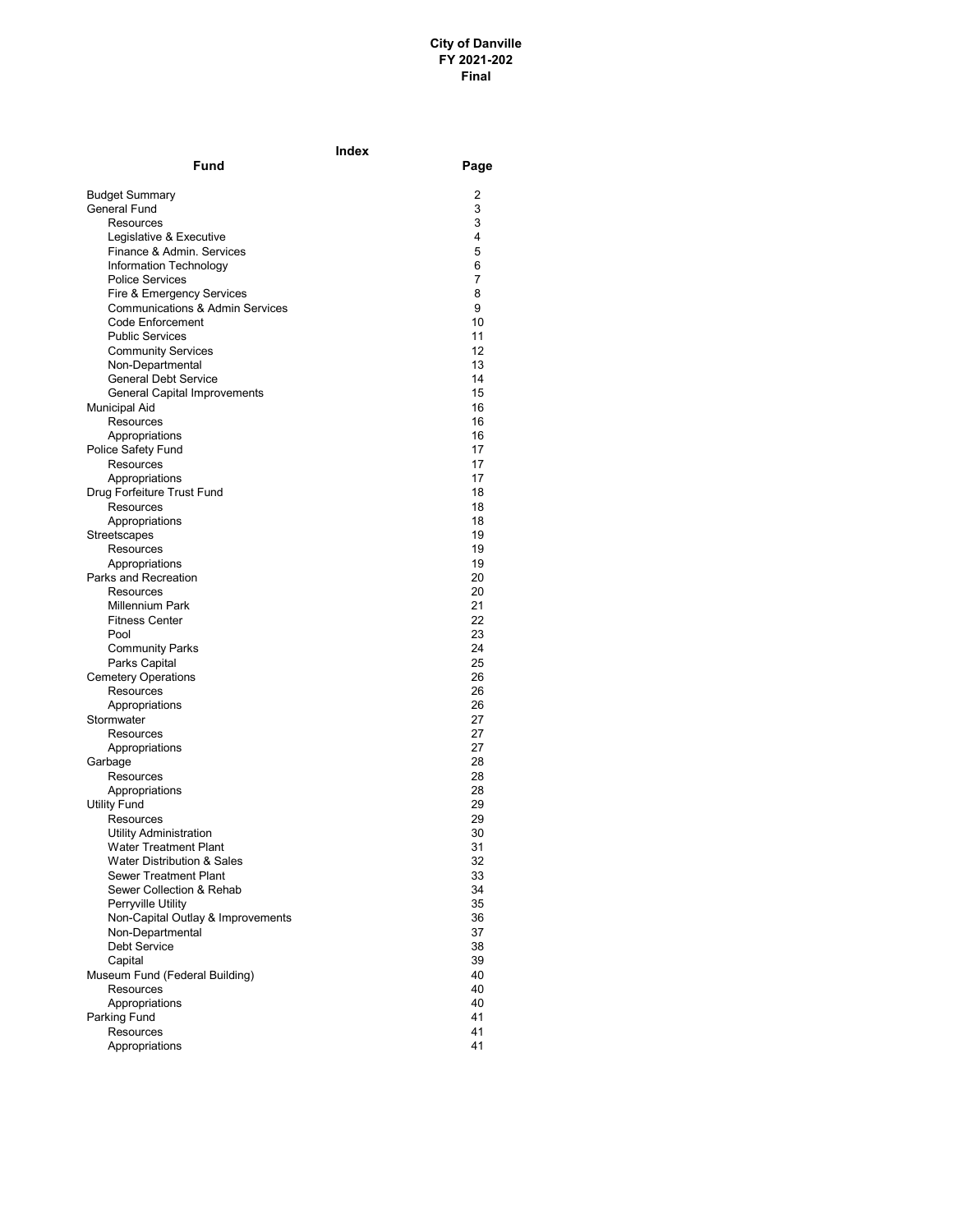| <b>FY21</b>      |                       | <b>FY 22</b> |                       |
|------------------|-----------------------|--------------|-----------------------|
|                  |                       |              | <b>Reserves</b>       |
| \$<br>26,105,246 | \$                    | 29,649,386   | 12,246,022            |
| \$<br>650,000    | \$                    | 400,000      | 566,407               |
| \$<br>27,090     | \$                    | 27,090       | 8,620                 |
| \$<br>5,000      | \$                    | 5,000        | 3,359                 |
| \$<br>175,000    | \$                    | 4,250,000    | (44, 571)             |
| \$<br>1,365,854  | \$                    | 7,651,052    | \$<br>(355, 242)      |
| \$<br>400,265    | \$                    | 620,202      | \$                    |
| \$<br>847,930    | \$                    | 1,061,932    | \$<br>2,103,075       |
| \$<br>1,073,300  | \$                    | 1,147,970    | (376)                 |
| \$<br>20,961,169 | \$                    | 23,961,669   | (11, 337, 669)        |
| \$<br>46.194     | \$                    | 32,284       | 8.465                 |
| \$<br>430,539    | \$                    | 580,066      | (7, 112)              |
| \$<br>52,087,586 | \$                    | 69,386,650   | 3,190,978             |
|                  | <b>Appropriations</b> |              | <b>Appropriations</b> |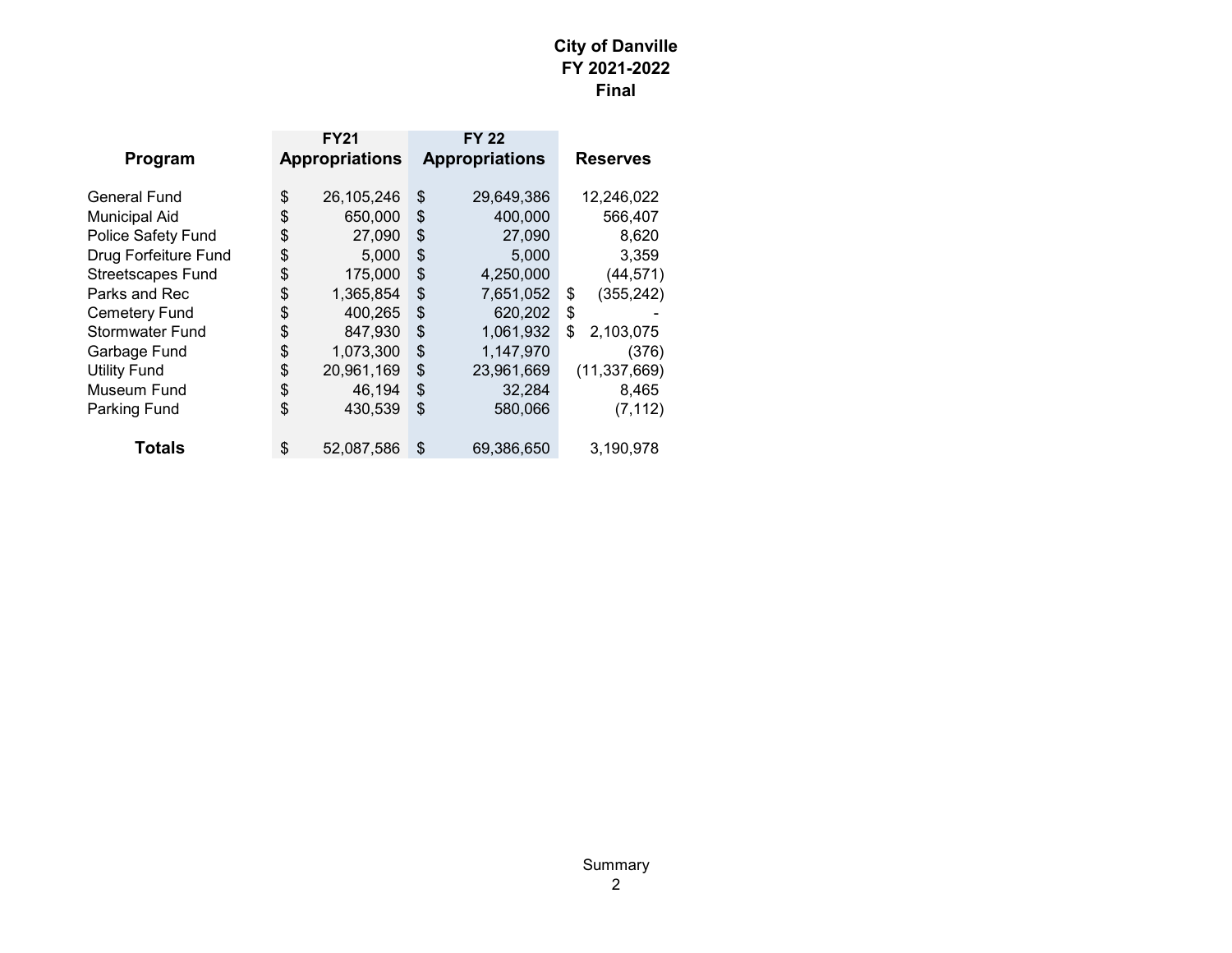|                                                  |                                                                 | <b>Budgeted</b><br>FY21-22 |
|--------------------------------------------------|-----------------------------------------------------------------|----------------------------|
| <b>General Fund Revenue</b><br><b>TAXES</b>      |                                                                 |                            |
| A10 00-00 4130                                   | Taxes: PILOT-Housing Authority                                  | 50,000                     |
| A10 00-00 4200                                   | Ad Val Tax: Cur Real/Personal                                   | 1,550,000                  |
| A10 00-00 4204                                   | Ad Val Tax: Cur Tangible                                        | 400,000                    |
| A10 00-00 4205                                   | AD Val Tax: Motor Vehicle Tax                                   | 150,000                    |
|                                                  | <b>SUBTOTAL</b>                                                 | 2,150,000                  |
| <b>LICENSE &amp; FEES</b>                        |                                                                 |                            |
| A10 00-00 4220                                   | Lic/Fees: Occ License Fee                                       | 7,571,762                  |
| A10 00-00 4221                                   | Lic/Fees: Min Payments                                          | 10,000                     |
| A10 00-00 4222<br>A10 00-00 4223                 | Lic/Fees: Net Profits<br>Lic/Fees: Pen & Int                    | 1,265,649                  |
| A10 00-00 4224                                   | Lic/Fees: Franch Fee, Bank                                      | 5,000<br>150,000           |
| A10 00-00 4228                                   | Lic/Fees: Franch Fee-ATMOS                                      | 120,000                    |
| A10 00-00 4229                                   | Lic/Fees: Franch Fee-Elec RECC                                  | 20,000                     |
| A10 00-00 4230                                   | Lic/Fees: Franch Fee - Elec KU                                  | 800,000                    |
| A10 00-00 4231                                   | Lic/Fees: Franch Fee, CATV                                      | 100,000                    |
| A10 00-00 4232                                   | Lic/Fees: Insur Premium                                         | 2,850,000                  |
| A10 00-00 4240                                   | Lic/Fees: Alcohol Sales Permit                                  | 50,000                     |
| A10 00-00 4241                                   | Lic/Fees: Qrtrly Alcohol Tax                                    | 550,000                    |
| A10 00-00 4261                                   | Lic/Fees: Other License<br><b>SUBTOTAL</b>                      | 13,492,412                 |
|                                                  |                                                                 |                            |
| <b>PENALTIES &amp; FORFEITURES</b>               |                                                                 |                            |
| A10 00-00 4332                                   | Pen & Forfeits: Arrest Fees<br>Pen & Forfeits: Other            | 5,000                      |
| A10 00 00 4334                                   | <b>SUBTOTAL</b>                                                 | 3,000<br>8,000             |
|                                                  |                                                                 |                            |
| <b>SERVICE REVENUE</b>                           |                                                                 |                            |
| A10 00-00 4520                                   | Services: Fire Protection                                       | 26,000                     |
| A10 00-00 4560                                   | Services: Com Contract, J.C.                                    | 7,000                      |
| A10 00-00 4561<br>A10 00-00 4562                 | Services: Com Contract, Perry.<br>Services: Com Contract, Boyle | 750<br>180,000             |
| A10 00-00 4563                                   | Services: Com Contract, Fire                                    | 500                        |
| A10 00-00 4590                                   | Services: Rental                                                | 5,000                      |
| A10 00-00 4595                                   | Other Rev: Cost Reduct. Prog. (Utility)                         | 546,028                    |
| A10 00-00 4595                                   | Other Rev: Cost Reduct. Prog. (St. Water)                       | 72,863                     |
|                                                  | Services: Parks Boyle (Parks and Recreation                     | 326,508                    |
|                                                  | SUBTOTAL                                                        | 1,164,649                  |
| <b>OTHER RECURRING REVENUE</b>                   |                                                                 |                            |
| A10 00 00 4600                                   | <b>Other Rev: Contributions</b>                                 | 10,000                     |
| A10 00-00 4700                                   | Operating Trans: Municipal Aid                                  | 25,000                     |
| A10 00-00 4745                                   | Other Rev: Insurance Proceeds                                   | 5,000                      |
| A10 00-00 4750<br>A10 00-00 4760                 | Other Rev: Sale of Property<br>Other Rev: Invest Interest       | 5,000<br>150,000           |
| A10 00-00 4761                                   | Change in Fair Value                                            | 500                        |
| A10 00-00 4780                                   | Other Rev: E911                                                 | 245,000                    |
| A10 00-00 4785                                   | Other Rev: School Officer                                       | 37,500                     |
| A10 00-00 4799                                   | Other Rev: Miscellaneous                                        | 50,000                     |
|                                                  | <b>SUBTOTAL</b>                                                 | 528,000                    |
| <b>INTERGOVERNMENTAL REVENUE</b>                 |                                                                 |                            |
| A10 00-00 4900                                   | Intergov: HB413 (Base Court)                                    | 18,000                     |
| A10 00-00 4910                                   | Intergov: Police Incentive                                      | 140,000                    |
| A10 00-00 4920                                   | Intergov: Fire Incentive                                        | 100,000                    |
| A10 00-00 4994                                   | Intergov: Other Grants<br><b>SUBTOTAL</b>                       | 5,000<br>273,000           |
|                                                  |                                                                 |                            |
| <b>SPECIAL PURPOSE REVENUE</b><br>A10-00-00-4998 | <b>CARES Allocations</b>                                        |                            |
|                                                  | <b>SUBTOTAL</b>                                                 | 1,442,000<br>1,442,000.00  |
| <b>TOTALS</b>                                    |                                                                 | 17,616,060.97              |
|                                                  |                                                                 | 19,058,060.97              |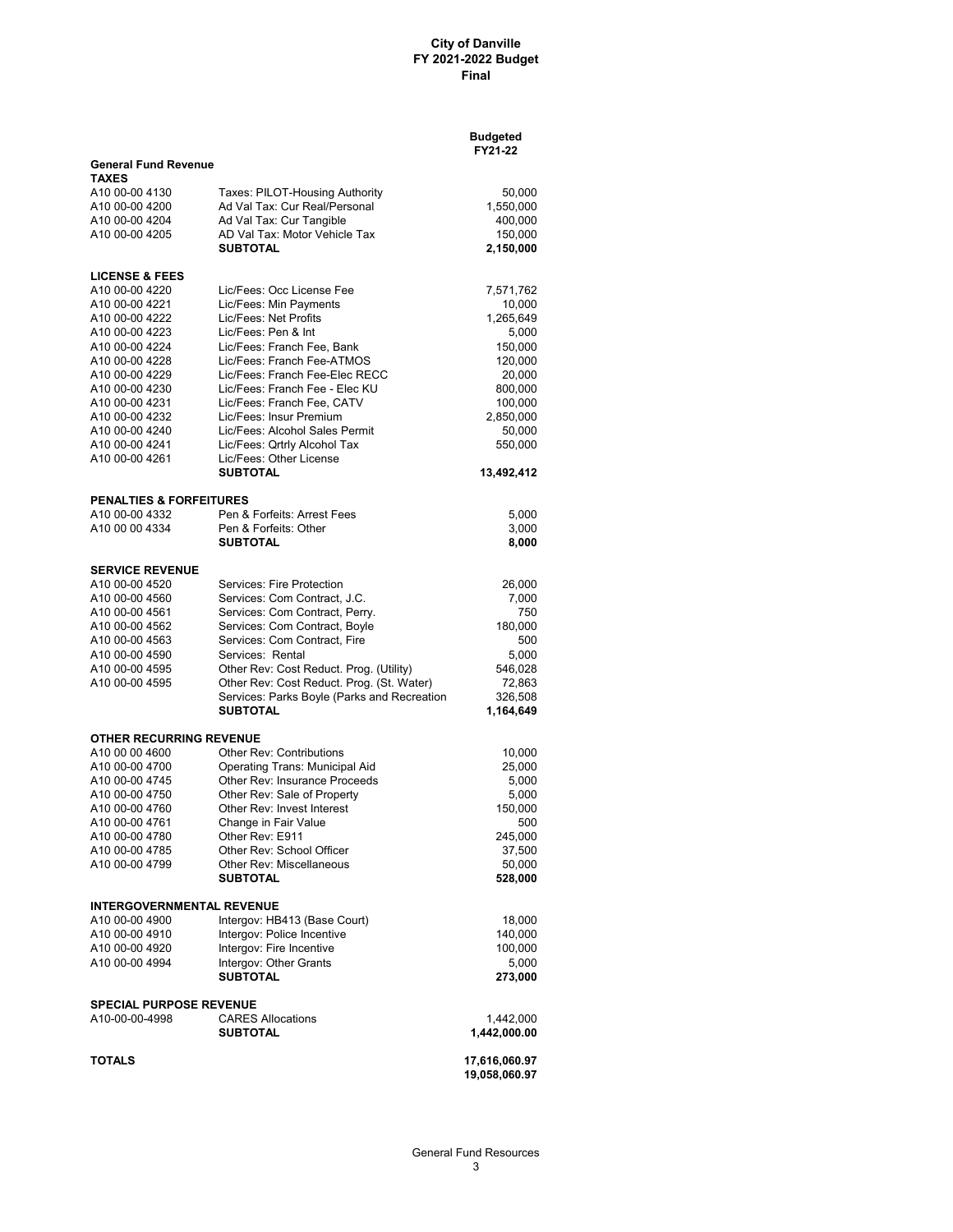|                                                        |                                         | <b>Budgeted</b> |
|--------------------------------------------------------|-----------------------------------------|-----------------|
| <b>Legislative &amp; Executive</b><br><b>PERSONNEL</b> | FY21-22                                 |                 |
| A10 13-10 5150                                         | Persrv: Regular Salaries                | 422,256.47      |
| A10 13-10 5151                                         | Persrv: Overtime Salaries               | 2,000.00        |
| A10 13-10 5152                                         | Persrv: Part-Time/Temp                  | 51,745.68       |
| A10 13-10 5953                                         | Persrv: FICA                            | 36,414.16       |
| A10 13-10 5954                                         | Persrv: Medical & Hospital              | 198,334.20      |
| A10 13-10 5955                                         | Persry: Dental/Vision                   | 8,882.88        |
| A10 13-10 5956                                         | Persrv: Life                            | 2,396.58        |
| A10 13-10 5959                                         | Persrv: Workers Compensation            | 1,107.86        |
| A10 13-10 5968                                         | Persrv: Retirement CERS                 | 114,337.12      |
|                                                        | <b>SUBTOTAL</b>                         | 837,474.95      |
| <b>CONTRACTUAL</b>                                     |                                         |                 |
| A10 13-10 6110                                         | <b>CS: Contract Services</b>            | 50,000.00       |
| A10 13-10 6120                                         | <b>CSC: Advertising &amp; Publicity</b> | 12,000.00       |
| A10 13-10 6121                                         | <b>CSC: Promotional Activities</b>      | 6,000.00        |
| A10 13-10 6122                                         | <b>CSC: Printing &amp; Duplicating</b>  | 4,000.00        |
| A10 13-10 6123                                         | CSS: Recording & Reporting              | 200.00          |
| A10 13-10 6124                                         | CSC: Postage & Freight                  | 500.00          |
| A10 13-10 6131                                         | <b>CSO: Rentals &amp; Leases</b>        | 6,000.00        |
| A10 13-10 6141                                         | <b>CSP: Legal Services</b>              | 120,000.00      |
| A10 13-10 6142                                         | <b>CSP: Consultants</b>                 | 50,000.00       |
| A10 13-10 6145                                         | CSP: Insurance/Judgement/Claim          | 20,000.00       |
| A <sub>10</sub> 13-10 6150                             | CSU: Telephone & Fax                    | 3,300.00        |
| A10 13-10 6190                                         | <b>CSM: Electron Inform Systems</b>     | 70,000.00       |
|                                                        | <b>SUBTOTAL</b>                         | 342,000.00      |
| <b>OTHER</b>                                           |                                         |                 |
| A10 13-10 7110                                         | MS: Marketing & Promotions              | 25,000.00       |
| A10 13-10 7111                                         | MS: Office Supplies                     | 5,000.00        |
| A10 13-10 7112                                         | MS: Furniture & Fixtures                | 1,000.00        |
| A10 13-10 7114                                         | MS: Clothing & Accessories              | 1,000.00        |
| A10 13-10 7115                                         | MS: Food Service/Supplies               | 15,000.00       |
| A10 13-10 7116                                         | MS: Safety & First Aid Supply           | 1,000.00        |
| A10 13-10 7117                                         | OS: Electronic Inform System            | 5,000.00        |
| A10 13-10 7131                                         | VES: Vehicles & Light Trucks            | 1,200.00        |
| A10 13-10 7134                                         | VES: Gasoline & Oil                     | 3,000.00        |
| A10 13-10 7140                                         | Other: Membership/Subscription          | 8,000.00        |
| A10 13-10 7141                                         | Other: Staff Devp/Educat                | 20,000.00       |
| A10 13-10 7142                                         | Other: Conference & Meetings            | 20,000.00       |
| A10 13-10 7149                                         | Other: Miscellaneous                    | 500.00          |
|                                                        | <b>SUBTOTAL</b>                         | 105,700.00      |

**TOTALS 1,285,174.95**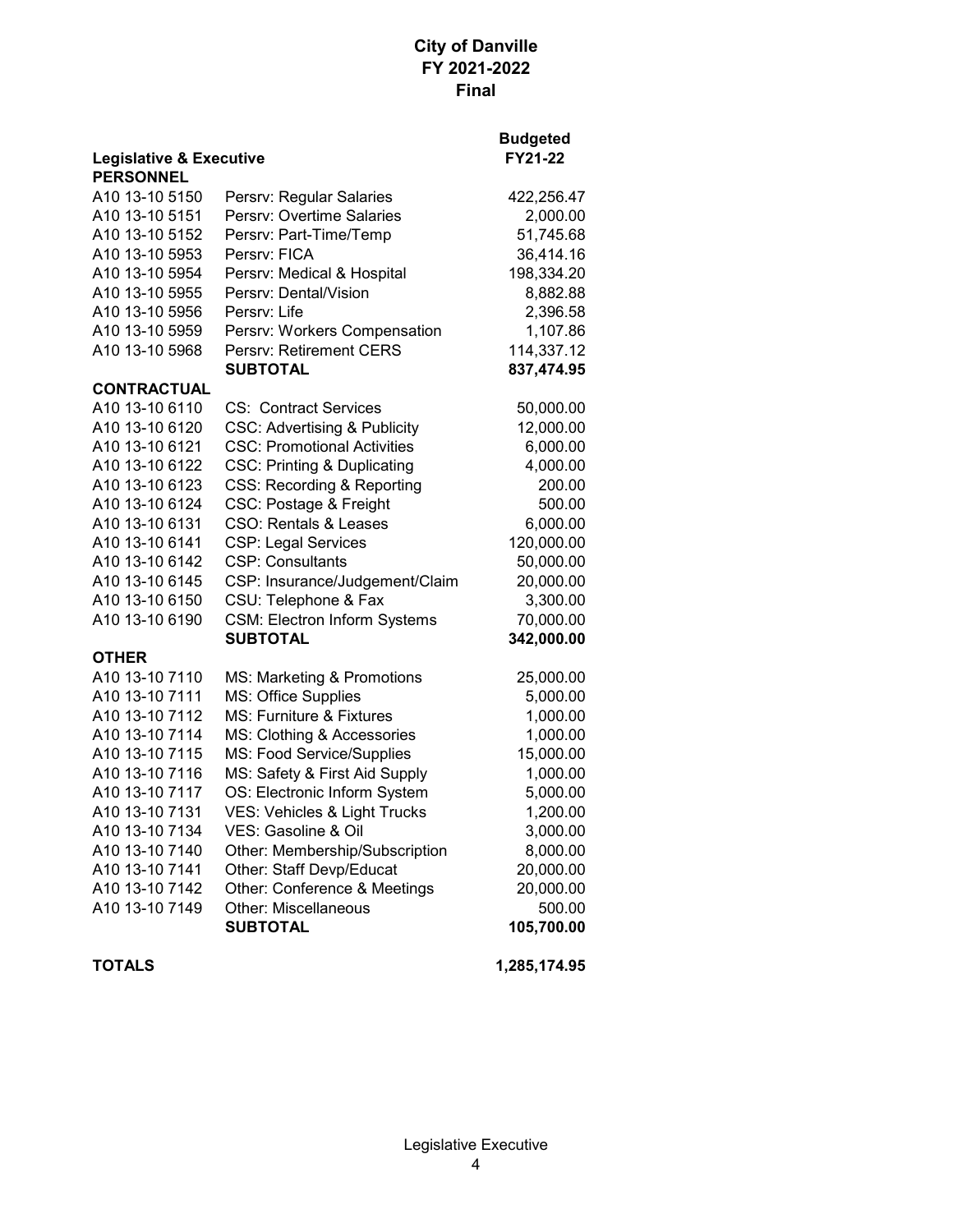| <b>Budgeted</b> |
|-----------------|
| <b>FY21-22</b>  |

| <b>Finance &amp; Administration</b><br><b>PERSONNEL</b> |                                               |            |
|---------------------------------------------------------|-----------------------------------------------|------------|
| A10 13-20 5150                                          | Persrv: Regular Salaries                      | 277,350.27 |
| A10 13-20 5151                                          | Persrv: Overtime                              | 1,500.00   |
| A10 13-20 5953                                          | Persry: FICA                                  | 21,332.05  |
| A10 13-20 5954                                          | Persrv: Medical & Hospital                    | 112,670.76 |
| A10 13-20 5955                                          | Persrv: Dental/Vision                         | 4,552.92   |
| A10 13-20 5956                                          | Persry: Life                                  | 2,396.58   |
| A10 13-20 5959                                          | Persrv: Workers Compensation                  | 1,107.86   |
| A10 13-20 5968                                          | <b>Persry: Retirement CERS</b>                | 75,150.15  |
|                                                         | <b>SUBTOTAL</b>                               | 496,060.59 |
| <b>CONTRACTUAL</b>                                      |                                               |            |
| A10 13-20 6120                                          | <b>CSC: Advertising &amp; Publicity</b>       | 250.00     |
| A10 13-20 6122                                          | <b>CSC: Printing &amp; Duplicating</b>        | 8,000.00   |
| A10 13-20 6124                                          | CSC: Postage & Freight                        | 1,000.00   |
| A10 13-20 6131                                          | CSO: Rentals & Leases                         | 250.00     |
| A10 13-20 6132                                          | CSO: Cleaning & Janitorial                    | 2,000.00   |
| A10 13-20 6140                                          | CSP: Audit/Budget/Fin-Report                  | 35,000.00  |
| A10 13-20 6142                                          | <b>CSP: Consultants &amp; Commission Fees</b> | 235,000.00 |
| A10 13-20 6144                                          | CSP: PVA & Property Tax Rolls                 | 40,000.00  |
| A10 13-20 6145                                          | CSP: Insurance/Judgement/Claim                | 5,000.00   |
| A10 13-20 6150                                          | CSU: Telephone & Fax                          | 18,000.00  |
| A10 13-20 6151                                          | <b>CSU: Electric Service</b>                  | 16,000.00  |
| A10 13-20 6153                                          | CSU: Natural & Propane Gas                    | 1,000.00   |
| A10 13-20 6170                                          | CSI: Building/Structures                      | 1,000.00   |
| A10 13-20 6190                                          | CSM: Electron Inform Systems/Bank Fee         | 43,000.00  |
| A10 13-20 6191                                          | <b>CSM: General Services</b>                  | 250.00     |
|                                                         | <b>SUBTOTAL</b>                               | 405,750.00 |
| <b>OTHER</b>                                            |                                               |            |
| A10 13-20 7111                                          | MS: Office Supplies                           | 1,500.00   |
| A10 13-20 7112                                          | MS: Furniture & Fixtures                      | 1,000.00   |
| A10 13-20 7113                                          | <b>MS: Cleaning Supplies</b>                  | 4,000.00   |
| A10 13-20 7114                                          | MS: Clothing & Accessories                    | 500.00     |
| A10 13-20 7115                                          | MS: Food Service/Supplies                     | 100.00     |
| A10 13-20 7117                                          | OS: Electronic Inform System                  | 7,000.00   |
| A10 13-20 7122                                          | OS: Chemicals                                 | 600.00     |
| A10 13-20 7123                                          | OS: Building Supplies                         | 1,000.00   |
| A10 13-20 7125                                          | OS: General Supplies                          | 200.00     |
| A10 13-20 7134                                          | VES: Gasoline & Oil                           | 150.00     |
| A10 13-20 7140                                          | Other: Membership/Subscription                | 500.00     |
| A10 13-20 7141                                          | Other: Staff Devp/Educat                      | 500.00     |
| A10 13-20 7142                                          | Other: Conference & Meetings                  | 2,500.00   |
|                                                         | <b>SUBTOTAL</b>                               | 19,550.00  |
|                                                         |                                               |            |

**TOTALS 921,360.59**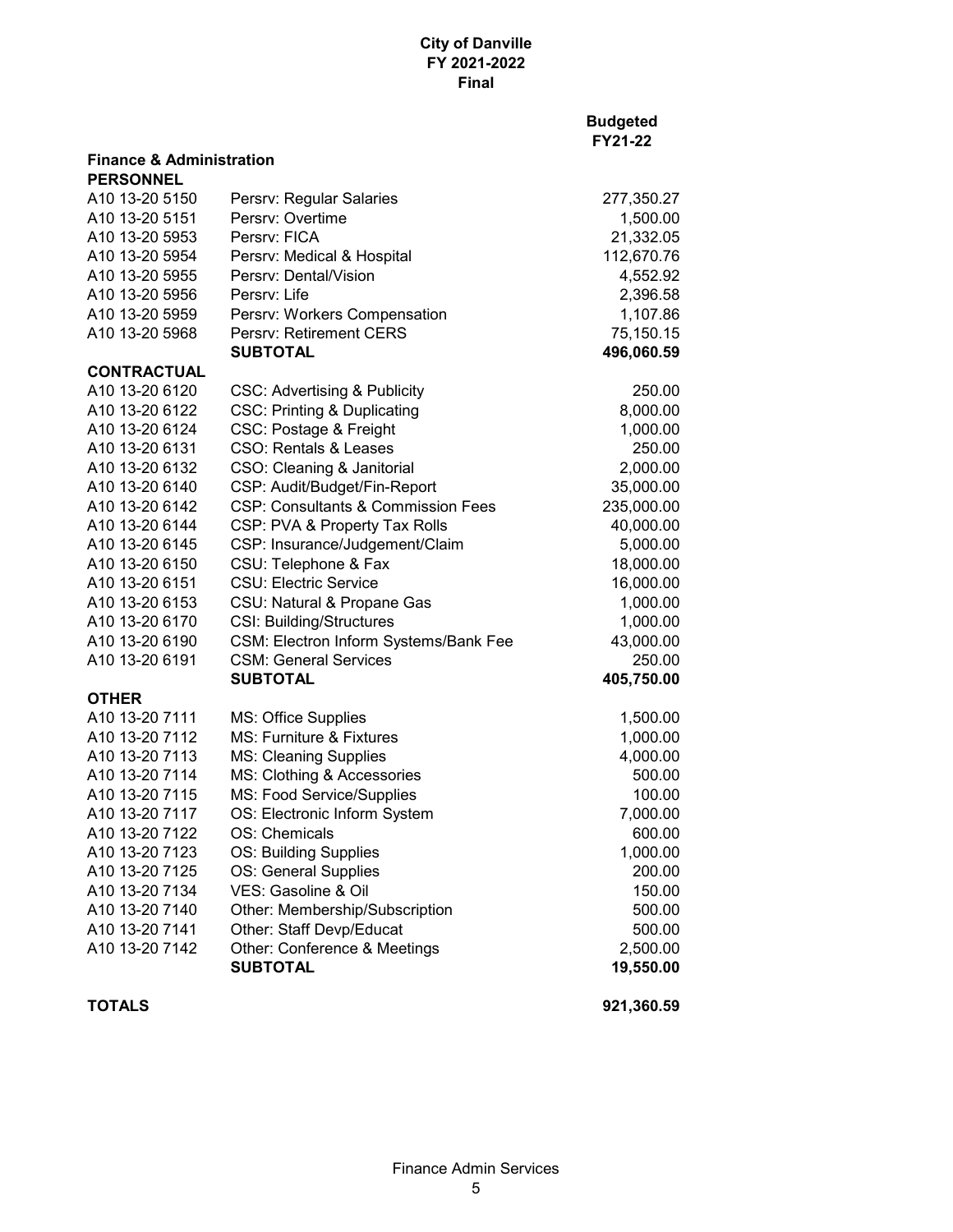#### **Budgeted FY21-22**

| <b>Information Technology</b> |                                     |            |  |  |
|-------------------------------|-------------------------------------|------------|--|--|
| <b>PERSONNEL</b>              |                                     |            |  |  |
| A <sub>10</sub> 13-30 5150    | Persrv: Regular Salaries            | 211,994.87 |  |  |
| A10 13-30 5151                | Persry: Overtime                    | 2,500.00   |  |  |
| A10 13-30 5953                | Persry: FICA                        | 16,408.86  |  |  |
| A10 13-30 5954                | Persrv: Medical & Hospital          | 60,605.64  |  |  |
| A10 13-30 5955                | Persry: Dental/Vision               | 2,554.20   |  |  |
| A10 13-30 5956                | Persry: Life                        | 1,597.72   |  |  |
| A10 13-30 5959                | Persrv: Workers Compensation        | 834.58     |  |  |
| A <sub>10</sub> 13-30 5968    | <b>Persry: Retirement CERS</b>      | 57,806.37  |  |  |
|                               | <b>SUBTOTAL</b>                     | 354,302.24 |  |  |
| <b>CONTRACTUAL</b>            |                                     |            |  |  |
| A10 13-30 6124                | CSC: Postage & Freight              | 150.00     |  |  |
| A10 13-30 6145                | CSP: Insurance/Judgement/Claim      | 5,000.00   |  |  |
| A10 13-30 6150                | CSU: Telephone & Fax                | 15,000.00  |  |  |
| A <sub>10</sub> 13-30 6190    | <b>CSM: Electron Inform Systems</b> | 60,000.00  |  |  |
|                               | <b>SUBTOTAL</b>                     | 80,150.00  |  |  |
| <b>OTHER</b>                  |                                     |            |  |  |
| A <sub>10</sub> 13-30 7111    | MS: Office Supplies                 | 500.00     |  |  |
| A10 13-30 7112                | <b>MS: Furniture &amp; Fixtures</b> | 3,000.00   |  |  |
| A10 13-30 7114                | MS: Clothing & Accessories          | 1,400.00   |  |  |
| A10 13-30 7117                | OS: Electronic Inform System        | 36,000.00  |  |  |
| A10 13-30 7125                | OS: General Supplies                | 1,500.00   |  |  |
| A10 13-30 7134                | VES: Gasoline & Oil                 | 1,500.00   |  |  |
| A10 13-30 7140                | Other: Membership/Subscription      | 500.00     |  |  |
| A10 13-30 7141                | Other: Staff Devp/Educat            | 5,000.00   |  |  |
|                               | <b>SUBTOTAL</b>                     | 49,400.00  |  |  |
|                               |                                     |            |  |  |

**TOTALS 483,852.24**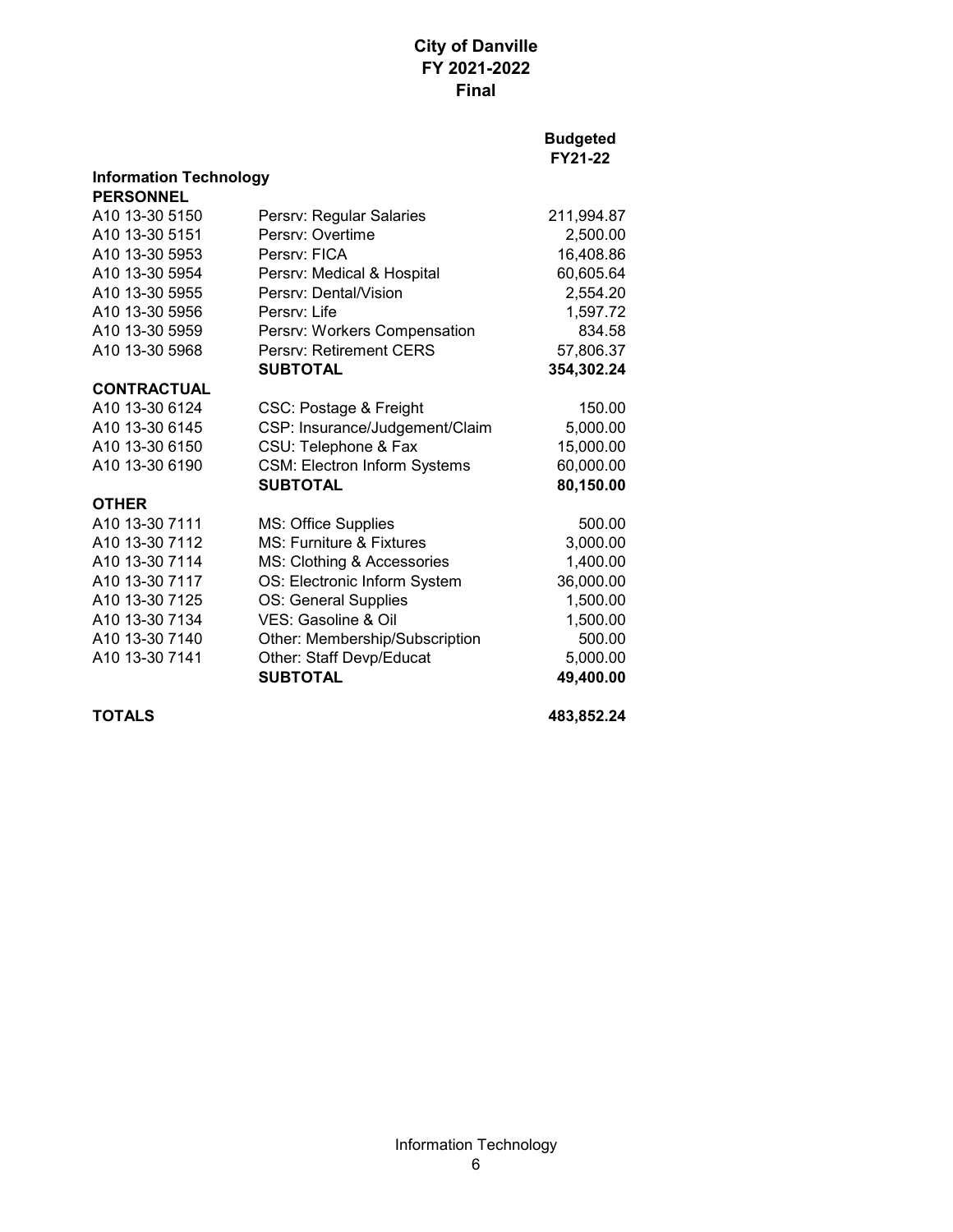#### **Budgeted FY21-22**

|                                              |                                                          | F 14 1 24          |
|----------------------------------------------|----------------------------------------------------------|--------------------|
| <b>Police Department</b><br><b>PERSONNEL</b> |                                                          |                    |
| A10 14-10 5150                               | Persrv: Reg Salary                                       | 1,806,422.03       |
| A10 14-10 5151                               | Persrv: Overtime                                         | 200,000.00         |
| A10 14-10 5152                               | Persrv: PT/Temp                                          | 30,000.00          |
| A10 14-10 5160                               | Persrv: Reg Salary Incentive                             | 144,000.00         |
| A10 14-10 5161                               | Persrv: Overtime Incentive                               | 25,000.00          |
| A10 14-10 5953                               | Persry: FICA                                             | 168,714.79         |
| A10 14-10 5954                               | Persrv: Medical & Hospital                               | 823,982.52         |
| A10 14-10 5955                               | Persrv: Dental/Vision                                    | 34,156.68          |
| A10 14-10 5956                               | Persry: Life                                             | 15,577.77          |
| A10 14-10 5959                               | Persrv: Workers Compensation                             | 68,076.51          |
| A10 14-10 5968                               | Persrv: Retirement CERS                                  | 24,220.80          |
| A10 14-10 5978                               | Persry: Retirement CERS-HAZ                              | 937,822.84         |
| A10 14-10 5991                               | Persrv: Sick Leave Buyback                               | 75,000.00          |
|                                              | SUBTOTAL                                                 | 4,352,973.94       |
| <b>CONTRACTUAL</b>                           |                                                          |                    |
| A10 14-10 6120                               | CSC: Advertising & Publicity                             | 4,000.00           |
| A10 14-10 6121                               | <b>CSC: Promotional Activities</b>                       | 1,000.00           |
| A10 14-10 6122                               | CSC: Printing & Duplicating                              | 100.00             |
| A10 14-10 6123                               | CSS: Recording & Reporting                               | 400.00             |
| A10 14-10 6124                               | CSC: Postage & Freight                                   | 100.00             |
| A10 14-10 6131                               | CSO: Rentals & Leases                                    | 100.00             |
| A10 14-10 6132                               | CSO: Cleaning & Janitorial                               | 2,000.00           |
| A10 14-10 6142                               | <b>CSP: Consultants</b>                                  | 3,000.00           |
| A10 14-10 6143                               | CSP: Laboratory Analysis                                 | 2,000.00           |
| A10 14-10 6145                               | CSP: Insurance/Judgement/Claim                           | 127,000.00         |
| A <sub>10</sub> 14-10 6150                   | CSU: Telephone & Fax                                     | 35,000.00          |
| A10 14-10 6151                               | <b>CSU: Electric Service</b>                             | 16,500.00          |
| A10 14-10 6153                               | CSU: Natural & Propane Gas                               | 1,900.00           |
| A10 14-10 6170                               | CSI: Building/Structures                                 | 8,500.00           |
| A10 14-10 6190                               | CSM: Electron Inform Systems                             | 22,000.00          |
| A10 14-10 6191                               | <b>CSM: General Services</b>                             | 1,500.00           |
|                                              | SUBTOTAL                                                 | 225,100.00         |
| <b>OTHER</b><br>A10 14-10 7110               |                                                          |                    |
| A10 14-10 7111                               | MS: Marketing & Promotions<br><b>MS: Office Supplies</b> | 750.00<br>1,500.00 |
| A10 14-10 7112                               | <b>MS: Furniture &amp; Fixtures</b>                      | 500.00             |
| A10 14-10 7113                               | <b>MS: Cleaning Supplies</b>                             | 650.00             |
| A10 14-10 7114                               | MS: Clothing & Accessories                               | 45,000.00          |
| A10 14-10 7115                               | MS: Food Service/Supplies                                | 1,600.00           |
| A10 14-10 7116                               | MS: Safety & First Aid Supply                            | 700.00             |
| A10 14-10 7117                               | OS: Electronic Inform System                             | 5,500.00           |
| A10 14-10 7122                               | OS: Chemicals                                            | 700.00             |
| A10 14-10 7123                               | OS: Building Supplies                                    | 2,000.00           |
| A10 14-10 7124                               | <b>OS: Construction Materials</b>                        | 1,000.00           |
| A10 14-10 7125                               | OS: General Supplies                                     | 1,000.00           |
| A10 14-10 7131                               | VES: Vehicles & Light Trucks                             | 30,000.00          |
| A10 14-10 7134                               | VES: Gasoline & Oil                                      | 85,000.00          |
| A10 14-10 7135                               | <b>VES: Miscellaneous</b>                                | 800.00             |
| A10 14-10 7138                               | OS: Range/Ammo Supplies                                  | 3,500.00           |
| A10 14-10 7140                               | Other: Membership/Subscription                           | 12,000.00          |
| A10 14-10 7141                               | Other: Staff Devp/Educat                                 | 15,000.00          |
| A10 14-10 7142                               | Other: Conference & Meetings                             | 4,000.00           |
| A10 14-10 7143                               | Other: Alcohol Awareness/Equip                           | 5,000.00           |
| A10 14-10 7174                               | OS: Canine Expense                                       | 5,000.00           |
| A10 14-10 7175                               | Shop With A Cop                                          | 1,000.00           |
|                                              | <b>SUBTOTAL</b>                                          | 222,200.00         |
|                                              |                                                          |                    |

**TOTALS 4,800,273.94**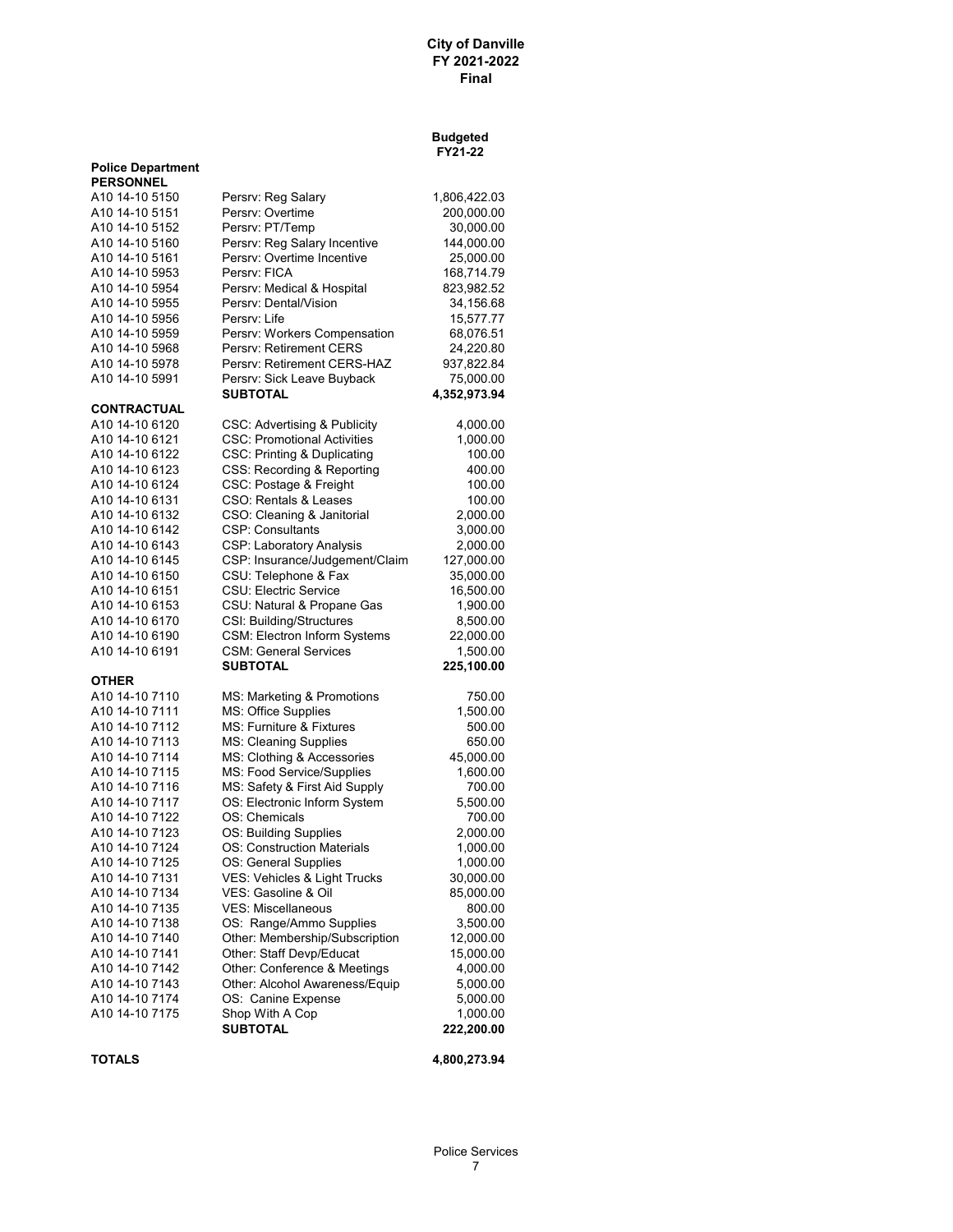|                                                          |                                        | Budgeted<br>FY21-22      |
|----------------------------------------------------------|----------------------------------------|--------------------------|
| <b>Fire &amp; Emergency Services</b><br><b>PERSONNEL</b> |                                        |                          |
| A10 14-20 5150                                           | Persrv: Reg Salary                     | 1,397,513.75             |
| A10 14-20 5151                                           | Persrv: Overtime                       | 350,000.00               |
| A10 14-20 5152                                           | Persrv: PT/Temp                        | 20,000.00                |
| A10 14-20 5160                                           | Persrv: Reg Salary Incentive           | 112,000.00               |
| A10 14-20 5161                                           | Persry: Overtime Incentive             | 16,000.00                |
| A10 14-20 5214                                           | Persry: Overtime FF Unscheduled        | 75,000.00                |
| A10 14-20 5953                                           | Persry: FICA                           | 150,744.30               |
| A10 14-20 5954                                           | Persrv: Medical & Hospital             | 557,975.52               |
| A10 14-20 5955                                           | Persrv: Dental/Vision                  | 20,915.04                |
| A10 14-20 5956                                           | Persrv: Life                           | 11,583.47                |
| A10 14-20 5959                                           | Persrv: Workers Compensation           | 40,627.07                |
| A10 14-20 5968                                           | Persrv: Retirement CERS                | 20,746.44                |
| A10 14-20 5978                                           | Persrv: Retirement CERS-HAZ            | 851,674.06               |
| A10 14-20 5991                                           | Persrv: Sick Leave Buyback<br>SUBTOTAL | 2,000.00<br>3,626,779.65 |
| <b>CONTRACTUAL</b>                                       |                                        |                          |
| A10 14-20 6110                                           | CS: Contract Labor                     | 8,000.00                 |
| A10 14-20 6120                                           | CSC: Advertising & Publicity           | 800.00                   |
| A10 14-20 6122                                           | CSC: Printing & Duplicating            | 100.00                   |
| A10 14-20 6124                                           | CSC: Postage & Freight                 | 400.00                   |
| A10 14-20 6131                                           | CSO: Rentals & Leases                  | 150.00                   |
| A10 14-20 6132                                           | CSO: Cleaning & Janitorial             | 300.00                   |
| A10 14-20 6142                                           | <b>CSP: Consultants</b>                | 3,000.00                 |
| A10 14-20 6145                                           | CSP: Insurance/Judgement/Claim         | 50,000.00                |
| A10 14-20 6150                                           | CSU: Telephone & Fax                   | 20,000.00                |
| A10 14-20 6151                                           | <b>CSU: Electric Service</b>           | 24,000.00                |
| A10 14-20 6153                                           | CSU: Natural & Propane Gas             | 5,500.00                 |
| A10 14-20 6170                                           | CSI: Building/Structures               | 6,000.00                 |
| A10 14-20 6180                                           | CSV: Vehicles & Light Trucks           | 1,000.00                 |
| A10 14-20 6181                                           | CSV: Heavy Trucks & Equipment          | 25,000.00                |
| A10 14-20 6182                                           | CSV: Machinery & Equipment             | 4,000.00                 |
| A10 14-20 6190                                           | <b>CSM: Electron Inform Systems</b>    | 4,000.00                 |
| A10 14-20 6191                                           | <b>CSM: General Services</b>           | 150.00                   |
| <b>OTHER</b>                                             | SUBTOTAL                               | 152,422.00               |
| A10 14-20 7110                                           | MS: Marketing & Promotions             | 1,500.00                 |
| A10 14-20 7111                                           | MS: Office Supplies                    | 1,500.00                 |
| A10 14-20 7112                                           | MS: Furniture & Fixtures               | 2,000.00                 |
| A10 14-20 7113                                           | MS: Cleaning Supplies                  | 1,400.00                 |
| A10 14-20 7114                                           | MS: Clothing & Accessories             | 25,000.00                |
| A10 14-20 7116                                           | MS: Safety & First Aid Supply          | 23,000.00                |
| A10 14-20 7117                                           | OS: Electronic Inform System           | 25,000.00                |
| A10 14-20 7122                                           | OS: Chemicals                          | 2,000.00                 |
| A10 14-20 7123                                           | OS: Building Supplies                  | 4,000.00                 |
| A10 14-20 7124                                           | OS: Construction Materials             | 1,000.00                 |
| A10 14-20 7125                                           | OS: General Supplies                   | 600.00                   |
| A10 14-20 7129                                           | MS: Hydrants                           | 500.00                   |
| A10 14-20 7130                                           | VES: Tools & Equipment                 | 10,000.00                |
| A10 14-20 7131                                           | VES: Vehicles & Light Trucks           | 5,000.00                 |
| A10 14-20 7132                                           | VES: Heavy Trucks & Equipment          | 15,000.00                |
| A10 14-20 7134                                           | VES: Gasoline & Oil                    | 28,000.00                |
| A10 14-20 7140                                           | Other: Membership/Subscription         | 8,000.00                 |
| A10 14-20 7141                                           | Other: Staff Devp/Educat               | 25,000.00                |
| A10 14-20 7147                                           | Other: Fire Prevention                 | 1,000.00                 |
| A10 14-20 7149                                           | Other: Miscellaneous                   | 500.00                   |
| A10 14-20 7176                                           | OS: Radio                              | 3,000.00                 |
|                                                          | SUBTOTAL                               | 183,000.00               |
|                                                          |                                        |                          |

**TOTALS 3,962,201.65**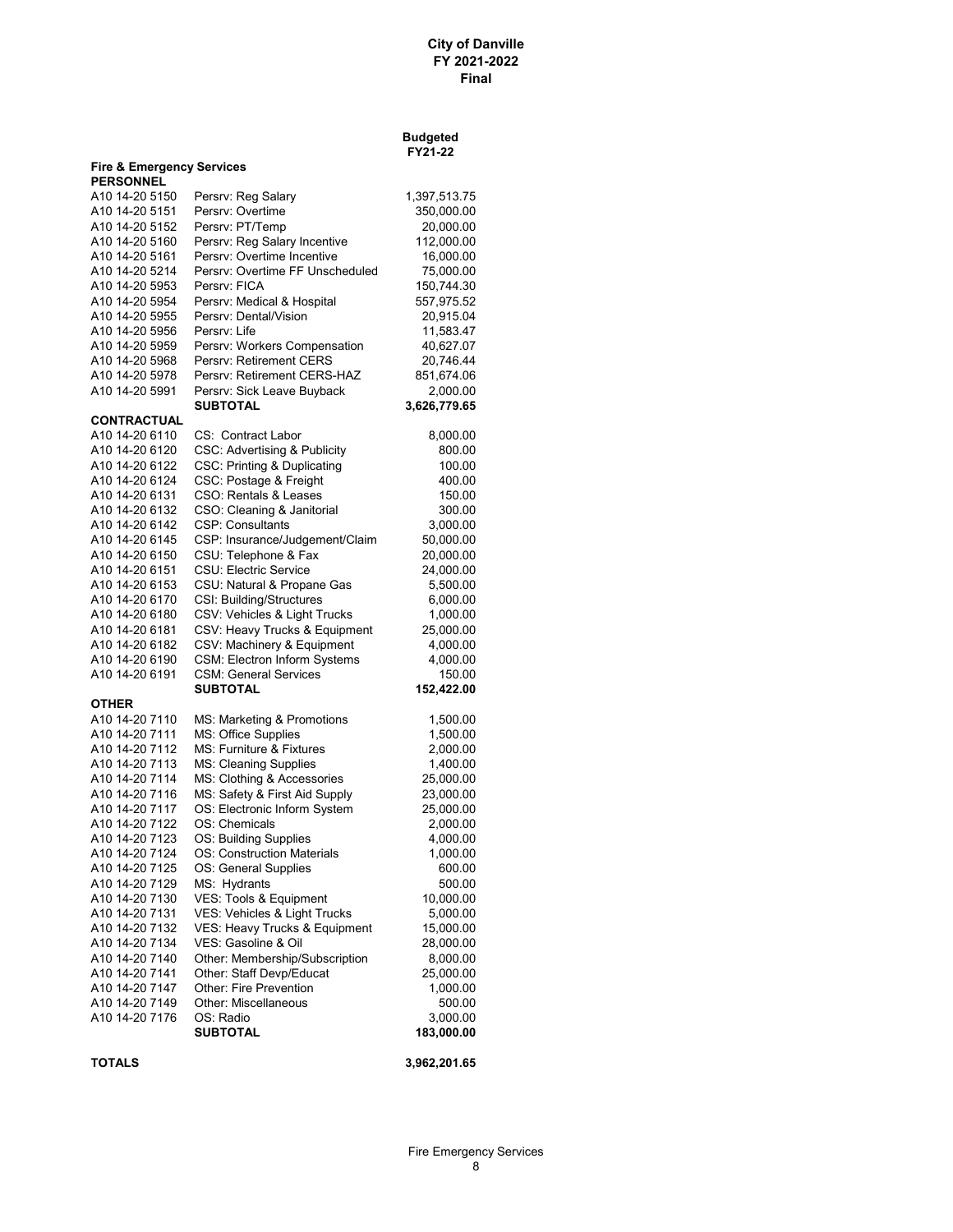### **Budgeted FY21-22**

| <b>Communications &amp; Adm Services</b> |  |  |
|------------------------------------------|--|--|
|                                          |  |  |

| <b>PERSONNEL</b>   |                                         |              |
|--------------------|-----------------------------------------|--------------|
| A10 14-30 5150     | Persrv: Reg Salary                      | 516,834.87   |
| A10 14-30 5151     | Persrv: Overtime Communication          | 90,000.00    |
| A10 14-30 5152     | Persrv: PT/Temp Communication           | 13,000.00    |
| A10 14-30 5953     | Persry: FICA                            | 47,417.37    |
| A10 14-30 5954     | Persrv: Medical & Hospital              | 216,123.96   |
| A10 14-30 5955     | Persry: Dental                          | 10,793.04    |
| A10 14-30 5956     | Persrv: Life                            | 5,592.02     |
| A10 14-30 5959     | Persrv: Workers Compensation            | 2,201.01     |
| A10 14-30 5968     | Persrv: Retirement CERS                 | 163,542.00   |
|                    | <b>SUBTOTAL</b>                         | 1,065,504.27 |
| <b>CONTRACTUAL</b> |                                         |              |
| A10 14-30 6120     | <b>CSC: Advertising &amp; Publicity</b> | 1,000.00     |
| A10 14-30 6131     | <b>CSO: Rentals &amp; Leases</b>        | 500.00       |
| A10 14-30 6142     | <b>CSP: Consultants</b>                 | 5,000.00     |
| A10 14-30 6145     | CSP: Insurance/Judgement/Claim          | 15,000.00    |
| A10 14-30 6150     | CSU: Telephone & Fax                    | 26,000.00    |
| A10 14-30 6151     | <b>CSU: Electric Service</b>            | 10,000.00    |
| A10 14-30 6153     | CSU: Natural & Propane Gas              | 1,250.00     |
| A10 14-30 6170     | <b>CSI: Building/Structures</b>         | 2,000.00     |
| A10 14-30 6190     | <b>CSM: Electron Inform Systems</b>     | 25,000.00    |
| A10 14-30 6191     | <b>CSM: General Services</b>            | 100.00       |
|                    | <b>SUBTOTAL</b>                         | 85,850.00    |
| <b>OTHER</b>       |                                         |              |
| A10 14-30 7110     | MS: Marketing & Promotions              | 800.00       |
| A10 14-30 7111     | MS: Office Supplies                     | 2,000.00     |
| A10 14-30 7112     | MS: Furniture & Fixtures                | 500.00       |
| A10 14-30 7113     | <b>MS: Cleaning Supplies</b>            | 800.00       |
| A10 14-30 7114     | MS: Clothing & Accessories              | 2,000.00     |
| A10 14-30 7115     | MS: Food Service/Supplies               | 500.00       |
| A10 14-30 7116     | MS: Safety & First Aid Supply           | 200.00       |
| A10 14-30 7117     | OS: Electronic Inform System            | 31,500.00    |
| A10 14-30 7123     | OS: Building Supplies                   | 100.00       |
| A10 14-30-7124     | <b>OS: Construction Materials</b>       | 1,000.00     |
| A10 14-30 7125     | OS: General Supplies                    | 500.00       |
| A10 14-30 7134     | VES: Gasoline & Oil                     | 250.00       |
| A10 14-30 7140     | Other: Membership/Subscription          | 2,000.00     |
| A10 14-30 7141     | Other: Staff Devp/Educat                | 10,000.00    |
| A10 14-30 7149     | <b>Other: Miscellaneous</b>             | 1,000.00     |
|                    | <b>SUBTOTAL</b>                         | 53,150.00    |
|                    |                                         |              |

**TOTALS 1,204,504.27**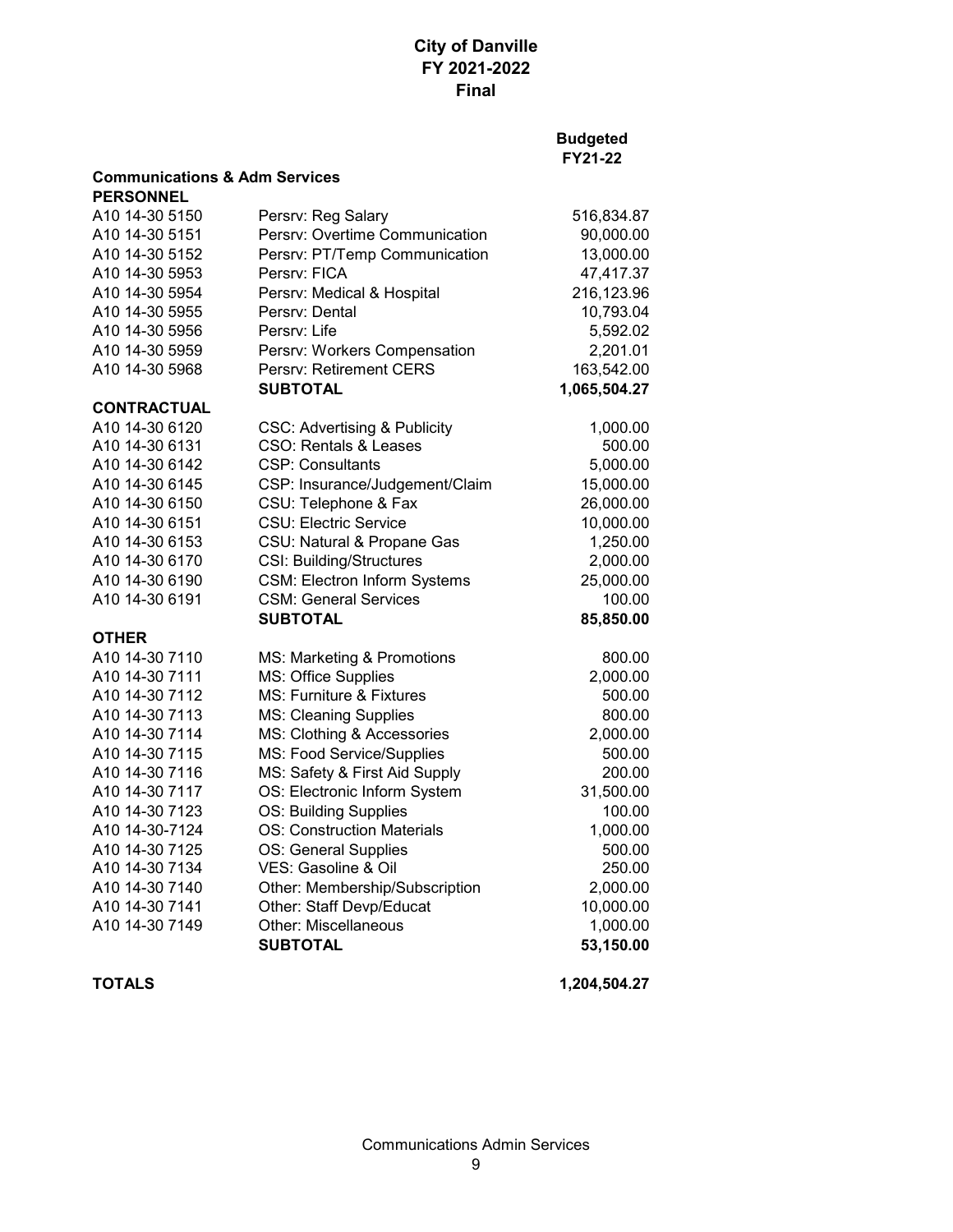#### **Budgeted FY21-22**

| <b>PERSONNEL</b>           |                                         |            |
|----------------------------|-----------------------------------------|------------|
| A10 14-40 5150             | Persrv: Reg Salary                      | 173,302.00 |
| A10 14-40 5151             | Persrv: Overtime                        | 300.00     |
| A10 14-40 5152             | Persrv: Part-Time/Temp                  | 17,000.00  |
| A10 14-40 5953             | Persry: FICA                            | 13,280.55  |
| A10 14-40 5954             | Persrv: Medical & Hospital              | 85,596.48  |
| A10 14-40 5955             | Persry: Dental/Vision                   | 3,621.12   |
| A <sub>10</sub> 14-40 5956 | Persry: Life                            | 1,597.72   |
| A10 14-40 5959             | Persrv: Workers Compensation            | 4,268.43   |
| A10 14-40 5968             | Persrv: Retirement CERS                 | 46,785.74  |
|                            | <b>SUBTOTAL</b>                         | 345,752.04 |
| <b>CONTRACTUAL</b>         |                                         |            |
| A10 14-40 6120             | <b>CSC: Advertising &amp; Publicity</b> | 500.00     |
| A10 14-40 6122             | <b>CSC: Printing &amp; Duplicating</b>  | 500.00     |
| A10 14-40 6124             | <b>CSC: Postage &amp; Freight</b>       | 50.00      |
| A10 14-40 6130             | Cont Serv: Codes                        | 60,000.00  |
| A10 14-40 6142             | <b>CSC: Consultants</b>                 | 2,500.00   |
| A10 14-40 6145             | CSP: Insurance/Judgement/Claim          | 8,000.00   |
| A10 14-40 6150             | CSU: Telephone & Fax                    | 4,000.00   |
| A10 14-40 6180             | CSV: Vehicles & Light Trucks            | 100.00     |
| A10 14-40 6190             | <b>CSM: Electron Inform Systems</b>     | 8,140.00   |
|                            | <b>SUBTOTAL</b>                         | 83,790.00  |
| <b>OTHER</b>               |                                         |            |
| A10 14-40 7111             | <b>MS: Office Supplies</b>              | 2,000.00   |
| A10 14-40 7112             | MS: Furniture & Fixtures                | 300.00     |
| A10 14-40 7114             | MS: Clothing & Accessories              | 1,000.00   |
| A10 14-40 7117             | OS: Electronic Inform System            | 1,000.00   |
| A10 14-40 7125             | OS: General Supplies                    | 200.00     |
| A10 14-40 7131             | VES: Vehicles and Light Tr              | 400.00     |
| A10 14-40 7134             | VES: Gasoline & Oil                     | 1,500.00   |
| A10 14-40 7140             | Other: Membership/Subscription          | 3,000.00   |
| A10 14-40 7141             | Other: Staff Devp/Education             | 4,000.00   |
|                            | <b>SUBTOTAL</b>                         | 13,400.00  |
|                            |                                         |            |

**Codes Enforcement**

**TOTALS 442,942.04**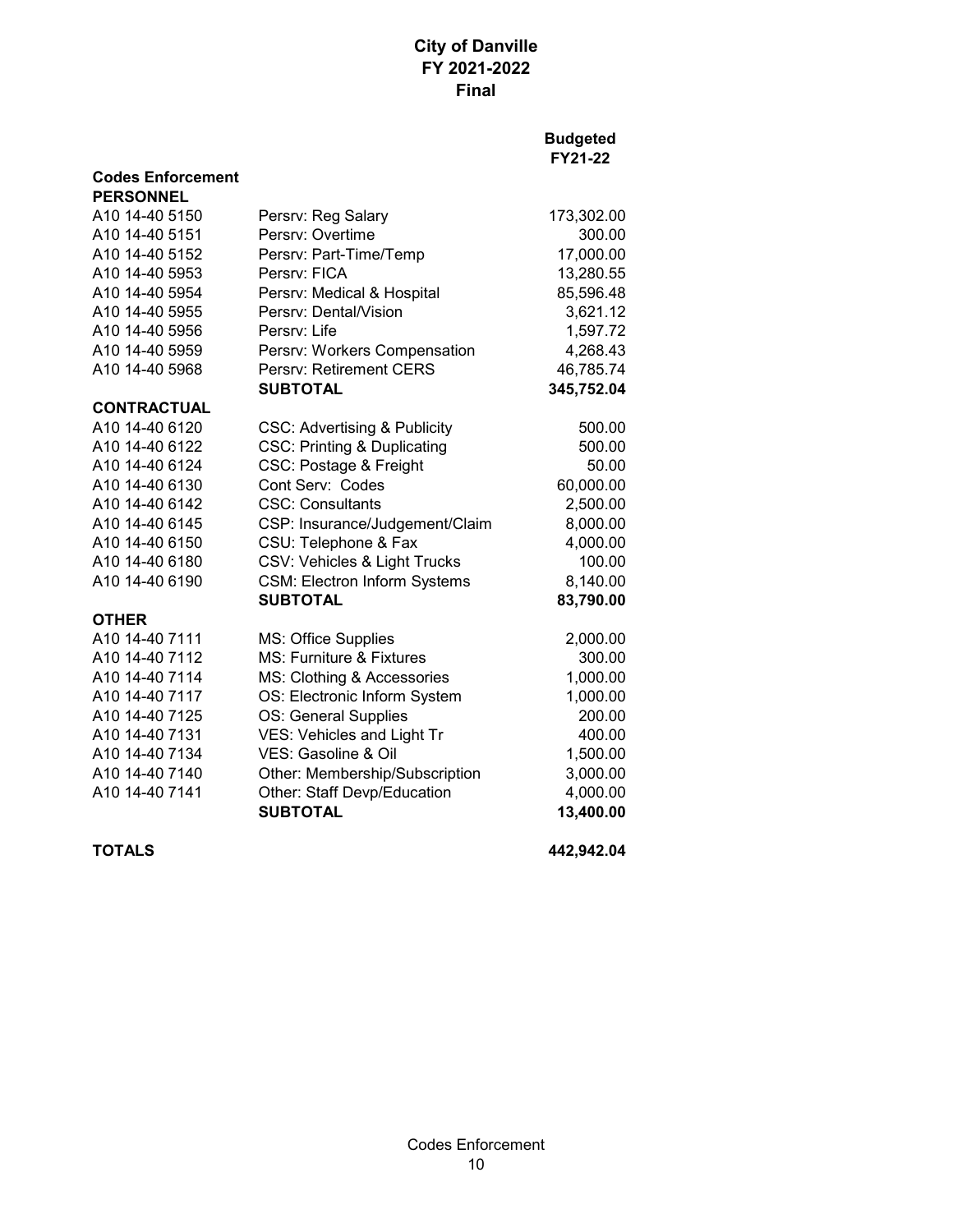#### **Budgeted FY21-22**

| <b>PERSONNEL</b>                 |                                                             |                       |
|----------------------------------|-------------------------------------------------------------|-----------------------|
| A10 15-10 5150                   | Persrv: Reg Salary St & Roads                               | 280,989.67            |
| A10 15-10 5151                   | Persry: Overtime Streets & Roads                            | 10,000.00             |
| A10 15-10 5152                   | Persrv: PT/Temp Streets & Roads                             | 20,000.00             |
| A10 15-10 5953                   | Persry: FICA                                                | 25,320.71             |
| A10 15-10 5954                   | Persrv: Medical & Hospital                                  | 130,428.84            |
| A10 15-10 5955                   | Persrv: Dental/Vision                                       | 5,675.88              |
| A10 15-10 5956                   | Persry: Life                                                | 2,796.01              |
| A10 15-10 5959                   | Persrv: Workers Compensation                                | 10,079.71             |
| A10 15-10 5968                   | <b>Persry: Retirement CERS</b>                              | 78,421.72             |
|                                  | <b>SUBTOTAL</b>                                             | 563,712.54            |
| <b>CONTRACTUAL</b>               |                                                             |                       |
| A10 15-10 6110                   | <b>CS: Contract Labor</b>                                   | 225,000.00            |
| A10 15-10 6120                   | <b>CSC: Advertising &amp; Publicity</b>                     | 4,000.00              |
| A10 15-10 6122                   | <b>CSC: Printing &amp; Duplicat</b>                         | 100.00                |
| A10 15-10 6130                   | CSO:Landscape/Flowers/Trees                                 | 10,000.00             |
| A10 15-10 6131                   | CSO: Rentals & Leases                                       | 2,000.00              |
| A10 15-10 6142                   | <b>CSP: Consultants</b>                                     | 2,000.00              |
| A10 15-10 6145                   | CSP: Insurance/Judgement/Claim                              | 60,000.00             |
| A10 15-10 6146                   | CSP: Street Lights/Signals                                  | 5,000.00              |
| A10 15-10 6150                   | CSU: Telephone & Fax                                        | 6,600.00              |
| A10 15-10 6152                   | CSU: Electric/Light/Signals                                 | 550,000.00            |
| A10 15-10 6163                   | <b>CSW: Solid Waste Collection</b>                          | 20,000.00             |
| A10 15-10 6170                   | <b>CSI: Building/Structures</b>                             | 5,000.00              |
| A10 15-10 6172                   | CSI: Streets & Roads                                        | 50,000.00             |
| A10 15-10 6180                   | CSV: Vehicles & Light Trucks                                | 2,000.00              |
| A10 15-10 6181                   | CSV: Heavy Trucks & Equipment                               | 1,000.00              |
| A10 15-10 6182                   | CSV: Machinery & Equipment<br><b>SUBTOTAL</b>               | 1,000.00              |
| <b>OTHER</b>                     |                                                             | 943,700.00            |
| A10 15-10 7111                   |                                                             |                       |
|                                  | MS: Office Supplies                                         | 500.00                |
| A10 15-10 7114<br>A10 15-10 7116 | MS: Clothing & Accessories<br>MS: Safety & First Aid Supply | 7,000.00<br>2,000.00  |
| A10 15-10 7117                   | OS: Electronic Inform System                                |                       |
| A10 15-10 7120                   | OS: Landscape/Flowers/Trees                                 | 1,000.00<br>50,000.00 |
| A10 15-10 7121                   | OS: Signs                                                   | 5,000.00              |
| A10 15-10 7122                   | OS: Chemicals                                               | 40,000.00             |
| A10 15-10 7124                   | OS: Construction Materials                                  | 100,000.00            |
| A10 15-10 7125                   | OS: General Supplies                                        | 10,000.00             |
| A10 15-10 7130                   | VES: Tools & Equipment                                      | 5,000.00              |
| A10 15-10 7131                   | VES: Vehicles & Light Trucks                                | 15,000.00             |
| A10 15-10 7132                   | VES: Heavy Trucks & Equipment                               | 5,000.00              |
| A10 15-10 7133                   | VES: Machinery & Equipment                                  | 10,000.00             |
| A10 15-10 7134                   | VES: Gasoline & Oil                                         | 35,000.00             |
| A10 15-10 7140                   | Other: Membership/Subscription                              | 1,000.00              |
| A10 15-10 7141                   | Other: Staff Devp/Educat                                    | 1,000.00              |
|                                  | SUBTOTAL                                                    | 287,500.00            |
|                                  |                                                             |                       |

**Public Services**

**TOTALS 1,794,912.54**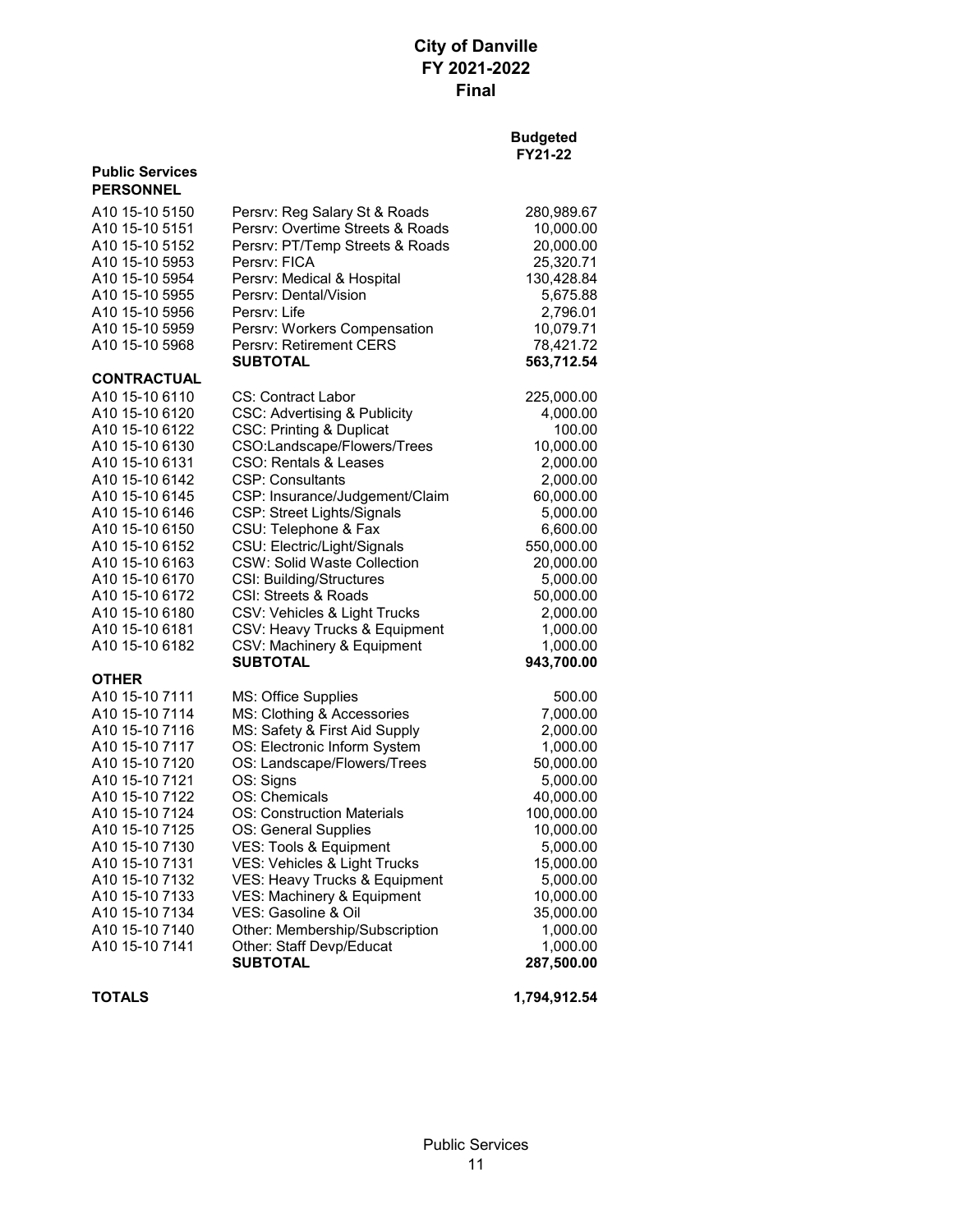### **Budgeted FY21-22**

| <b>Community Agencies</b>  |                                    |           |
|----------------------------|------------------------------------|-----------|
| A10-16-10-7200             | Grant: Danville Boyle AAS          | 1,800.00  |
| A10-1610-7201              | <b>Grant: Heritage Hospice</b>     | 750.00    |
| A <sub>10</sub> -1610-7171 | <b>Grant - Child Development</b>   | 7,000.00  |
| A <sub>10</sub> -1610-7173 | <b>Grant - Family Services</b>     | 3,500.00  |
| A <sub>10</sub> -1610-7178 | Grant - Senior Citizens            | 64,000.00 |
| A10-1610-7185              | Grant - Brass Band Festival        | 14,000.00 |
| A10-1610-7193              | Grant - Nursing Home Ombudsmen     | 750.00    |
| A <sub>10</sub> -1610-7197 | Grant - Civil Air Patrol           | 3,000.00  |
| A <sub>10</sub> -1610-7199 | <b>Grant - Sister Cities</b>       | 500.00    |
| A10-1610-7207              | Grant - Bluegrass Comm. Action     | 750.00    |
| A10-1610-7212              | Grant - Pioneer School of Drama    | 1,000.00  |
| A10-1610-7214              | Grant - CASA                       | 1,000.00  |
| A10-1610-7215              | Grant - New Hope Food Pantry       | 2,500.00  |
| A10-1610-7217              | Grant - West T Hill Theater        | 250.00    |
| A10-1610-7218              | Grant - Centro Latino              | 750.00    |
| A10-1610-7219              | Grant - Boyle/Mercer Helping Hands | 850.00    |
| A <sub>10</sub> -1610-7223 | Grant - Heart of Danville          | 26,000.00 |
| A <sub>10</sub> -1610-7224 | Grant - Sheperd's House            | 8,000.00  |

**TOTALS 136,400.00**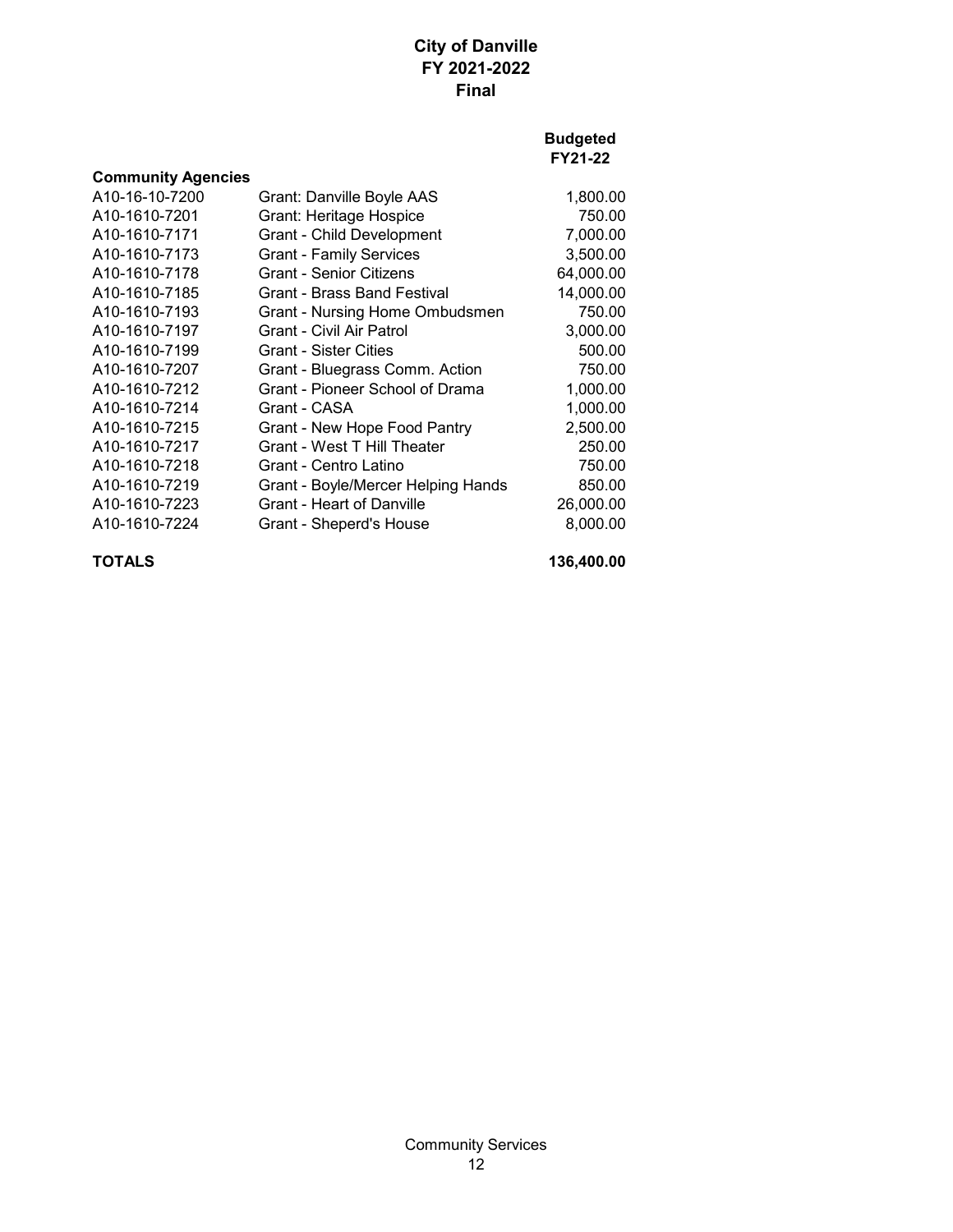|                         |                                          | <b>Budgeted</b><br>FY21-22 |
|-------------------------|------------------------------------------|----------------------------|
| <b>Non-Departmental</b> |                                          |                            |
| A10 19-10 5954          | Medical & Hospital                       | 25,000.00                  |
| A10 19-10 5988          | Persry: Retirement Police/Fire           | 135,000.00                 |
| A10 19-10 6145          | CSP: Insurance/Judgement/Claim           | 2,000.00                   |
| A10 19-10 7160          | Grant - Airport Board                    | 10,000.00                  |
| A10 19-10 7162          | Grant - Planning & Zoning                | 75,000.00                  |
| A10 19-10 7165          | Neighborhood Parks/Reserve               | 150,000.00                 |
| A10 19-10 7166          | Disaster & Emergency                     | 11,000.00                  |
| A10 19-10 7920          | Economic Develop. Initiative             | 70,000.00                  |
| 10-1910-7922            | Economic Develop. Authority              | 30,000.00                  |
| A10 19-10 7980          | Sister Cities - Expenses                 | 10,000.00                  |
| A10 19-10 7988          | <b>Worker's Comp Audit</b>               | 15,000.00                  |
| A10 19-10 7991          | Op Transfer - Cemetery                   | 237,303.85                 |
| A10 19-10 7993          | Contingency - General Fund               | 243,884.40                 |
| A10 19-10 7999          | Operating Transfer to Museum             | 31,683.56                  |
| A10 19-10 8102          | Operating Transfer to Garbage            | 35,209.40                  |
| A10 19-10 8103          | Operating Transfer to Parking            | 300,000.00                 |
| 10-1910-8106            | Operating Transfer: Parks and Rec        | 716,052.00                 |
| 10-1910-8108            | Reserve funds: Capital Parks/Streetscape | 2,590,000.00               |
| <b>TOTALS</b>           |                                          | 4,687,133.21               |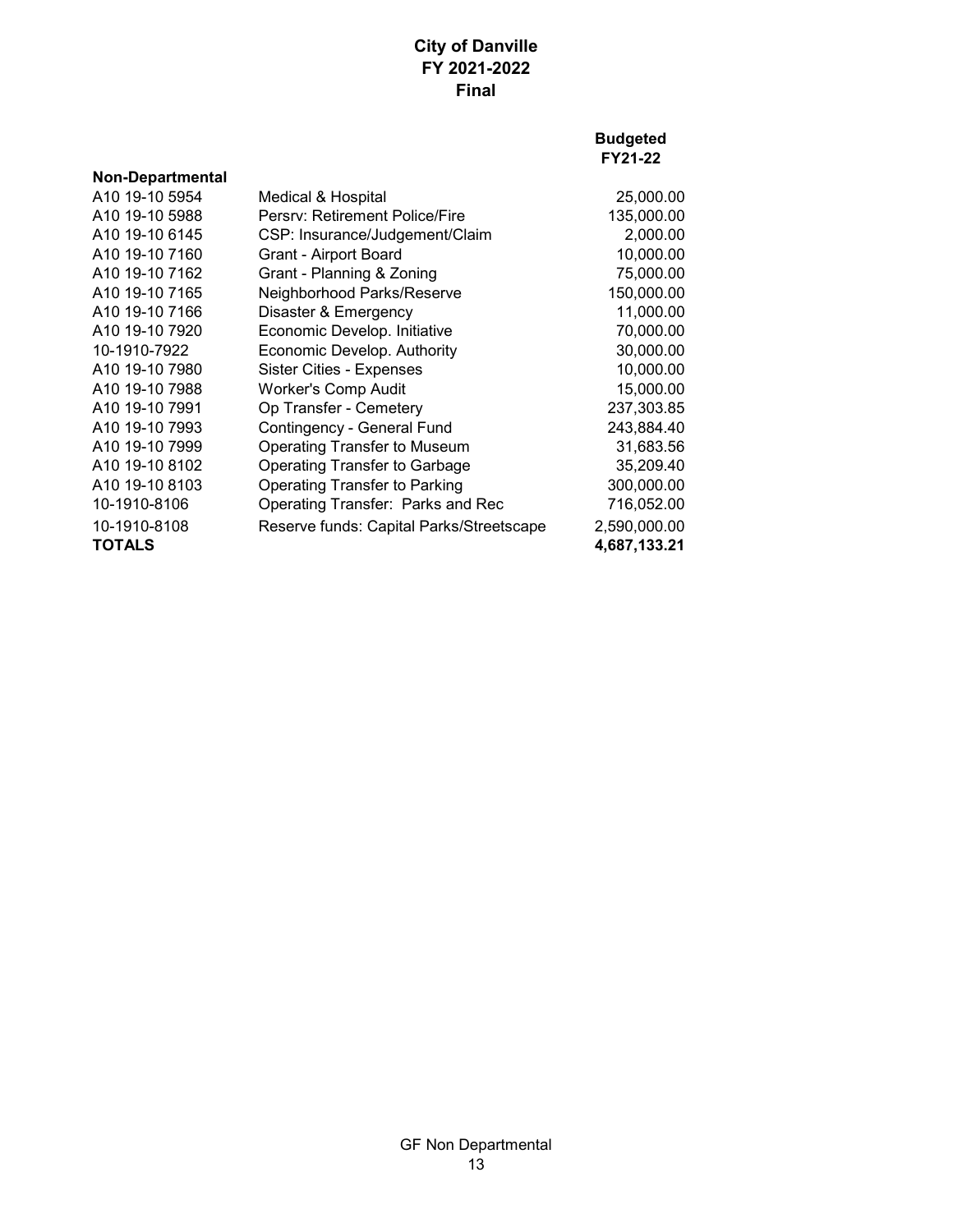## **Budgeted FY21-22**

| 290,275.00                                                                                                                                                                         |
|------------------------------------------------------------------------------------------------------------------------------------------------------------------------------------|
| 43,114.00                                                                                                                                                                          |
| 245,351.00                                                                                                                                                                         |
| 263,830.56                                                                                                                                                                         |
| 705,686.00                                                                                                                                                                         |
| 87,896.00                                                                                                                                                                          |
| Debt Service - City Hall<br>Debt Service - Fire Truck<br>Debt Service - PW Building/City Hall<br>Fleet - Vehicles<br>Debt Service - Fire Station/Truck<br><b>Energy Efficiency</b> |

**TOTALS 1,636,152.56**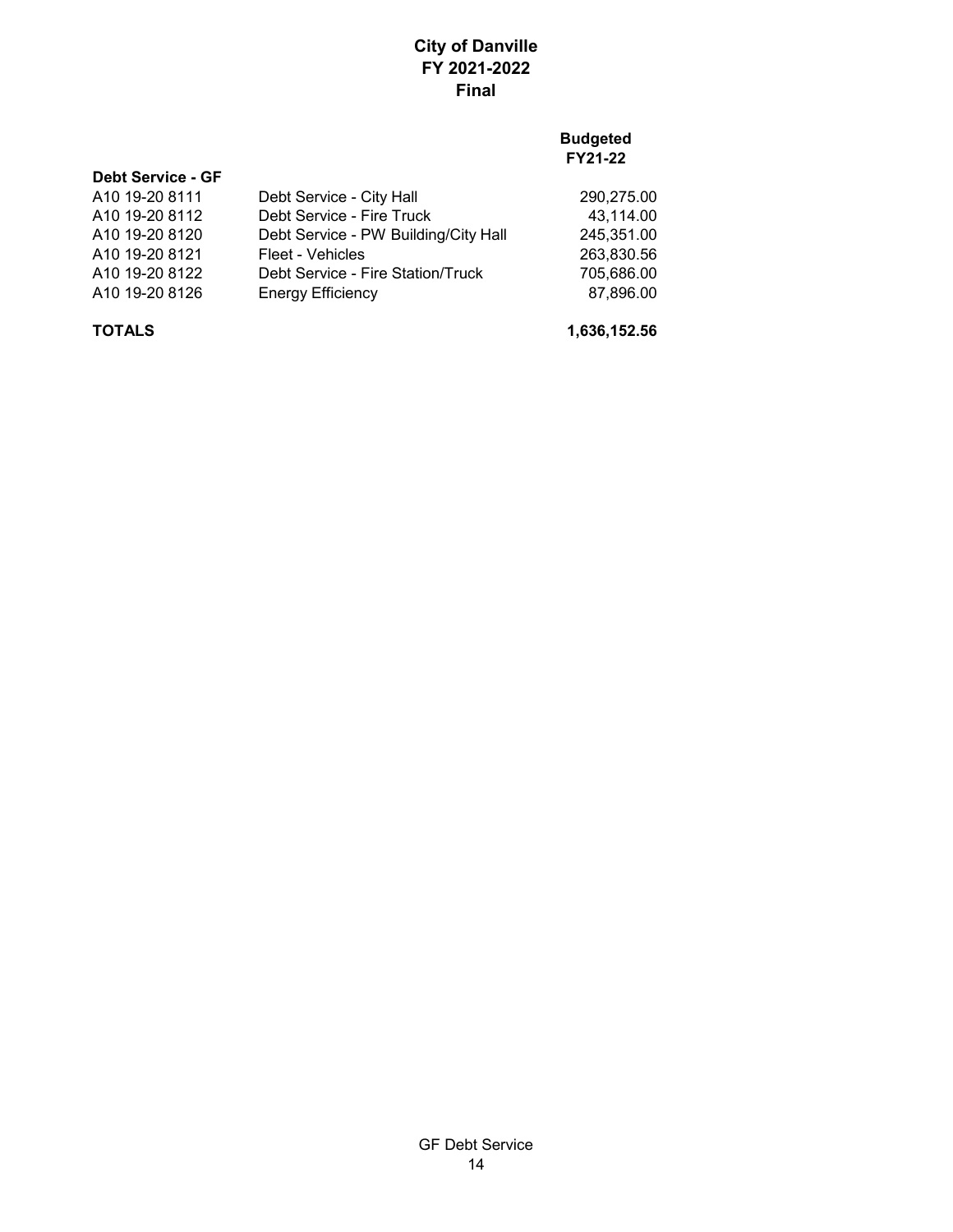**Budgeted FY21-22**

## **General Fund - Capital Expenditures**

| <b>TOTALS</b>  |                                   | 8,294,500.00 |
|----------------|-----------------------------------|--------------|
| A10 20-00 9120 | Wayfinding                        | 80,000.00    |
| A10 20-00 9107 | IT: Software                      | 100,000.00   |
| A10 20-00 9103 | <b>Communications: Equipment</b>  | 147,500.00   |
| A10 20-00 9102 | <b>Public Services: Equipment</b> | 232,000.00   |
| A10 20-00 9100 | <b>Fire: Facilities</b>           | 6,000,000.00 |
| A10 20-00 9092 | PW - Facility                     | 650,000.00   |
| A10 20-00 9049 | Fire: Equipment                   | 865,000.00   |
| A10 20-00 9050 | Police: Capital                   | 220,000.00   |
|                |                                   |              |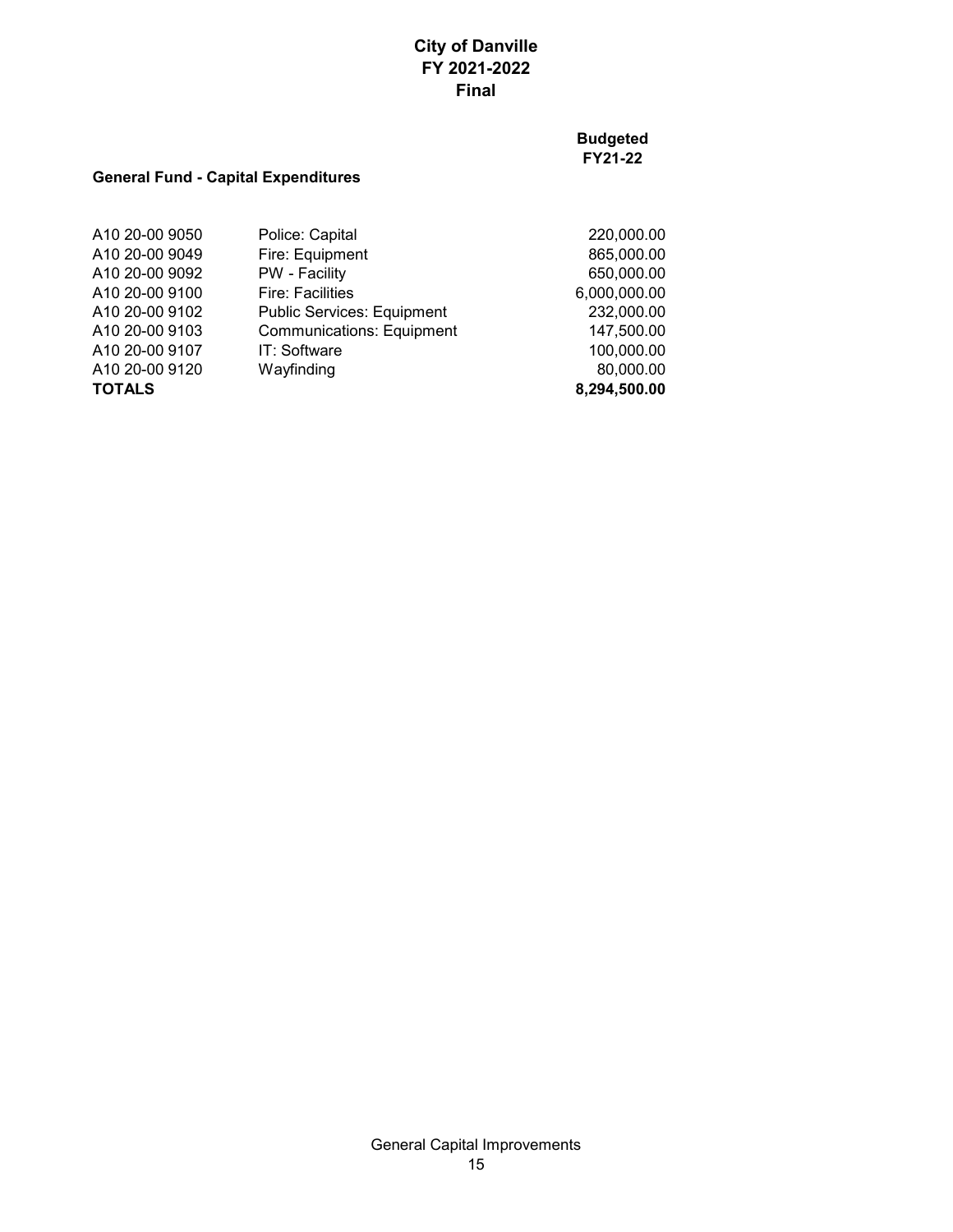### **Budgeted FY21-22**

| <b>Municipal Aid - Revenue</b>  |                             |            |
|---------------------------------|-----------------------------|------------|
| A11 00-00 4760                  | Other Rev: Invest Interest  | 3,500.00   |
| A11 00-00 4935                  | Intergov Rev: LGEAF Mineral | 5,000.00   |
| A11 00-00 4940                  | Intergov Rev: Mun Aid       | 300,000.00 |
| <b>TOTALS</b>                   |                             | 308,500.00 |
| <b>Municipal Aid - Expenses</b> |                             |            |
| A11 15-10 6172                  | CSI: Streets & Roads        | 250,000.00 |
| A11 15-10 7001                  | Op Transfer to General Fund | 25,000.00  |
| A11 15-10 9118                  | <b>CAP: Streets/Roads</b>   | 125,000.00 |

**TOTALS 400,000.00**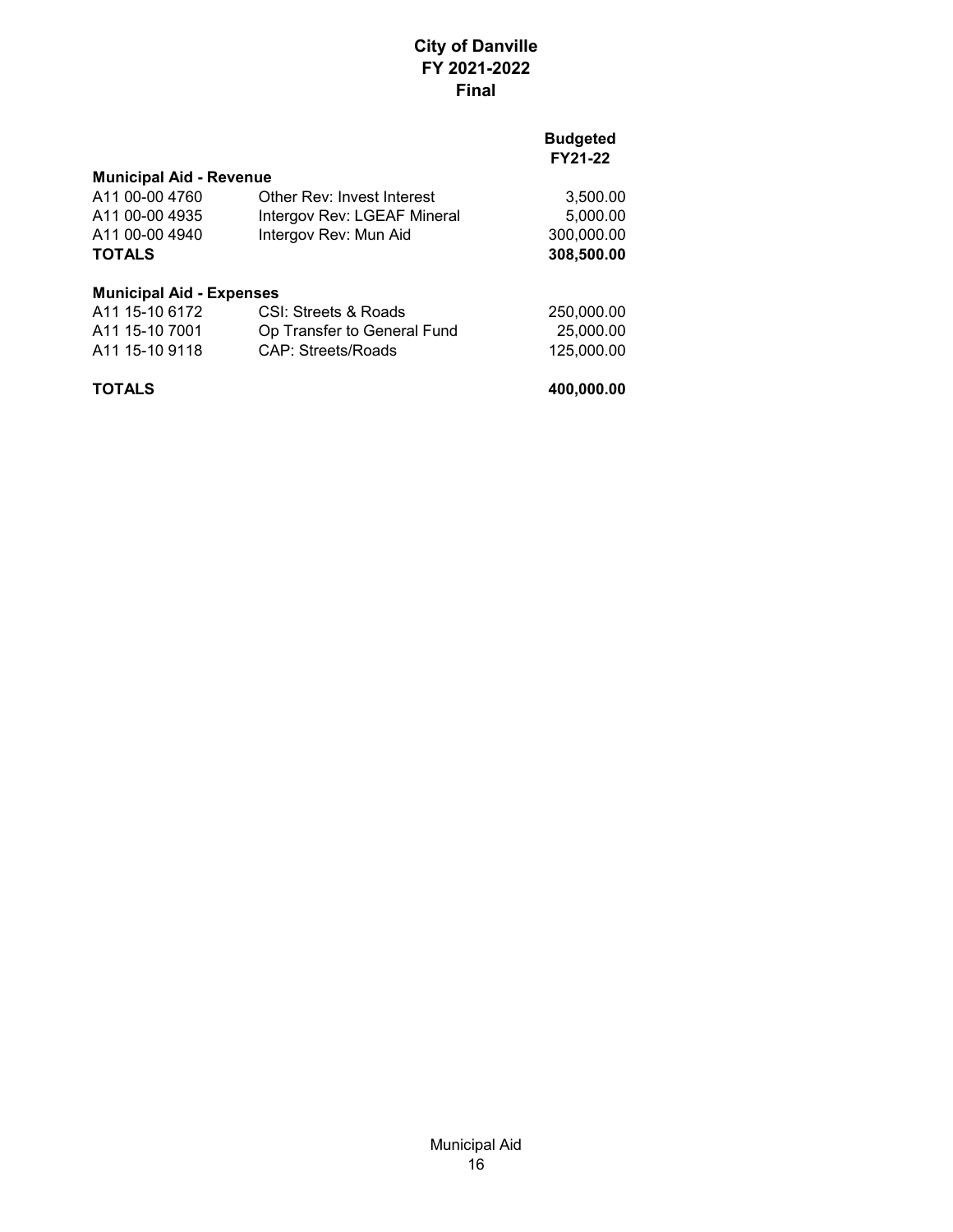| <b>Police Safety Fund - Revenues</b>     |                              |           |  |
|------------------------------------------|------------------------------|-----------|--|
| A16 00-00 4760                           | Other Rev: Invest Interest   | 100.00    |  |
| A16 00-00 4987                           | Intergov: Highway Safety     | 20,000.00 |  |
| <b>TOTALS</b>                            |                              | 20,100.00 |  |
| <b>Police Safety Fund - Expenditures</b> |                              |           |  |
| A16 14-40 5151                           | Persrv: Overtime Hwy. Safety | 18,400.00 |  |
| A <sub>16</sub> 14-40 5953               | Persry: FICA                 | 1,407.60  |  |
| A <sub>16</sub> 14-40 5978               | Persry: Retirement CERS-HAZ  | 7,282.72  |  |
| <b>TOTALS</b>                            |                              | 27,090.32 |  |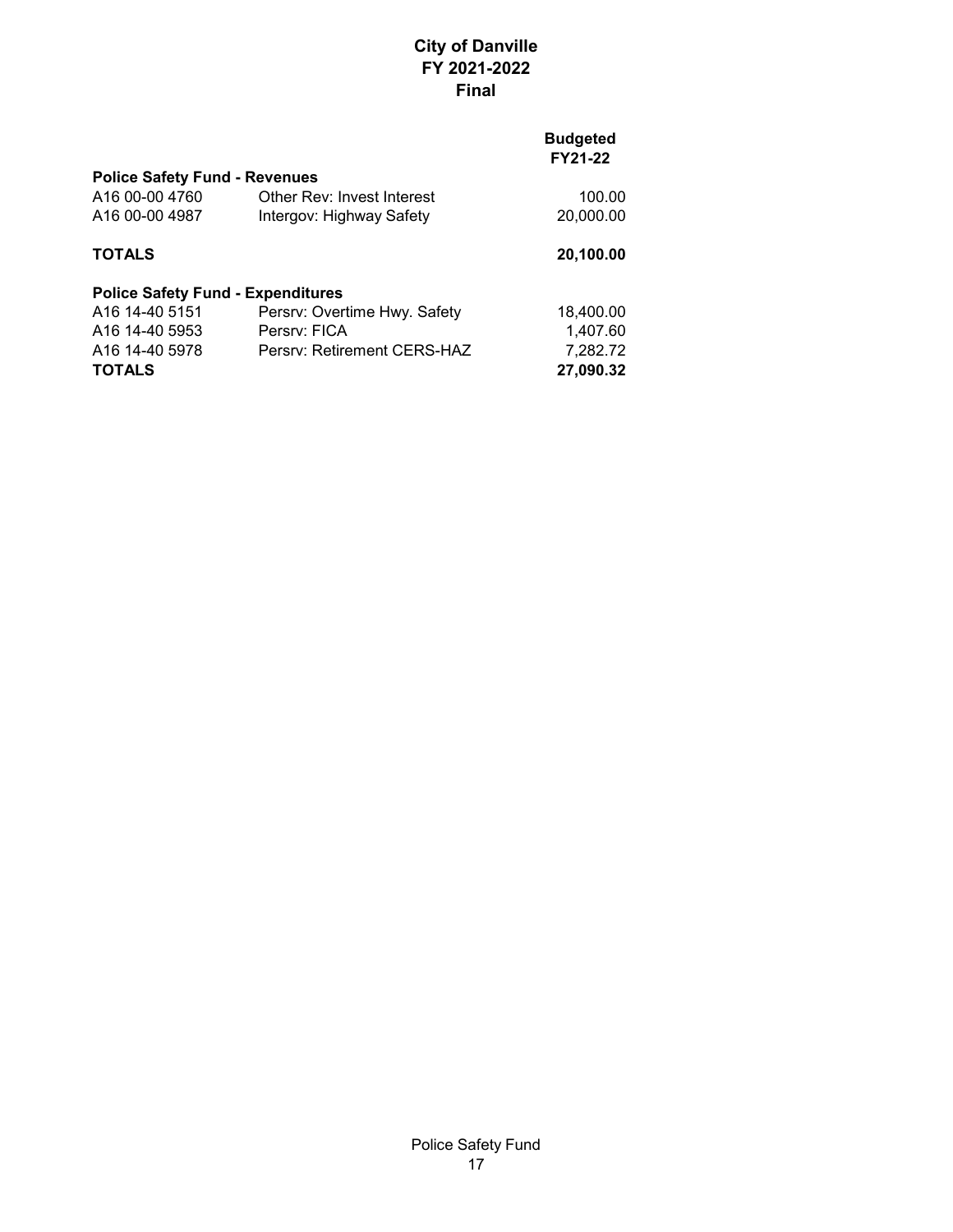| <b>Drug Forfeiture Fund - Revenues</b>     |           |
|--------------------------------------------|-----------|
| Pen & Forfeits: Drug Fees                  | 10,000.00 |
| Other Rev: Invest Interest                 | 50.00     |
|                                            | 10,050.00 |
| <b>Drug Forfeiture Fund - Expenditures</b> |           |
| OS: General Supplies                       | 5,000.00  |
|                                            | 5,000.00  |
|                                            |           |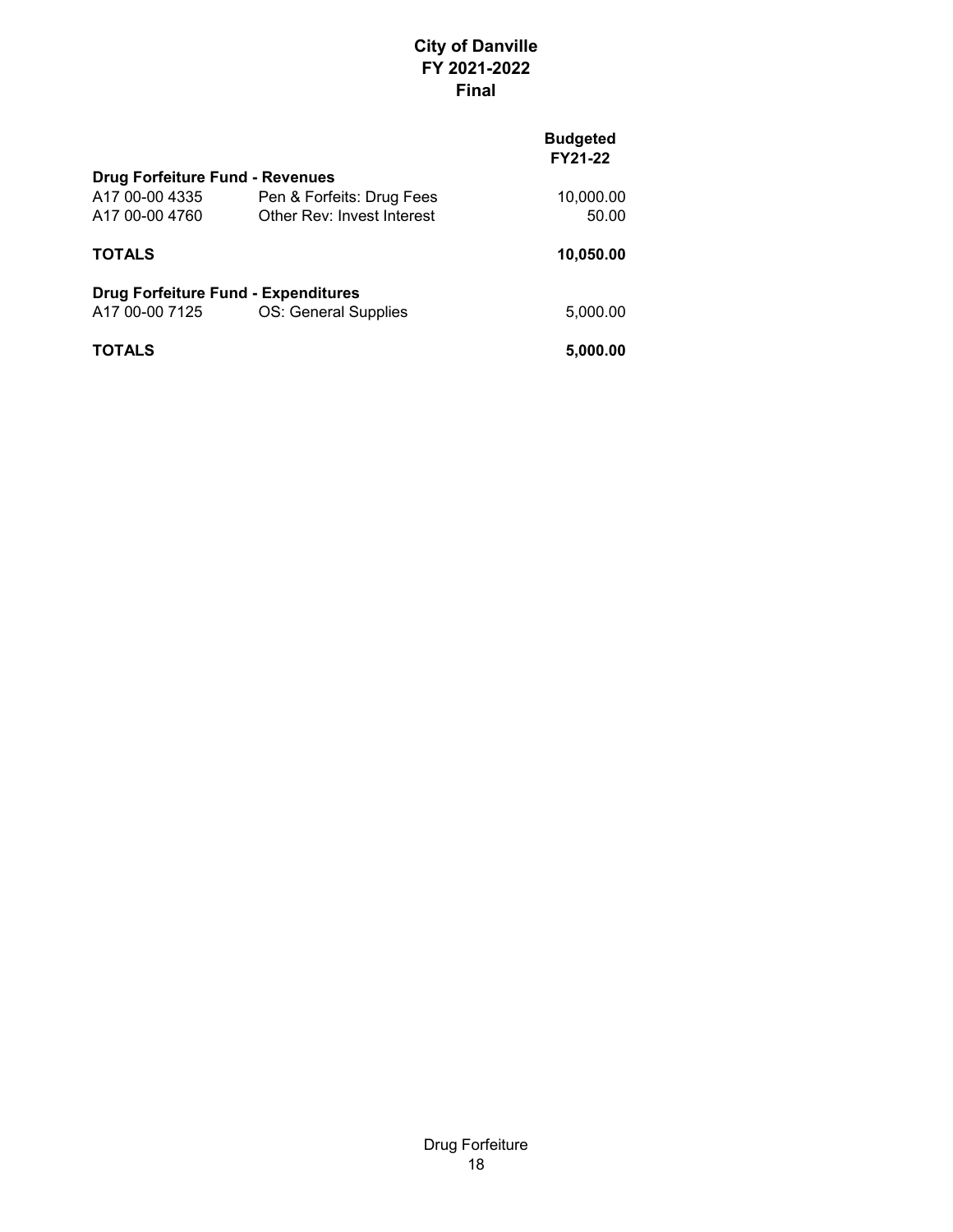| Streetscapes - Revenues            |                                   |              |
|------------------------------------|-----------------------------------|--------------|
| A23 00-00 4760                     | Other Rev: Invest Interest        | 2,000.00     |
| A23 00-00 4908                     | Intergov: Streetscape Improve     | 1,000,000.00 |
|                                    | Loan Funding: Streetscape Improve | 3,250,000.00 |
| <b>TOTALS</b>                      |                                   | 4,252,000.00 |
| <b>Streetscapes - Expenditures</b> |                                   |              |
| A23 00-00 7145                     | Other: Streetscape Improvement    | 4,250,000.00 |
| <b>TOTALS</b>                      |                                   | 4,250,000.00 |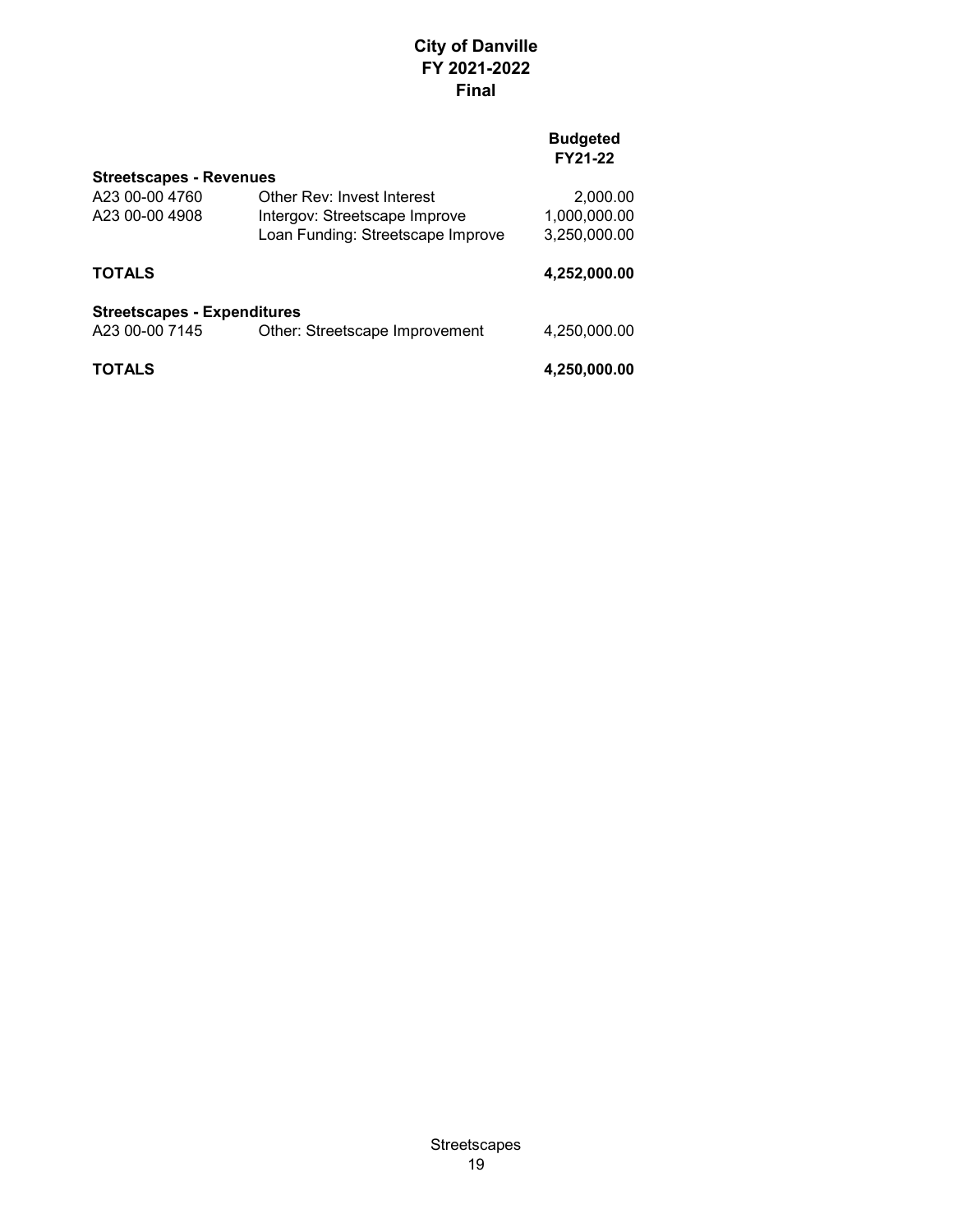|                                                            |                                         |                 | <b>Budgeted</b><br>FY21-22 |
|------------------------------------------------------------|-----------------------------------------|-----------------|----------------------------|
| <b>Parks and Recreation - Revenues</b><br><b>Operating</b> |                                         |                 |                            |
| 24-0000-4003                                               | Op Transfer - General Fund              |                 | 716,052.00                 |
| 24-0000-4650                                               | Services: Program Revenue               |                 | 90,000.00                  |
| 24-0000-4590                                               | Services: Rentals                       |                 | 30,000.00                  |
| 24-0000-4660                                               | Concessions                             |                 | 75,000.00                  |
| 24-0000-4670                                               | Sponsorships & Sales                    |                 | 20,500.00                  |
| 24-0000-4651                                               | Service: Fees                           |                 | 54,600.00                  |
|                                                            |                                         | <b>Subtotal</b> | 270,100.00                 |
|                                                            |                                         |                 |                            |
| 24-0000-4760                                               | Other Rev: Invest Interest              |                 | 2,000.00                   |
| 24-0000-4994                                               | Grants: Parks                           |                 | 140,000.00                 |
| 24-0000-4950                                               | Intergov: Capital Reserve               |                 | 1,590,000.00               |
| 24-0000-4842                                               | Loan Proceeds: Park Facility Developmen |                 | 5,000,000.00               |
|                                                            |                                         | <b>Subtotal</b> | 6,732,000.00               |
|                                                            | TOTAL                                   |                 | 7,718,152.00               |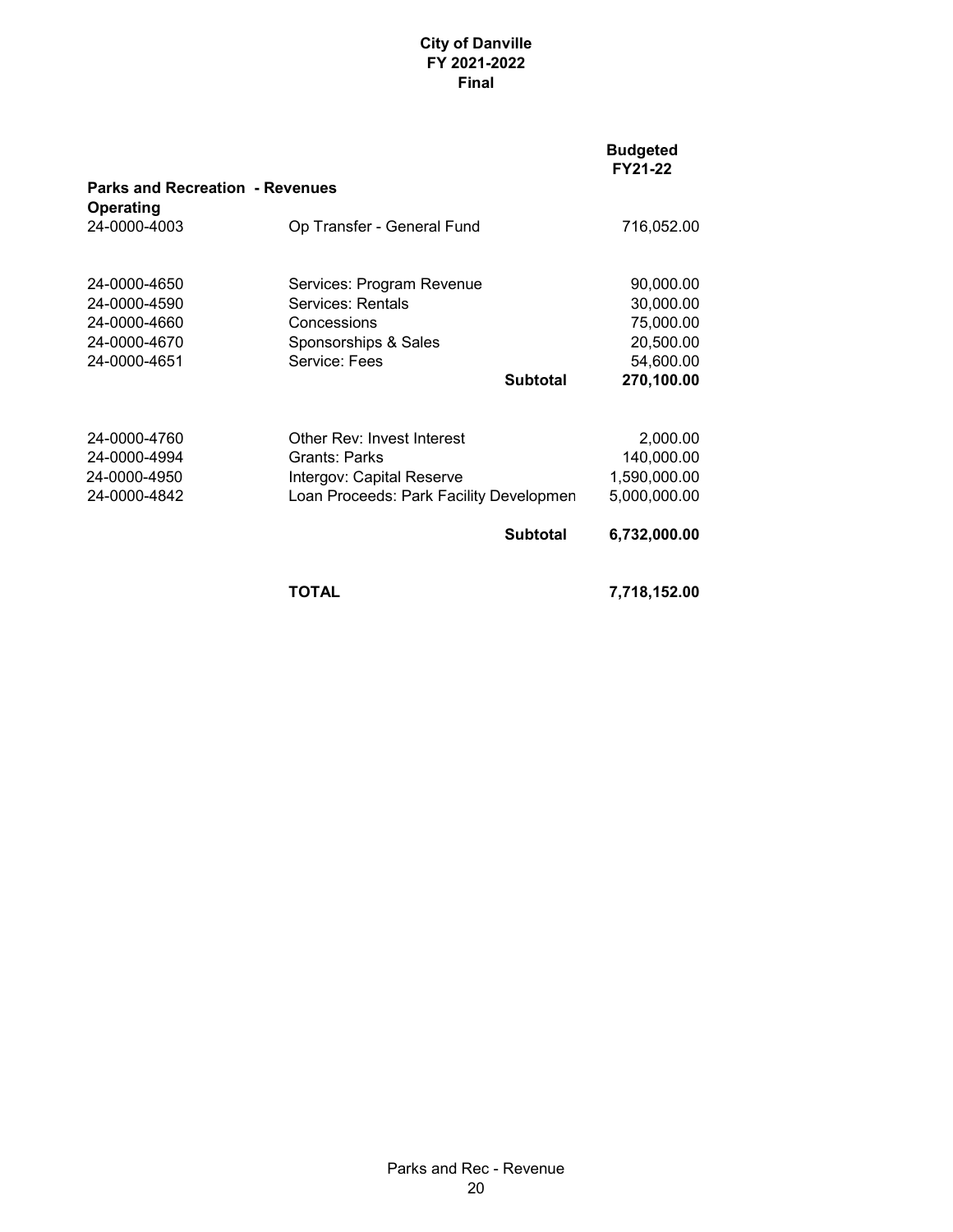## **Budgeted FY21-22**

| <b>PERSONNEL</b>   |                                         |            |
|--------------------|-----------------------------------------|------------|
| 24-3001-5150       | Persrv: Regular Salaries                | 137,020.03 |
| 24-3001-5152       | Persrv: Part-Time/Temp                  | 126,500.00 |
| 24-3001-5153       | Persry: FICA                            | 20,159.28  |
| 24-3001-5954       | Persrv: Medical & Hospital              | 44,832.36  |
| 24-3001-5955       | Persry: Dental/Vision                   | 1,678.20   |
| 24-3001-5956       | Persry: Life                            | 1,198.29   |
| 24-3001-5959       | Persrv: Workers Compensation            | 3,692.88   |
| 24-3001-5968       | <b>Persry: Retirement CERS</b>          | 36,926.90  |
|                    | <b>SUBTOTAL</b>                         | 372,007.94 |
| <b>CONTRACTUAL</b> |                                         |            |
| 24-3001-6110       | CS: Contract Labor                      | 37,500.00  |
| 24-0000-6120       | <b>CSC: Advertising &amp; Publicity</b> | 500.00     |
| 24-3001-6131       | CSO: Rentals & Leases                   | 6,000.00   |
| 24-3001-6145       | CSP: Insurance/Judgement/Claim          | 15,000.00  |
| 24-3001-6150       | CSU: Telephone & Fax                    | 5,000.00   |
| 24-3001-6151       | <b>CSU: Electric Service</b>            | 55,000.00  |
| 24-3001-6154       | CSU: Stormwater                         | 4,000.00   |
| 24-3001-6155       | CSW: Water                              | 6,305.00   |
| 24-3001-6170       | <b>CSI: Building/Structures</b>         | 3,500.00   |
| 24-3001-6190       | <b>CSM: Electron Inform Systems</b>     | 1,000.00   |
|                    | <b>SUBTOTAL</b>                         | 133,805.00 |
| <b>OTHER</b>       |                                         |            |
| 24-3001-7111       | <b>MS: Office Supplies</b>              | 2,000.00   |
| 24-3001-7114       | MS: Clothing & Accessories              | 1,000.00   |
| 24-3001-7300       | MS: Program Supplies                    | 42,000.00  |
| 24-3001-7320       | MS: Concession                          | 34,000.00  |
| 24-3001-7117       | OS: Electronic Inform System            | 2,500.00   |
| 24-3001-7120       | OS: Landscape/Flowers/Trees             | 2,000.00   |
| 24-3001-7124       | <b>OS: Construction Materials</b>       | 35,000.00  |
| 24-3001-7125       | OS: General Supplies                    | 5,000.00   |
| 24-3001-7131       | VES: Vehicles & Light Trucks            | 5,000.00   |
| 24-30017133        | VES: Machinery & Equipment              | 5,000.00   |
| 24-3001-7134       | VES: Gasoline & Oil                     | 8,000.00   |
| 24-3001-7140       | Other: Membership/Subscription          | 200.00     |
|                    | <b>SUBTOTAL</b>                         | 141,700.00 |

**TOTALS 647,512.94**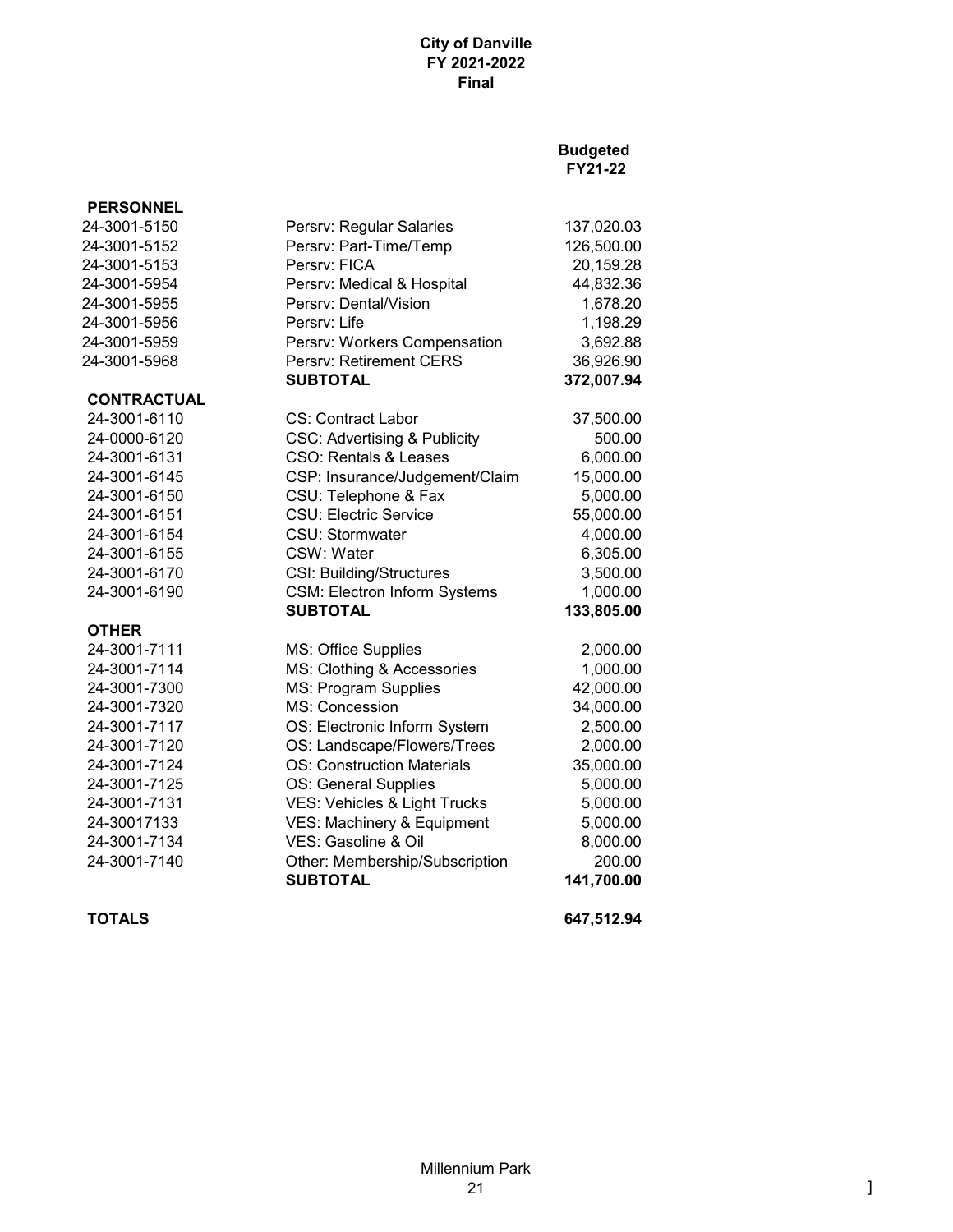| <b>PERSONNEL</b>   |                                |            |
|--------------------|--------------------------------|------------|
| 24-3002-5150       | Persrv: Regular Salaries       | 125,411.30 |
| 24-3002-5152       | Persrv: Part-Time/Temp         | 52,500.00  |
| 24-3002-5953       | Persry: FICA                   | 13,610.21  |
| 24-3002-5954       | Persrv: Medical & Hospital     | 53,140.32  |
| 24-3002-5955       | Persrv: Dental/Vision          | 1,678.20   |
| 24-3002-5956       | Persry: Life                   | 1,198.29   |
| 24-3002-5959       | Persrv: Workers Compensation   | 1,846.44   |
| 24-3002-5968       | Persrv: Retirement CERS        | 33,798.35  |
|                    | <b>SUBTOTAL</b>                | 283,183.11 |
| <b>CONTRACTUAL</b> |                                |            |
| 24-3002-6110       | CS: Contract Labor             | 7,500.00   |
| 24-3002-6124       | CSC: Postage & Freight         | 500.00     |
| 24-3002-6131       | CSO: Rentals & Leases          | 5,000.00   |
| 24-3002-7132       | CSO: Cleaning & Janitorial     | 9,900.00   |
| 24-3002-6145       | CSP: Insurance/Judgement/Claim | 8,000.00   |
| 24-3002-6150       | CSU: Telephone & Fax           | 2,500.00   |
| 24-3002-6151       | <b>CSU: Electric Service</b>   | 8,000.00   |
| 24-3002-6154       | CSU: Stormwater                | 1,500.00   |
| 24-3002-6155       | CSW: Water                     | 13,500.00  |
|                    | <b>SUBTOTAL</b>                | 56,400.00  |
| <b>OTHER</b>       |                                |            |
| 24-3002-7111       | <b>MS: Office Supplies</b>     | 2,000.00   |
| 24-3002-7113       | <b>MS: Cleaning Supplies</b>   | 3,000.00   |
| 24-3002-7114       | MS: Clothing & Accessories     | 500.00     |
| 24-3002-7300       | MS: Program Supplies           | 3,000.00   |
| 24-3002-7117       | OS: Electronic Inform System   | 5,000.00   |
| 24-3002-7120       | OS: Landscape/Flowers/Trees    | 500.00     |
| 24-3002-7125       | OS: General Supplies           | 3,000.00   |
| 24-3002-7141       | Other: Staff Devp/Educat       | 500.00     |
|                    | <b>SUBTOTAL</b>                | 17,500.00  |
| <b>TOTALS</b>      |                                | 357,083.11 |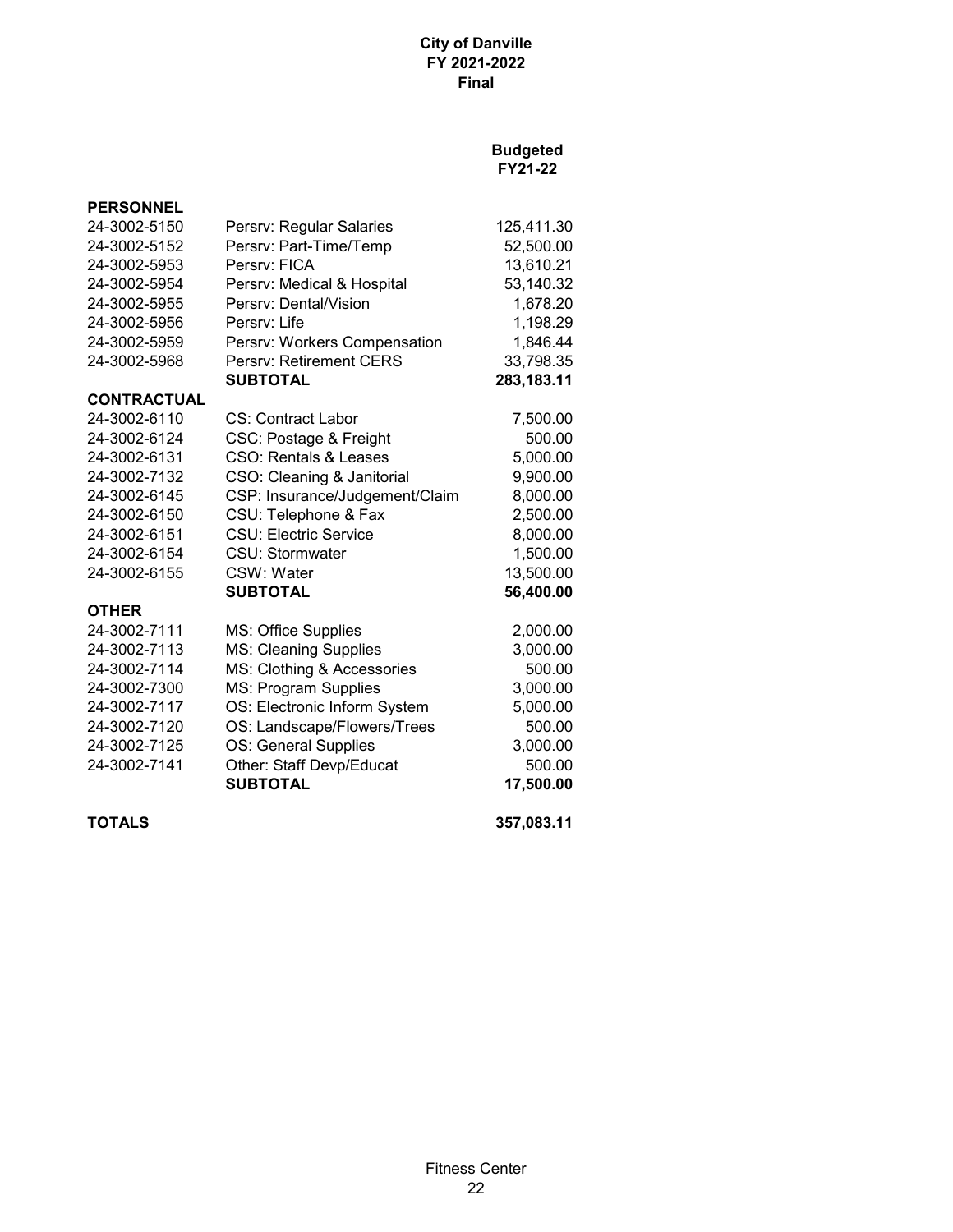| <b>PERSONNEL</b>   |                                |           |
|--------------------|--------------------------------|-----------|
| 24-3003-5152       | Persrv: Part-Time/Temp         | 14,500.00 |
| 24-3003-5953       | Persry: FICA                   | 1,109.25  |
| 24-3003-5959       | Persrv: Workers Compensation   | 1,846.44  |
|                    | <b>SUBTOTAL</b>                | 17,455.69 |
| <b>CONTRACTUAL</b> |                                |           |
| 24-3003-6110       | CS: Contract Labor             | 5,000.00  |
| 24-3003-6145       | CSP: Insurance/Judgement/Claim | 2,000.00  |
| 24-3003-6151       | CSU: Electric Service          | 3,000.00  |
| 24-3003-6154       | CSU: Stormwater                | 500.00    |
| 24-3003-6155       | CSW: Water                     | 1,000.00  |
|                    | <b>SUBTOTAL</b>                | 11,500.00 |
| <b>OTHER</b>       |                                |           |
| 24-3003-7122       | OS: Chemicals                  | 4,000.00  |
| 24-3003-7124       | OS: Construction Materials     | 7,000.00  |
| 24-3003-7125       | OS: General Supplies           | 2,000.00  |
| 24-3003-7140       | Other: Membership/Subscription | 1,000.00  |
|                    | <b>SUBTOTAL</b>                | 14,000.00 |
| TOTALS             |                                | 42,955.69 |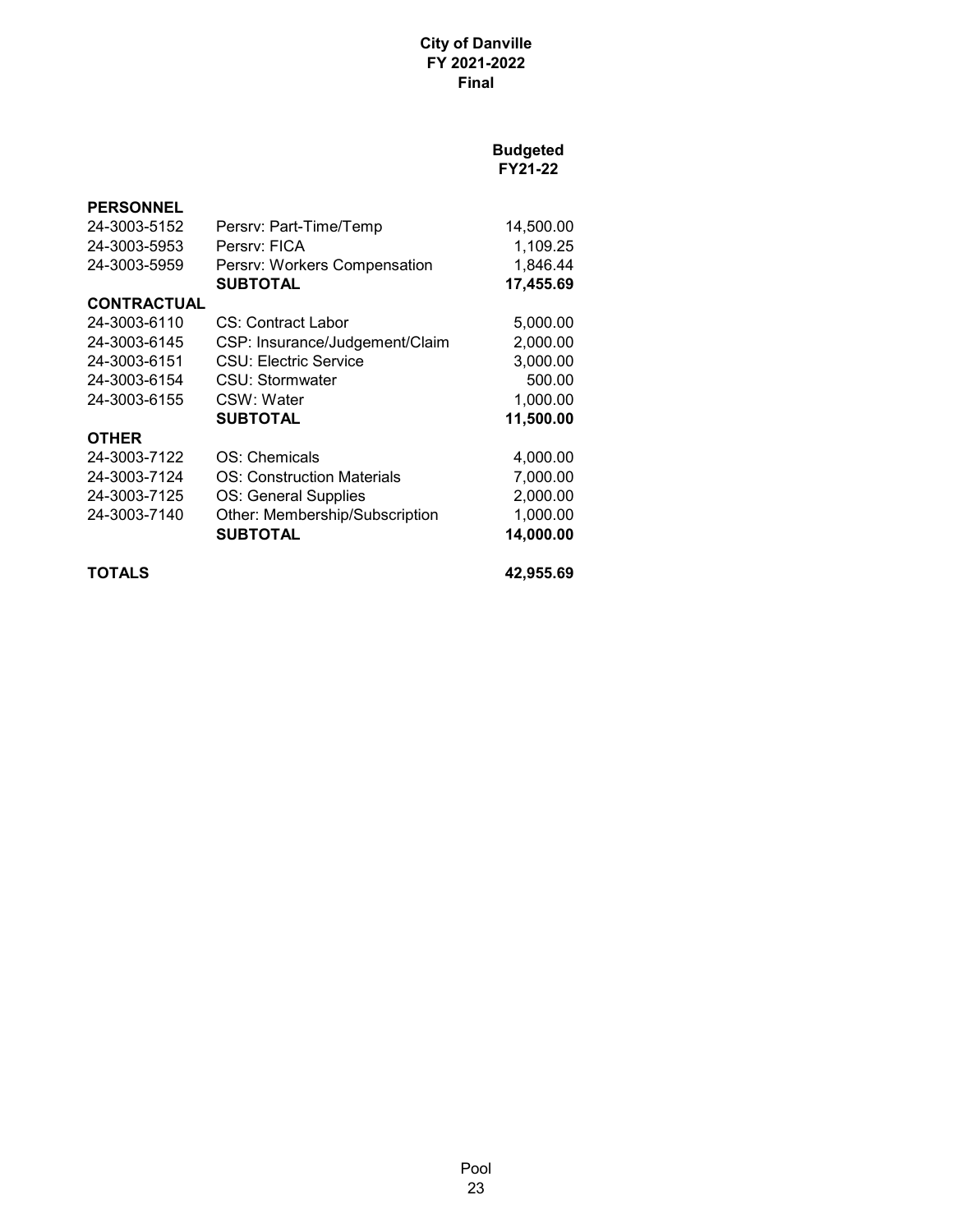**Budgeted FY21-22**

## **PERSONNEL**

| <b>CONTRACTUAL</b> |                                   |          |
|--------------------|-----------------------------------|----------|
| 24-3004-6131       | CSO: Rentals & Leases             | 3,000.00 |
| 24-3004-6151       | <b>CSU: Electric Service</b>      | 2,500.00 |
| 24-3004-6154       | CSU: Stormwater                   | 1,000.00 |
|                    | <b>SUBTOTAL</b>                   | 6,500.00 |
| <b>OTHER</b>       |                                   |          |
| 24-3004-7110       | MS: Marketing & Promotions        | 1,000.00 |
| 24-3004-7120       | OS: Landscape/Flowers/Trees       | 2,500.00 |
| 24-3004-7124       | <b>OS: Construction Materials</b> | 1,000.00 |
| 24-3004-7125       | OS: General Supplies              | 2,000.00 |
| 24-3004-7130       | <b>VES: Tools &amp; Equipment</b> | 500.00   |
|                    | <b>SUBTOTAL</b>                   | 7,000.00 |

**TOTALS 13,500.00**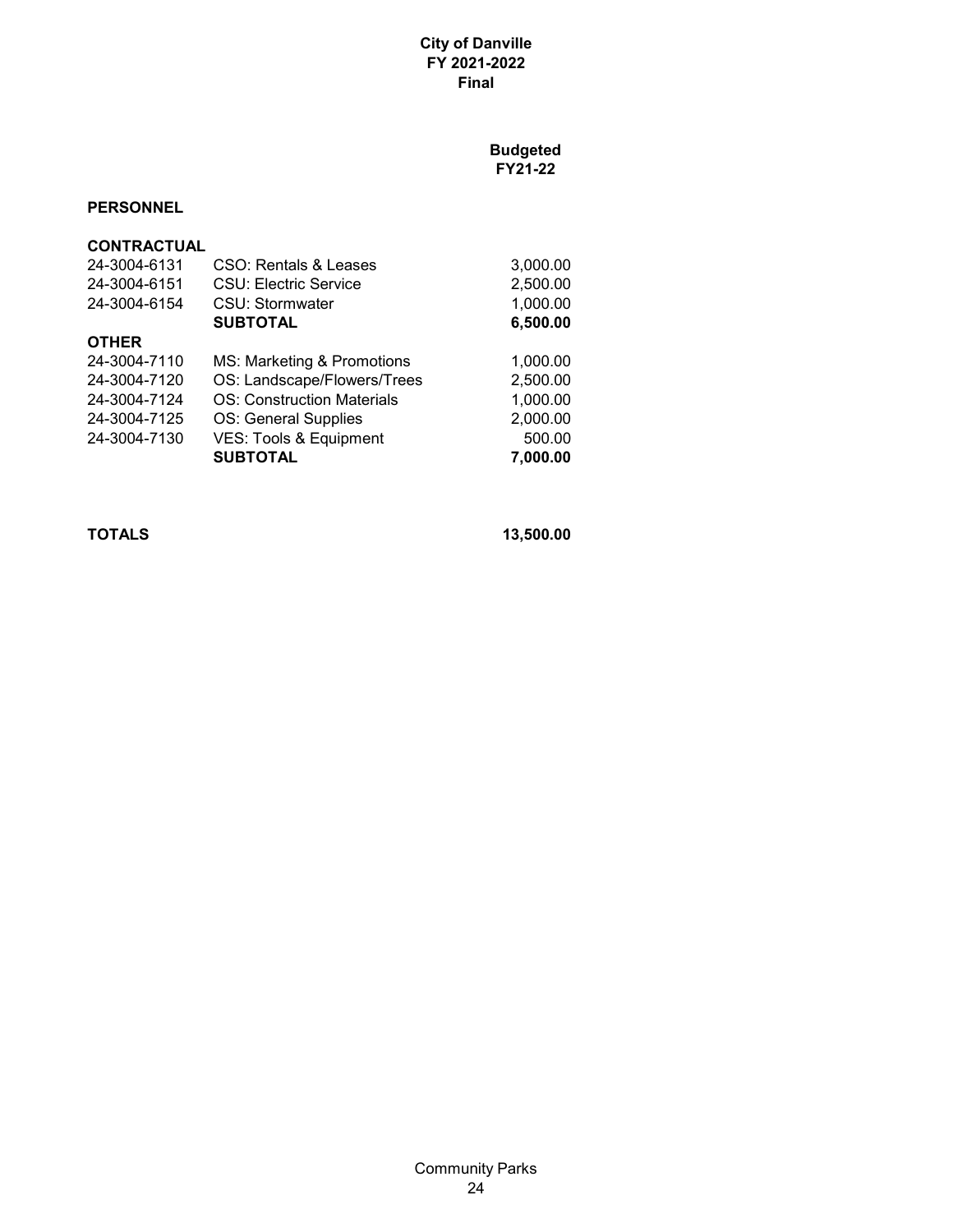|                                       |                                                     | <b>Budgeted</b><br>FY21-22 |
|---------------------------------------|-----------------------------------------------------|----------------------------|
| <b>Parking Capital - Expenditures</b> |                                                     |                            |
| 24-3090-9130                          | Striping and Sealing - Millineum                    | 15,000.00                  |
| 24-3090-9140                          | Renovate ball fields                                | 20,000.00                  |
| 24-3090-9140                          | Cowan Park                                          | 10,000.00                  |
| 24-3090-9000                          | Equipment                                           | 15,000.00                  |
| 24-3090-9000                          | Trash Cans w/ Lids                                  | 30,000.00                  |
| 24-3090-9000                          | <b>ADA Structure</b>                                | 225,000,00                 |
| 24-3090-9145                          | Parks Development (Aquatics/Rec Center, Facilities) | 6,125,000.00               |
| 24-3090-9150                          | <b>Trail Development</b>                            | 150.000.00                 |
| <b>TOTALS</b>                         |                                                     | 6,590,000.00               |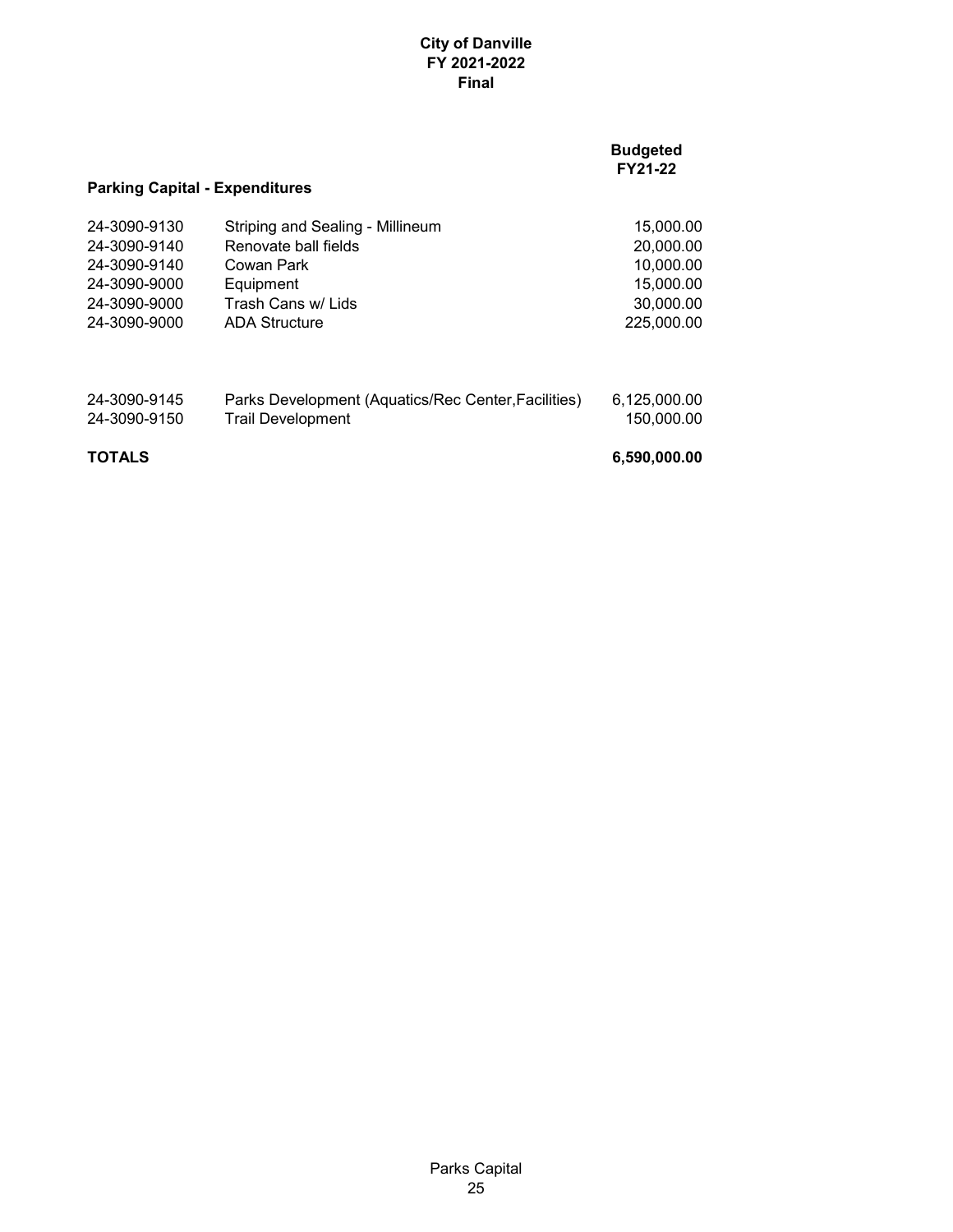| <b>Cemetery - Revenues</b>                         |                                                         |                      |
|----------------------------------------------------|---------------------------------------------------------|----------------------|
| A40 00-00 4500                                     | Op Transfer - General Fund                              | 237,303.85           |
| A40 00-00 4530                                     | Services: Cemetery Lot Sales                            | 30,000.00            |
| A40 00-00 4531                                     | Services: Cemetery Job Work                             | 45,000.00            |
| <b>TOTALS</b>                                      |                                                         | 316,803.85           |
| <b>Cemetery - Expenditures</b><br><b>PERSONNEL</b> |                                                         |                      |
| A40 18-00 5150                                     | PERSRV: Regular Cem. Salaries                           | 70,176.80            |
| A40 18-00 5151                                     | PERSRV: Overtime Reg. Salary                            | 7,500.00             |
| A40 18-00 5953                                     | Persrv: FICA                                            | 5,942.28             |
| A40 18-00 5954                                     | Persrv: Medical & Hospital                              | 41,839.32            |
| A40 18-00 5955                                     | Persry: Dental/Vision                                   | 2,063.28             |
| A40 18-00 5956                                     | Persry: Life                                            | 798.86               |
| A40 18-00 5959                                     | Persrv: Workers Compensation                            | 2,649.41             |
| A40 18-00 5968                                     | Persrv: Retirement CERS                                 | 20,933.90            |
|                                                    | <b>SUBTOTAL</b>                                         | 151,903.85           |
| <b>CONTRACTUAL</b>                                 |                                                         |                      |
| A40 18-00 6110                                     | <b>CS: Contract Labor</b>                               | 87,000.00            |
| A40 18-00 6120                                     | <b>CSC: Advertising &amp; Publicity</b>                 | 500.00               |
| A40 18-00 6122                                     | <b>CSC: Printing &amp; Duplicating</b>                  | 250.00               |
| A40 18-00 6123                                     | CSS: Recording & Reporting                              | 1,000.00             |
| A40 18-00 6130<br>A40 18-00 6142                   | CSO: Landscape/Flowers/Trees<br><b>CSP: Consultants</b> | 10,000.00            |
| A40 18-00 6145                                     | CSP: Insurance/Judgement/Claim                          | 5,000.00<br>3,500.00 |
| A40 18-00 6150                                     | CSU: Telephone & Fax                                    | 1,000.00             |
| A40 18-00 6180                                     | CSV: Vehicles & Light Trucks                            | 250.00               |
| A40 18-00 6182                                     | CSV: Machinery & Equipment                              | 500.00               |
|                                                    | <b>SUBTOTAL</b>                                         | 109,000.00           |
| <b>OTHER</b>                                       |                                                         |                      |
| A40 18-00 7114                                     | MS: Clothing & Accessories                              | 1,000.00             |
| A40 18-00 7116                                     | MS: Safety & First Aid Supply                           | 500.00               |
| A40 18-00 7117                                     | OS: Electronic Inform System                            | 1,000.00             |
| A40 18-00 7120                                     | OS: Landscape/Flowers/Trees                             | 5,000.00             |
| A40 18-00 7121                                     | OS: Signs                                               | 500.00               |
| A40 18-00 7124                                     | <b>OS: Construction Materials</b>                       | 5,000.00             |
| A40 18-00 7125<br>A40 18-00 7130                   | OS: General Supplies                                    | 1,500.00             |
| A40 18-00 7131                                     | VES: Tools & Equipment<br>VES: Vehicles & Light Trucks  | 5,000.00<br>500.00   |
| A40 18-00 7133                                     | VES: Machinery & Equipment                              | 500.00               |
| A40 18-00 7134                                     | VES: Gasoline & Oil                                     | 10,000.00            |
| A40 18-00 7140                                     | Other: Membership/Subscription                          | 150.00               |
| A40 18-00 7141                                     | Other: Staff Devp/Educat                                | 250.00               |
|                                                    | <b>SUBTOTAL</b>                                         | 30,900.00            |
| <b>Cemetery Debt Service</b>                       |                                                         |                      |
| A40 18-00 8121                                     | Fleet                                                   | 13,397.76            |
|                                                    | <b>SUBTOTAL</b>                                         | 13,397.76            |
| <b>Cemetery Capital - Expenditures</b>             |                                                         |                      |
| A40 18-00 9000                                     | Equipment/upgrades                                      | 315,000.00           |
|                                                    | <b>SUBTOTAL</b>                                         | 315,000.00           |
| <b>TOTALS</b>                                      |                                                         | 620,201.61           |
|                                                    |                                                         |                      |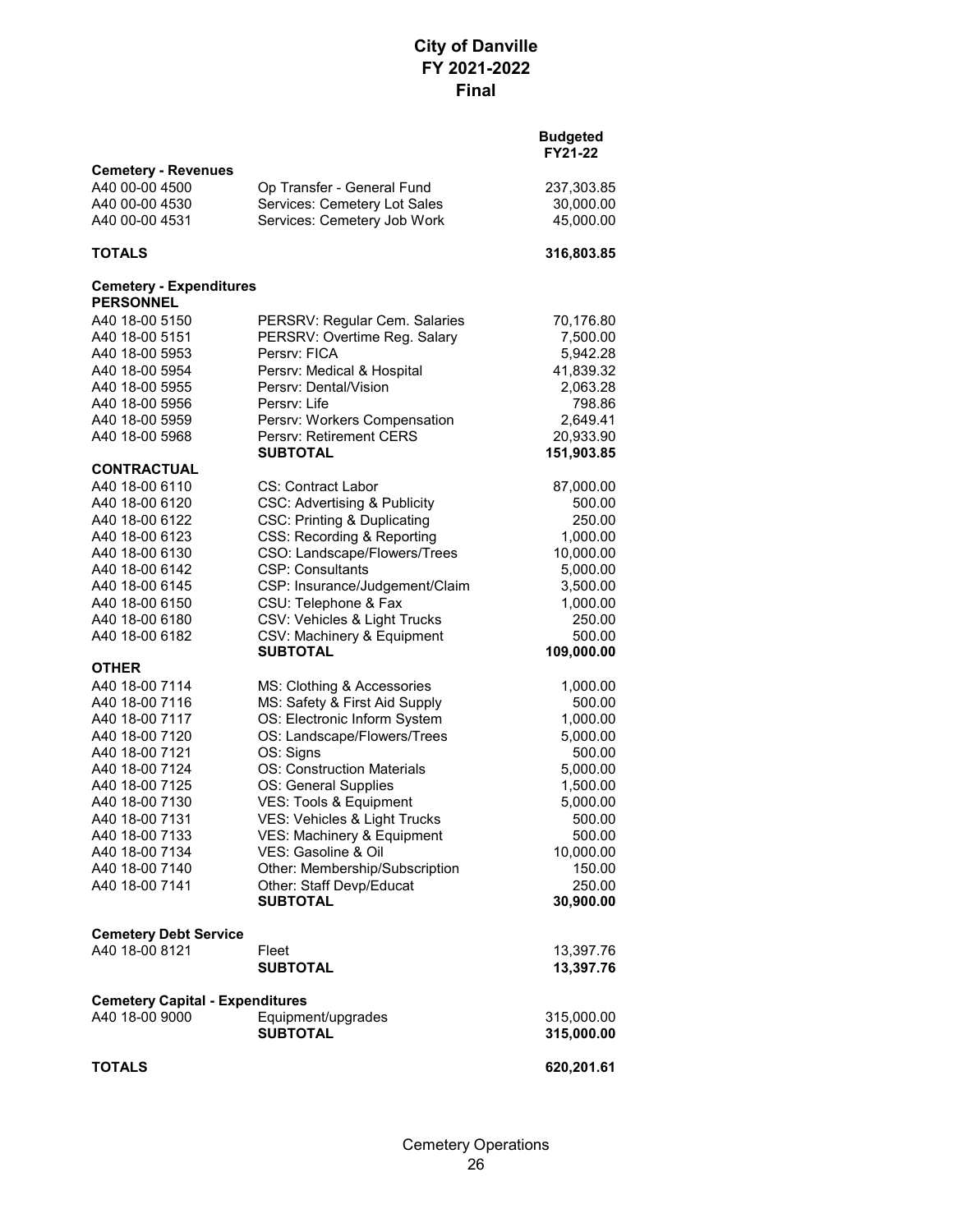| <b>Stormwater - Revenues</b>             |                                         |              |
|------------------------------------------|-----------------------------------------|--------------|
| A45 00-00 4004                           | <b>Operating Rev: Fees</b>              | 580,000.00   |
| A45 00-00 4760                           | Other Rev: Invest Interest              | 10,000.00    |
|                                          |                                         | 590,000.00   |
| <b>Stormwater - Expenditures</b>         |                                         |              |
| <b>PERSONNEL</b>                         |                                         |              |
| A45 00-00 5150                           | Regular Storm Water Salaries            | 187,653.87   |
| A45 00-00 5151                           | Overtime Regular Salaries               | 5,000.00     |
| A45 00-00 5152                           | PT/Temp                                 | 5,000.00     |
| A45 00-00 5953                           | Persrv: FICA                            | 14,738.02    |
| A45 00-00 5954                           | Persrv: Medical & Hospital              | 62,456.52    |
| A45 00-00 5955                           | Persrv: Dental/Vision                   | 2,148.84     |
| A45 00-00 5956                           | Persrv: Life                            | 1,597.72     |
| A45 00-00 5959                           | Persrv: Workers Compensation            | 5,759.83     |
| A45 00-00 5968                           | Persrv: Retirement CERS                 | 51,920.22    |
|                                          | <b>SUBTOTAL</b>                         | 336,275.02   |
| <b>CONTRACTUAL</b>                       |                                         |              |
| A45 00-00 6120                           | <b>CSC: Advertising &amp; Publicity</b> | 1,000.00     |
| A45 00-00 6142                           | <b>CSP: Consultants</b>                 | 2,000.00     |
| A45 00-00 6145                           | CSP: Insurance/Judgement/Claim          | 10,000.00    |
| A45 00-00 6150                           | CSU: Telephone & Fax                    | 2,500.00     |
| A45 00-00 6154                           | CSU: Stormwater                         | 50,000.00    |
|                                          | <b>SUBTOTAL</b>                         | 65,500.00    |
| <b>OTHER</b>                             |                                         |              |
| A45 00-00 7114                           | MS: Clothing & Accessories              | 2,000.00     |
| A45 00-00 7124                           | <b>OS: Construction Materials</b>       | 25,000.00    |
| A45 00-00 7130                           | VES: Tools & Equipment                  | 1,000.00     |
| A45 00-00 7131                           | VES: Vehicles & Light Trucks            | 4,000.00     |
| A45 00-00 7133                           | VES: Machinery & Equipment              | 1,000.00     |
| A45 00-00 7134                           | VES: Gasoline & Oil                     | 5,000.00     |
| A45 00-00-7992                           | Interfund Charge                        | 72,863.39    |
|                                          | <b>SUBTOTAL</b>                         | 110,863.39   |
| <b>Stormwater - Debt Service</b>         |                                         |              |
| A45 00-00 8121                           | Fleet                                   | 24,665.52    |
| A45 00-00 8201                           | Loan KLC                                | 48,628.00    |
| A45 00-00 8900                           | <b>Bad Debt Expense</b>                 | 1,000.00     |
|                                          | <b>SUBTOTAL</b>                         | 74,293.52    |
| <b>Stormwater Capital - Expenditures</b> |                                         |              |
| A45 00-00 9000                           | Equipment                               | 175,000.00   |
| A45 00-00 9998                           | Reserved                                |              |
| A45 00-00 9001                           | Engineering                             | 100,000.00   |
| A45 00-00 9002                           | <b>Project Costs</b>                    | 200,000.00   |
|                                          | <b>SUBTOTAL</b>                         | 475,000.00   |
| <b>TOTALS</b>                            |                                         | 1,061,931.93 |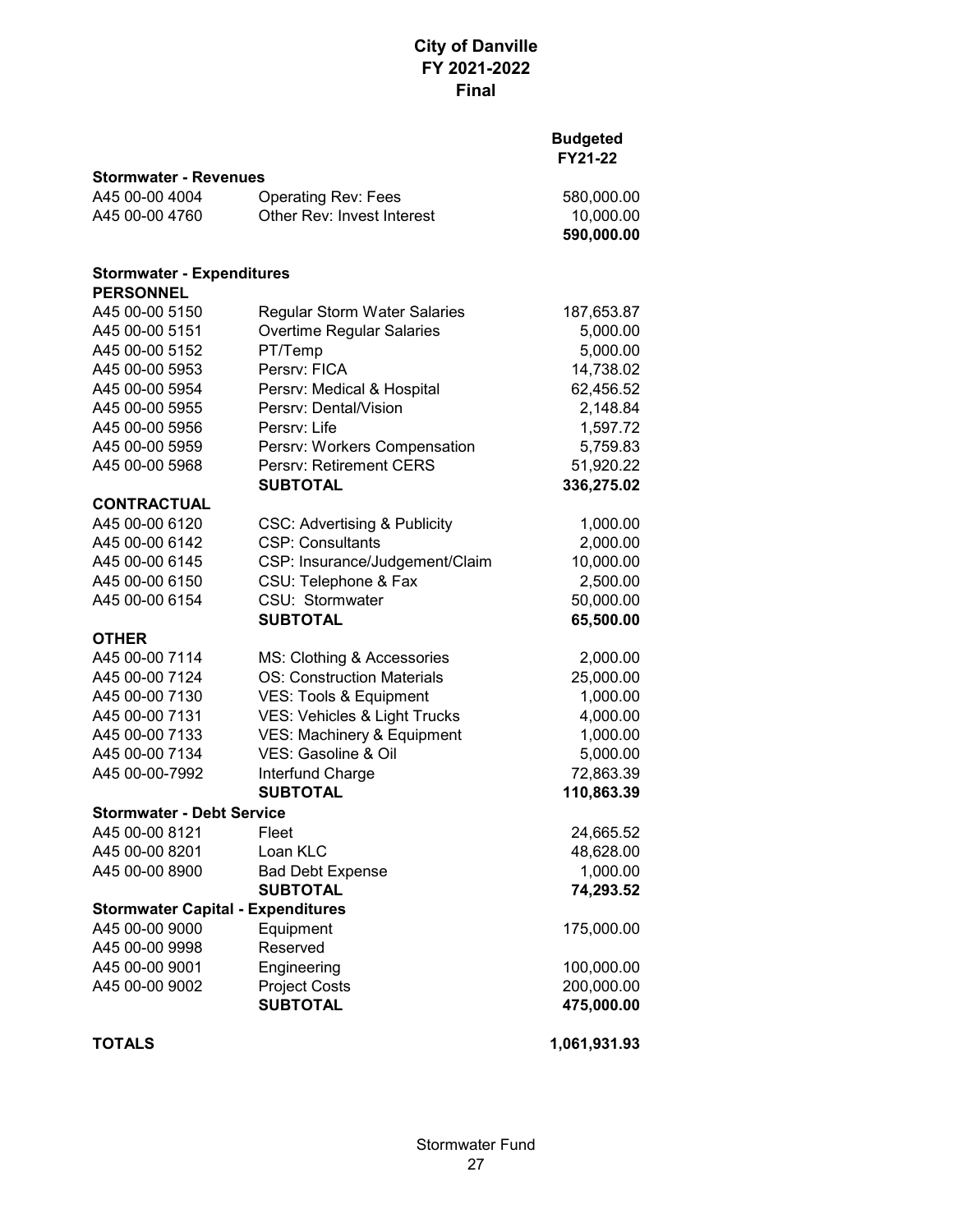### **Budgeted FY21-22**

| <b>Garbage Fund - Revenues</b> |                            |              |
|--------------------------------|----------------------------|--------------|
| A46 00-00 4001                 | Refuse & Recycling Fee     | 1,112,760.60 |
| A46 00-00 4003                 | Transfer from General Fund | 35,209.40    |
| <b>TOTALS</b>                  |                            | 1,147,970.00 |
|                                |                            |              |

#### **Garbage Fund - Expenditures**

| A46 00-00 6160 | CSW: Solid Waste Contract   | 1,135,470.00 |
|----------------|-----------------------------|--------------|
| A46 00-00 6164 | CSW: KY Env Remediation Fee | 12.500.00    |
|                |                             |              |

**TOTALS 1,147,970.00**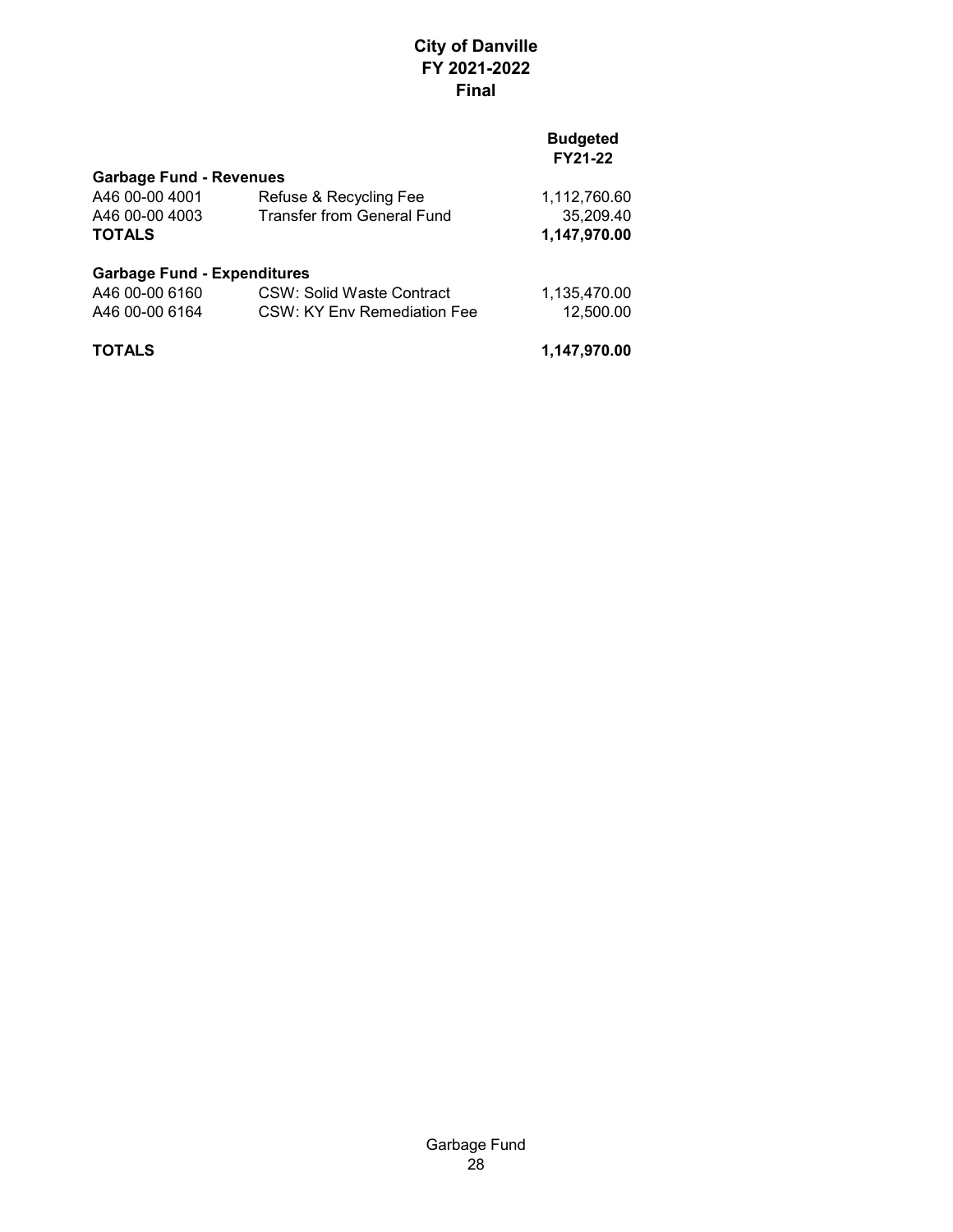## **Budgeted FY21-22**

|                      | <b>Utility Fund - Revenues</b>        |               |  |  |
|----------------------|---------------------------------------|---------------|--|--|
| <b>Operating</b>     |                                       |               |  |  |
| A60 00-00 4745       | Other Rev: Insurance Proc             | 40,000.00     |  |  |
| A60 00-00 4750       | Other Rev: Sale of Property           | 200,000.00    |  |  |
| A60 00-00 4799       | Other Rev: Miscellaneous              | 500.00        |  |  |
| A60 00-00 4810       | <b>Operating Rev: Water Service</b>   | 4,900,100.28  |  |  |
| A60 00-00 4811       | <b>Operating Rev: Sewer Service</b>   | 5,203,828.12  |  |  |
| A60 00-00 4812       | Operating Rev: Surcharge              | 90,000.00     |  |  |
| A60 00-00 4813       | <b>Operating Rev: Tap Fees</b>        | 7,500.00      |  |  |
| A60 00-00 4814       | <b>Operating Rev: Labor</b>           | 48,000.00     |  |  |
| A60 00-00 4815       | <b>Operating Rev: Penalty</b>         | 150,000.00    |  |  |
| A60 00-00 4816       | Operating Rev: Turn On Fees           | 65,000.00     |  |  |
| A60 00-00 4817       | Operating Rev: Sewer BOD Fee          | 1,000.00      |  |  |
| A60 00-00 4818       | <b>Operating Rev: Fire Protect SF</b> | 95,000.00     |  |  |
| A60 00-00 4820       | <b>Operating Rev: Stock Sold</b>      | 40,000.00     |  |  |
| A60 00-00 4822       | <b>Operating Rev: Miscellaneous</b>   | 25,000.00     |  |  |
| A60 00-00 4825       | <b>Operating Rev: Kentucky River</b>  | 26,600.00     |  |  |
|                      | <b>SUBTOTAL</b>                       | 10,892,528.40 |  |  |
| <b>Non-Operating</b> |                                       |               |  |  |
| A60 00-00 4832       | Non-Oper Rev: Revenue Interest        | 40,000.00     |  |  |
| A60 00-00 4833       | Non-Oper Rev: Deprec Fund Int         | 1,750.00      |  |  |
| A60 00-00 4834       | Non-Oper Rev: Meter Depos Int         | 5,000.00      |  |  |
| A60 00-00 4835       | Non-Oper Rev: Bond Fund Int           | 30,000.00     |  |  |
| A60 00-00 4836       | Non-Oper Rev: Comm. Tower Rent        | 61,400.00     |  |  |
| A60 00-00 4840       | Non-Oper Rev: Payroll Acct Int        | 700.00        |  |  |
| A60 00-00 4841       | Loan Proceeds                         | 3,500,000.00  |  |  |
| A60 00-00 4843       | <b>KIA</b>                            | 4,400,000.00  |  |  |
| A60 00-00 4845       | 220 Tax Refund                        | 5,000.00      |  |  |
| A60 00-00 4846       | <b>ARP Grant Funding</b>              | 2,900,000.00  |  |  |
| A60 00-00 4860       | Cash Short/Over                       | 50.00         |  |  |
|                      | <b>SUBTOTAL</b>                       | 10,943,900.00 |  |  |
|                      |                                       |               |  |  |

**TOTALS 21,836,428.40**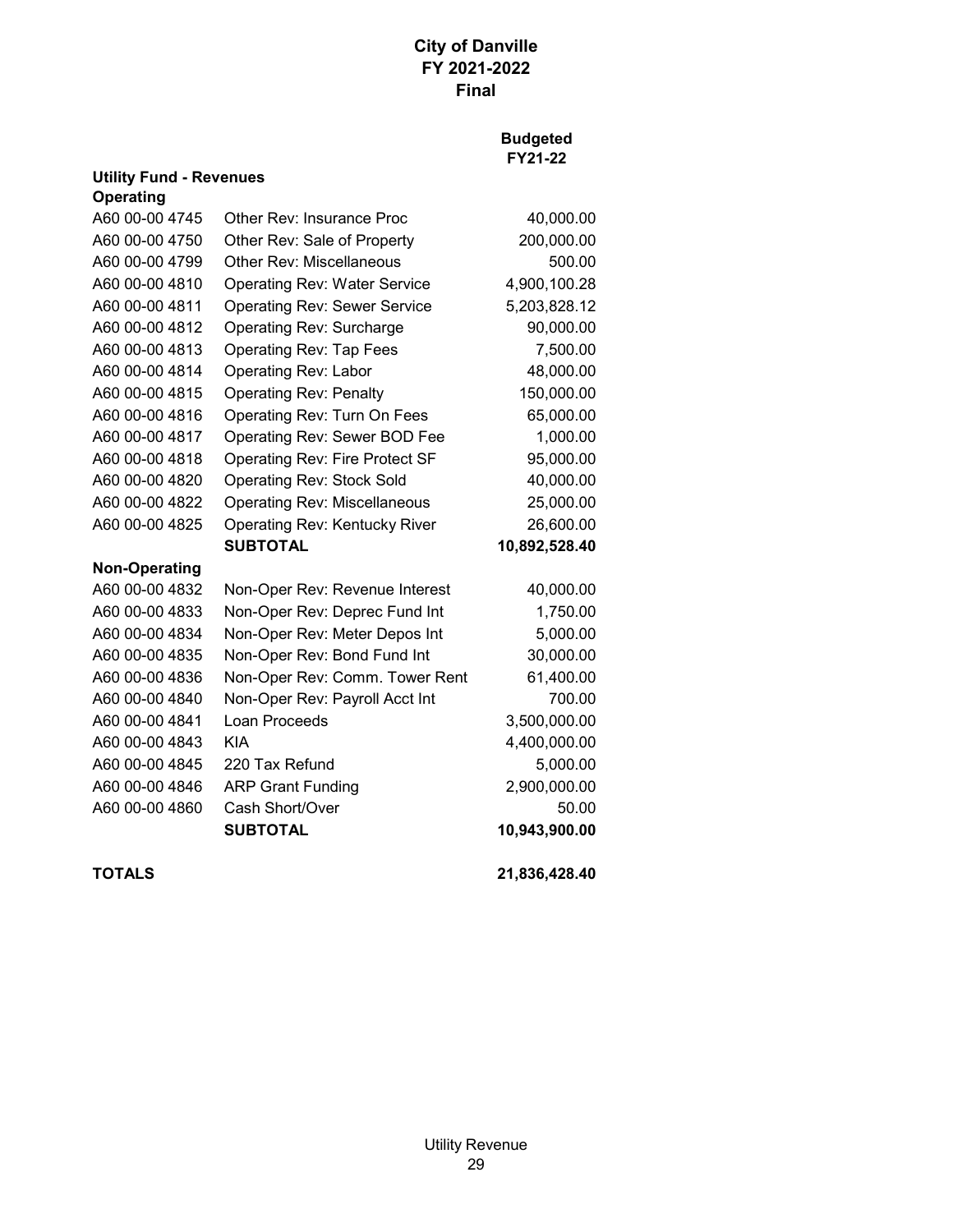#### **Budgeted FY21-22**

| <b>Utility Administration</b> |                                         |            |
|-------------------------------|-----------------------------------------|------------|
| <b>PERSONNEL</b>              |                                         |            |
| A60 18-05 5150                | Persrv: Reg Salary Production           | 379,693.03 |
| A60 18-05 5151                | Persrv: Overtime Production             | 20,000.00  |
| A60 18-05 5152                | Persry: Part - Time Salaries            | 16,500.00  |
| A60 18-05 5953                | Persry: FICA                            | 32,718.21  |
| A60 18-05 5954                | Persrv: Medical & Hospital              | 181,552.68 |
| A60 18-05 5955                | Persry: Dental/Vision                   | 7,130.64   |
| A60 18-05 5956                | Persrv: Life                            | 3,195.44   |
| A60 18-05 5959                | Persrv: Workers Compensation            | 1,318.15   |
| A60 18-05 5968                | Persrv: Retirement CERS                 | 110,815.44 |
|                               | <b>SUBTOTAL</b>                         | 752,923.59 |
| <b>CONTRACTUAL</b>            |                                         |            |
| A60 18-05 6110                | <b>CS: Contract Labor</b>               | 2,500.00   |
| A60 18-05 6120                | <b>CSC: Advertising &amp; Publicity</b> | 750.00     |
| A60 18-05 6122                | <b>CSC: Printing &amp; Duplicating</b>  | 5,000.00   |
| A10 18-05 6123                | CSS: Recording & Reporting              | 250.00     |
| A60 18-05 6124                | CSC: Postage & Freight                  | 35,000.00  |
| A60 18-05 6131                | CSO: Rentals & Leases                   | 250.00     |
| A60 18-05 6132                | CSO: Cleaning & Janitorial              | 250.00     |
| A60 18-05 6140                | CSP: Audit/Budget/Fin-Report            | 2,000.00   |
| A60 18-05 6142                | CSP: Consultants                        | 5,000.00   |
| A60 18-05 6145                | CSP: Insurance/Judgement/Claim          | 2,000.00   |
| A60 18-05 6150                | CSU: Telephone & Fax                    | 500.00     |
| A60 18-05 6180                | CSV: Vehicles & Light Trucks            | 1,000.00   |
| A60 18-05 6184                | <b>CSI: Electrical Repairs</b>          | 1,000.00   |
| A60 18-05 6190                | CSM: Electron Inform Systems/Bank Fee   | 1,000.00   |
| A60 18-05 6191                | <b>CSM: General Service</b>             | 25.00      |
|                               | <b>SUBTOTAL</b>                         | 56,525.00  |
| <b>OTHER</b>                  |                                         |            |
| A60 18-05 7110                | MS: Marketing & Promotions              | 1,000.00   |
| A60 18-05 7111                | MS: Office Supplies                     | 6,000.00   |
| A60 18-05 7112                | MS: Furniture & Fixtures                | 250.00     |
| A60 18-05 7113                | <b>MS: Cleaning Supplies</b>            | 500.00     |
| A60 18-05 7114                | MS: Clothing & Accessories              | 2,050.00   |
| A60 18-05 7115                | MS: Food Service/Supplies               | 500.00     |
| A60 18-05 7116                | MS: Safety & First Aid Supply           | 1,000.00   |
| A60 18-05 7117                | OS: Electronic Inform System            | 4,000.00   |
| A60 18-05 7125                | OS: General Supplies                    | 250.00     |
| A60 18-05 7130                | VES: Tools & Equipment                  | 500.00     |
| A60 18-05 7131                | VES: Vehicles & Light Trucks            | 1,000.00   |
| A60 18-05 7134                | VES: Gasoline & Oil                     | 4,500.00   |
| A60 18-05 7135                | <b>VES: Miscellaneous</b>               | 500.00     |
| A60 18-05 7140                | Other: Membership/Subscription          | 1,000.00   |
| A60 18-05 7141                | Other: Staff Devp/Educat                | 3,500.00   |
|                               | <b>SUBTOTAL</b>                         | 26,550.00  |

**TOTALS 835,998.59**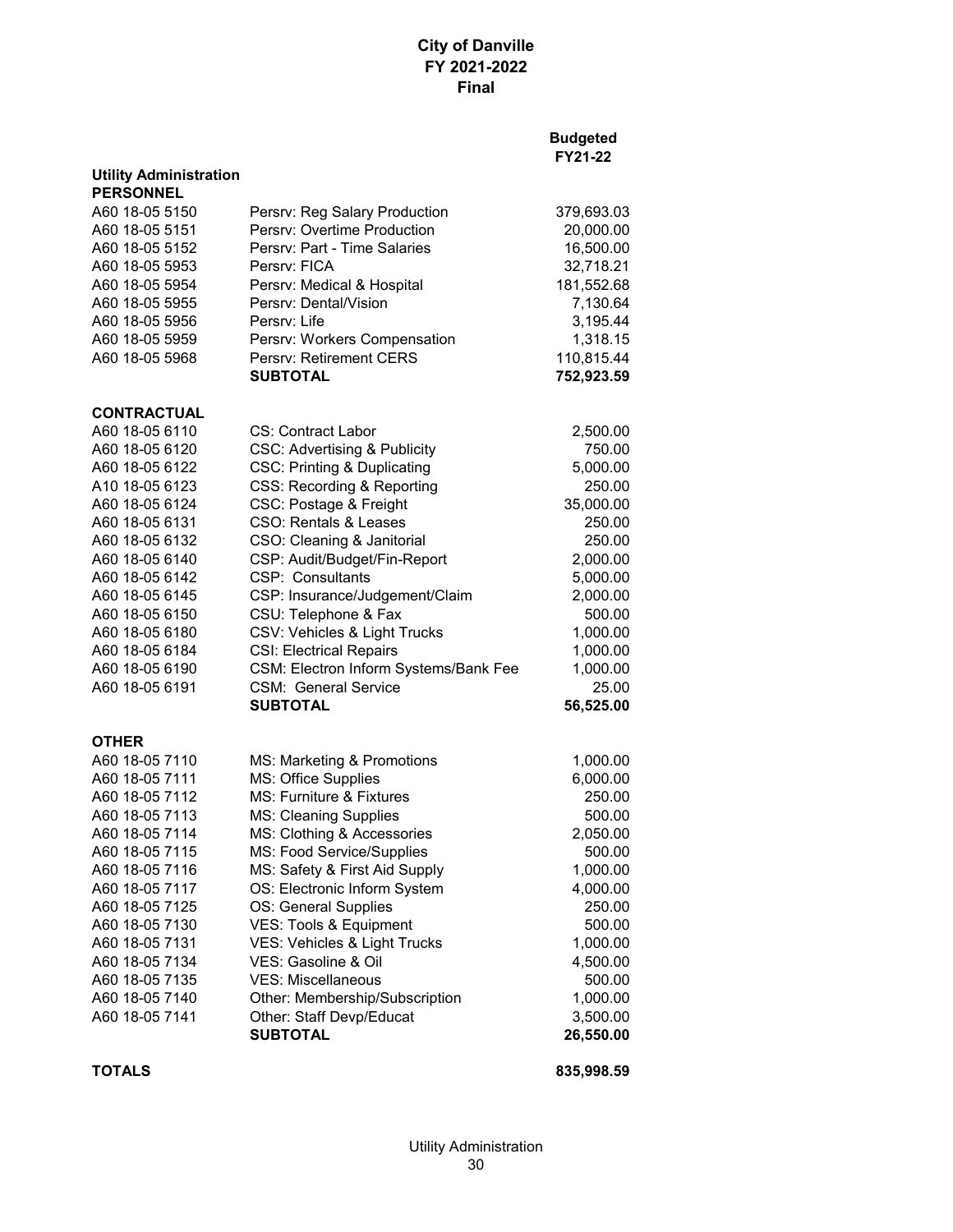|                                  |                                                         | <b>Budgeted</b><br>FY21-22 |
|----------------------------------|---------------------------------------------------------|----------------------------|
| <b>Water Treatment Plant</b>     |                                                         |                            |
| <b>PERSONNEL</b>                 |                                                         |                            |
| A60 18-10 5150                   | Persrv: Reg Salary Production                           | 458,052.87                 |
| A60 18-10 5151                   | Persrv: Overtime Production                             | 30,000.00                  |
| A60 18-10 5953                   | Persry: FICA                                            | 37,248.55                  |
| A60 18-10 5954                   | Persrv: Medical & Hospital                              | 173,569.16                 |
| A60 18-10 5955                   | Persrv: Dental/Vision                                   | 7,704.60                   |
| A60 18-10 5956                   | Persry: Life                                            | 3,994.30                   |
| A60 18-10 5959                   | Persrv: Workers Compensation<br>Persrv: Retirement CERS | 13,647.92                  |
| A60 18-10 5968<br>A60 18-10 5991 | Persrv: Sick Leave Buyback                              | 131,259.66                 |
|                                  | <b>SUBTOTAL</b>                                         | 10,000.00<br>865,477.06    |
| <b>CONTRACTUAL</b>               |                                                         |                            |
| A60 18-10 6110                   | CS: Contract Labor                                      | 2,500.00                   |
| A60 18-10 6120                   | CSC: Advertising & Publicity                            | 100.00                     |
| A60 18-10 6122                   | <b>CSC: Printing &amp; Duplicating</b>                  | 150.00                     |
| A60 18-10 6124                   | CSC: Postage & Freight                                  | 1,000.00                   |
| A60 18-10 6131                   | CSO: Rentals & Leases                                   | 1,500.00                   |
| A60 18-10 6132                   | CSO: Cleaning & Janitorial                              | 1,200.00                   |
| A60 18-10 6143                   | <b>CSP: Laboratory Analysis</b>                         | 15,000.00                  |
| A60 18-10 6145                   | CSP: Insurance/Judgement/Claim                          | 55,000.00                  |
| A60 18-10 6150                   | CSU: Telephone & Fax                                    | 25,000.00                  |
| A60 18-10 6151                   | CSU: Electric Service                                   | 415,000.00                 |
| A60 18-10 6153                   | CSU: Natural & Propane Gas                              | 2,000.00                   |
| A60 18-10 6154                   | CSU: Stormwater                                         | 10,000.00                  |
| A60 18-10 6162                   | <b>CSW: Landfill Charges</b>                            | 20,000.00                  |
| A60 18-10 6170                   | CSI: Building/Structures                                | 1,200.00                   |
| A60 18-10 6173                   | CSI: Water Plant                                        | 30,000.00                  |
| A60 18-10 6183                   | CSI: Maintenance                                        | 10,000.00                  |
| A60 18-10 6184                   | <b>CSI: Electrical Repairs</b>                          | 10,000.00                  |
| A60 18-10 6190                   | CSM: Electron Inform Systems                            | 25,000.00                  |
| A60 18-10 6191                   | <b>CSM: General Service</b>                             | 500.00                     |
|                                  | <b>SUBTOTAL</b>                                         | 625,650.00                 |
| <b>OTHER</b><br>A60 18-10 7111   | MS: Office Supplies                                     | 4,500.00                   |
| A60 18-10 7112                   | MS: Furniture & Fixtures                                | 500.00                     |
| A60 18-10 7113                   | MS: Cleaning Supplies                                   | 600.00                     |
| A60 18-10 7114                   | MS: Clothing & Accessories                              | 7,500.00                   |
| A60 18-10 7115                   | MS: Food Service/Supplies                               | 1,000.00                   |
| A60 18-10 7116                   | MS: Safety & First Aid Supply                           | 2,000.00                   |
| A60 18-10 7117                   | OS: Electronic Inform System                            | 10,000.00                  |
| A60-1810-7187                    | <b>Plant Maintenance</b>                                | 18,000.00                  |
| A60-1810-7188                    | Lab Supplies                                            | 35,000.00                  |
| A60-1810-7189                    | <b>Electrical Repairs</b>                               | 10,000.00                  |
| A60 18-10 7119                   | OS: Lake Pump Station                                   | 10,000.00                  |
| A60 18-10 7122                   | OS: Chemicals                                           | 625,000.00                 |
| A60 18-10 7123                   | OS: Building Supplies                                   | 1,500.00                   |
| A60 18-10 7124                   | <b>OS: Construction Materials</b>                       | 500.00                     |
| A60 18-10 7130                   | VES: Tools & Equipment                                  | 5,000.00                   |
| A60 18-10 7131                   | VES: Vehicles & Light Trucks                            | 1,500.00                   |
| A60 18-10 7133                   | VES: Machinery & Equipment                              | 500.00                     |
| A60 18-10 7134                   | VES: Gasoline & Oil                                     | 10,000.00                  |
| A60 18-10 7140                   | Other: Membership/Subscription                          | 3,000.00                   |
| A60 18-10 7141                   | Other: Staff Devp/Educat                                | 5,000.00                   |
|                                  | <b>SUBTOTAL</b>                                         | 751,100.00                 |
|                                  |                                                         |                            |

**TOTALS 2,242,227.06**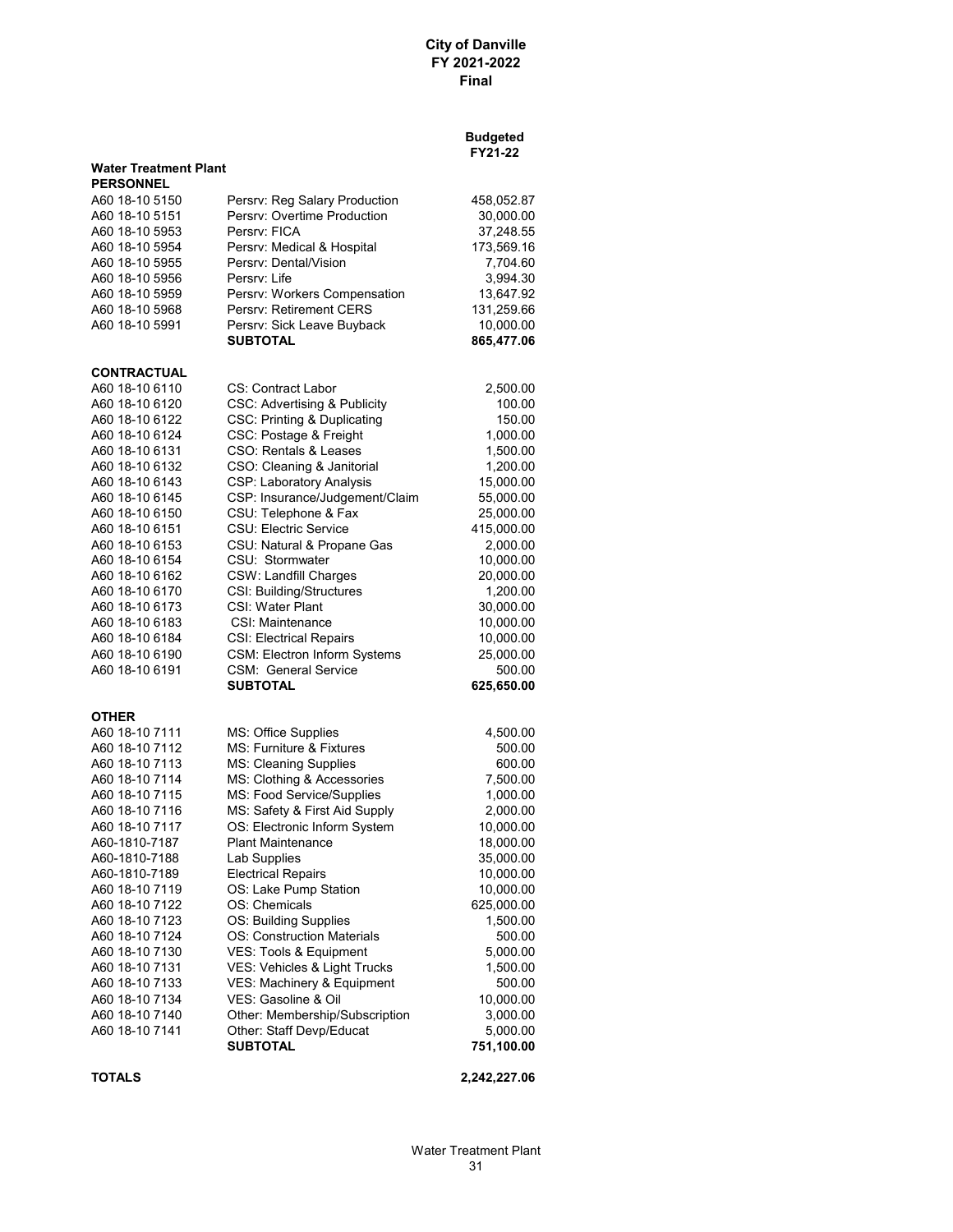#### **Budgeted FY21-22**

| <b>Water Distribution &amp; Sales</b><br><b>PERSONNEL</b> |                                    |              |
|-----------------------------------------------------------|------------------------------------|--------------|
| A60 18-15 5150                                            | Persrv: Reg SalaryDistribution     | 527,197.00   |
| A60 18-15 5151                                            | Persrv: Overtime Distribution      | 35,000.00    |
| A60 18-15 5953                                            | Persry: FICA                       | 43,303.07    |
| A60 18-15 5954                                            | Persrv: Medical & Hospital         | 232,024.40   |
| A60 18-15 5955                                            | Persrv: Dental/Vision              | 9,059.28     |
| A60 18-15 5956                                            | Persry: Life                       | 2,089.44     |
| A60 18-15 5959                                            | Persrv: Workers Compensation       | 13,647.92    |
| A60 18-15 5968                                            | Persrv: Retirement CERS            | 152,597.09   |
| A60 18-15 5991                                            | Persrv: Sick Leave Buyback         | 1,000.00     |
|                                                           | <b>SUBTOTAL</b>                    | 1,015,918.20 |
| <b>CONTRACTUAL</b>                                        |                                    |              |
| A60 18-15 6110                                            | CS: Contract Labor                 | 5,000.00     |
| A60 18-15 6111                                            | CS: Uniform & Clothing Services    | 500.00       |
| A60 18-15 6131                                            | CSO: Rentals & Leases              | 3,500.00     |
| A60 18-15 6132                                            | CSO: Cleaning & Janitorial         | 800.00       |
| A60 18-15 6142                                            | <b>CSP: Consultants</b>            | 150.00       |
| A60 18-15 6145                                            | CSP: Insurance/Judgement/Clair     | 50,000.00    |
| A60 18-15 6150                                            | CSU: Telephone & Fax               | 13,500.00    |
| A60 18-15 6151                                            | <b>CSU: Electric Service</b>       | 6,600.00     |
| A60 18-15 6153                                            | CSU: Natural & Propane Gas         | 1,300.00     |
| A60 18-15 6163                                            | <b>CSW: Solid Waste Collection</b> | 2,500.00     |
| A60 18-15 6170                                            | CSI: Building/Structures           | 1,800.00     |
| A60 18-15 6178                                            | CSI: Water Lines/Fire Hydrants     | 10,000.00    |
| A60 18-15 6179                                            | <b>CSI: Water Meters</b>           | 1,000.00     |
| A60 18-15 6180                                            | CSV: Vehicles & Light Trucks       | 250.00       |
| A60 18-15 6181                                            | CSV: Heavy Trucks & Equipmen       | 250.00       |
| A60 18-15 6182                                            | CSV: Machinery & Equipment         | 2,000.00     |
| A60 18-15 6190                                            | CSM: Electron Inform Systems       | 5,000.00     |
|                                                           | SUBTOTAL                           | 104,250.00   |
| <b>OTHER</b>                                              |                                    |              |
| A60 18-15 7111                                            | MS: Office Supplies                | 2,000.00     |
| A60 18-15 7112                                            | MS: Furniture & Fixtures           | 2,000.00     |
| A60 18-15 7113                                            | <b>MS: Cleaning Supplies</b>       | 200.00       |
| A60 18-15 7114                                            | MS: Clothing & Accessories         | 7,000.00     |
| A60 18-15 7115                                            | MS: Food Service/Supplies          | 300.00       |
| A60 18-15 7116                                            | MS: Safety & First Aid Supply      | 4,000.00     |
| A60 18-15 7117                                            | OS: Electronic Inform System       | 1,000.00     |
| A60 18-15 7123                                            | OS: Building Supplies              | 2,000.00     |
| A60 18-15 7124                                            | <b>OS: Construction Materials</b>  | 4,000.00     |
| A60 18-15 7125                                            | OS: General Supplies               | 500.00       |
| A60-1815-7226                                             | Hydrants                           | 35,000.00    |
| A60-1815-7227                                             | <b>Water lines</b>                 | 45,000.00    |
| A60-1815-7228                                             | Service connections                | 20,000.00    |
| A60 18-15 7130                                            | VES: Tools & Equipment             | 15,000.00    |
| A60 18-15 7131                                            | VES: Vehicles & Light Trucks       | 250.00       |
| A60 18-15 7132                                            | VES: Heavy Trucks & Equipment      | 250.00       |
| A60 18-15 7133                                            | VES: Machinery & Equipment         | 1,000.00     |
| A60 18-15 7134                                            | VES: Gasoline & Oil                | 22,000.00    |
| A60 18-15 7135                                            | <b>VES: Miscellaneous</b>          | 500.00       |
| A60 18-15 7136                                            | OS: Water Meters                   | 15,000.00    |
| A60 18-15 7140                                            | Other: Membership/Subscription     | 10,000.00    |
| A60 18-15 7141                                            | Other: Staff Devp/Educat           | 2,500.00     |
|                                                           | <b>SUBTOTAL</b>                    | 189,500.00   |
|                                                           |                                    |              |

**TOTALS 1,309,668.20**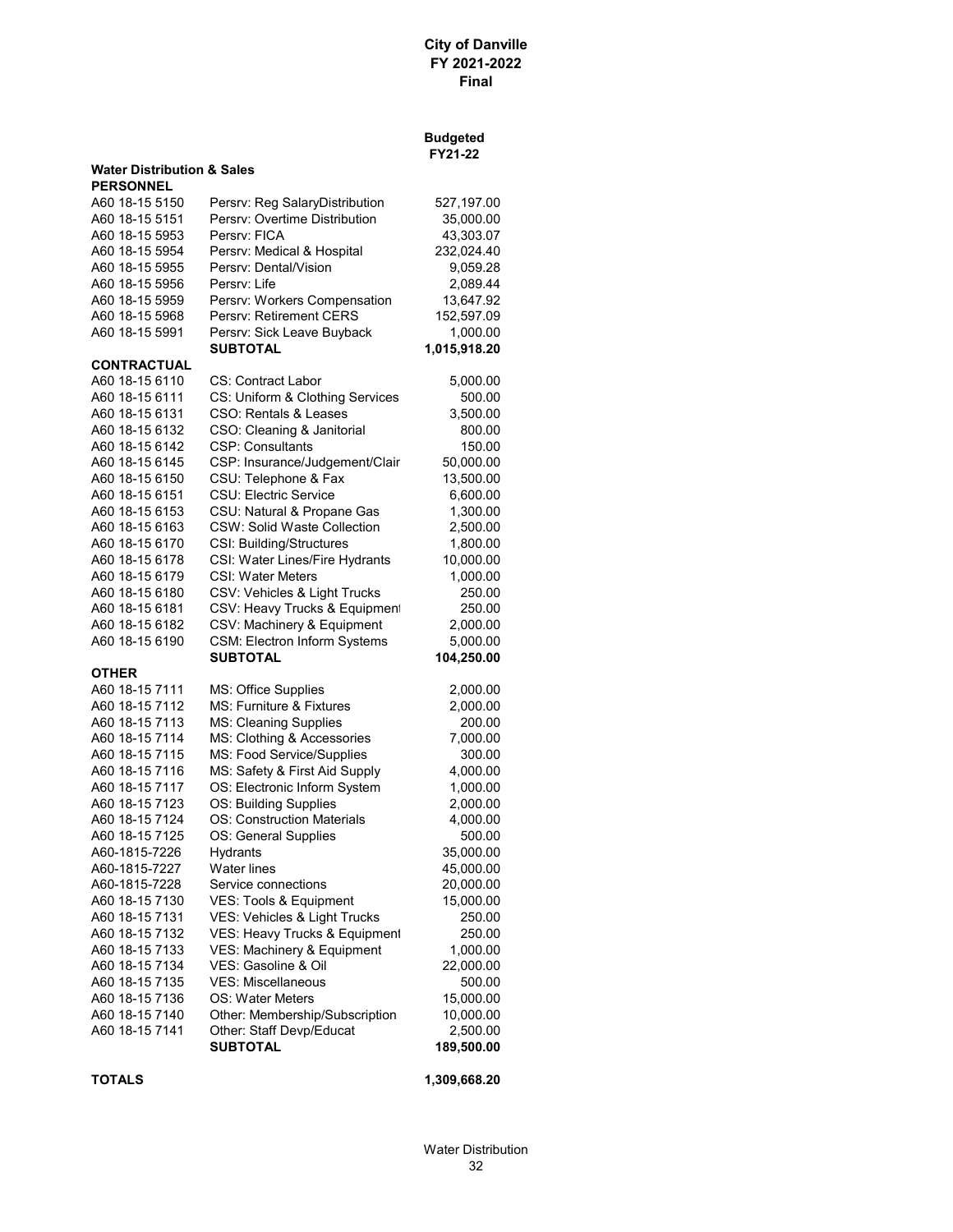#### **Budgeted FY21-22**

| Wastewater Treatment Plant |  |  |
|----------------------------|--|--|
|----------------------------|--|--|

| <b>PERSONNEL</b>   |                                    |            |
|--------------------|------------------------------------|------------|
| A60 18-20 5150     | Persrv: Reg Salary Treatment       | 373,874.73 |
| A60 18-20 5151     | Persry: Overtime Treatment         | 25,000.00  |
| A60 18-20 5953     | Persry: FICA                       | 30,426.42  |
| A60 18-20 5954     | Persrv: Medical & Hospital         | 156,720.68 |
| A60 18-20 5955     | Persrv: Dental/Vision              | 6,607.20   |
| A60 18-20 5956     | Persry: Life                       | 3,195.44   |
| A60 18-20 5959     | Persrv: Workers Compensation       | 9,642.85   |
| A60 18-20 5968     | Persry: Retirement CERS            | 107,234.24 |
| A60 18-20 5991     | Persrv: Sick Leave Buyback         | 1,000.00   |
|                    | SUBTOTAL                           | 713,701.56 |
| <b>CONTRACTUAL</b> |                                    |            |
| A60 18-20 6111     | CS: Uniform & Clothing Service     | 1,000.00   |
| A60 18-20 6120     | CSC: Advertising & Publicity       | 150.00     |
| A60 18-20 6124     | CSC: Postage & Freight             | 500.00     |
| A60 18-20 6132     | CSO: Cleaning & Janitorial         | 1,500.00   |
| A60 18-20 6142     | <b>CSP: Consultants</b>            | 500.00     |
| A60 18-20 6143     | <b>CSP: Laboratory Analysis</b>    | 30,000.00  |
| A60 18-20 6145     | CSP: Insurance/Judgement/Claim     | 40,000.00  |
| A60 18-20 6150     | CSU: Telephone & Fax               | 9,000.00   |
| A60 18-20 6151     | <b>CSU: Electric Service</b>       | 350,000.00 |
| A60 18-20 6162     | Cont Serv: Landfill                | 5,000.00   |
| A60 18-20 6163     | <b>CSW: Solid Waste Collection</b> | 3,000.00   |
| A60 18-20 6164     | <b>CSW: Solid Waste Disposal</b>   | 60,000.00  |
| A60 18-20 6170     | CSI: Building/Structures           | 5,000.00   |
| A60-1820-6186      | UV System                          | 5,000.00   |
| A60-1820-6185      | <b>System Service</b>              | 20,000.00  |
| A60-1820-6183      | <b>Plant Maintenance</b>           | 10,000.00  |
| A60-1820-6187      | Pre-Treatment                      | 10,000.00  |
| A60 18-20 6176     | <b>CSI: Sewer Lift Stations</b>    | 1,000.00   |
| A60 18-20 6180     | CSV: Vehicles & Light Trucks       | 250.00     |
| A60 18-20 6182     | CSV: Machinery & Equipment         | 250.00     |
| A60 18-20 6190     | CSM: Electron Inform Systems       | 500.00     |
| OTHER              | <b>SUBTOTAL</b>                    | 552,650.00 |
| A60 18-20 7111     | MS: Office Supplies                | 2,500.00   |
| A60 18-20 7112     | MS: Furniture & Fixtures           | 1,500.00   |
| A60 18-20 7113     | MS: Cleaning Supplies              | 300.00     |
| A60 18-20 7114     | MS: Clothing & Accessories         | 4,800.00   |
| A60 18-20 7116     | MS: Safety & First Aid Supply      | 2,000.00   |
| A60 18-20 7117     | OS: Electronic Inform System       | 2,500.00   |
| A60 18-20 7122     | OS: Chemicals                      | 75,000.00  |
| A60 18-20 7123     | OS: Building Supplies              | 500.00     |
| A60 18-20 7125     | OS: General Supplies               | 50.00      |
| A60 18-20 7126     | OS: Sewer Plant                    | 5,000.00   |
| A60-1820-7190      | UV System                          | 25,000.00  |
| A60-1820-7191      | Svstem Service                     | 15,000.00  |
| A60-1820-7187      | <b>Plant Maintenance</b>           | 20,000.00  |
| A60-1820-7192      | Pre-Treatment                      | 4,000.00   |
| A60 18-20 7130     | VES: Tools & Equipment             | 250.00     |
| A60 18-20 7131     | VES: Vehicles & Light Trucks       | 1,000.00   |
| A60 18-20 7132     | VES: Heavy Trucks & Equipment      | 500.00     |
| A60 18-20 7133     | VES: Machinery & Equipment         | 500.00     |
| A60 18-20 7134     | VES: Gasoline & Oil                | 8,500.00   |
| A60 18-20 7135     | <b>VES: Miscellaneous</b>          | 500.00     |
| A60 18-20 7140     | Other: Membership/Subscription     | 1,500.00   |
| A60 18-20 7141     | Other: Staff Devp/Educat           | 2,000.00   |
| A60 18-20 7149     | Other: Miscellaneous               | 250.00     |
|                    | SUBTOTAL                           | 173,150.00 |
|                    |                                    |            |

**TOTALS 1,439,501.56**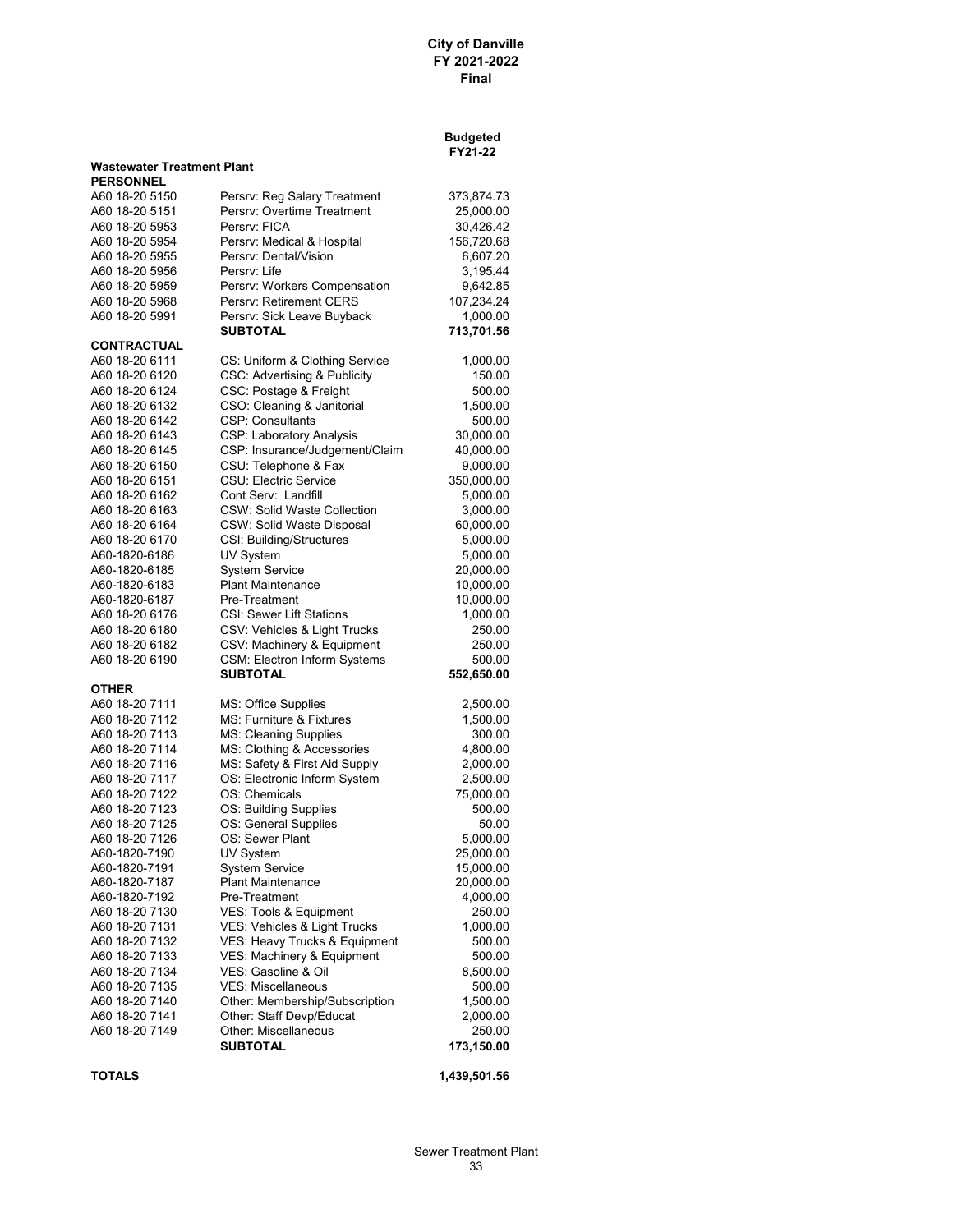|                                     |                                                               | <b>Budgeted</b><br>FY21-22 |
|-------------------------------------|---------------------------------------------------------------|----------------------------|
| <b>Sewer Collection &amp; Rehab</b> |                                                               |                            |
| <b>PERSONNEL</b>                    |                                                               |                            |
| A60 18-25 5150                      | Persrv: Reg Salary Rehab                                      | 275,797.13                 |
| A60 18-25 5151                      | Persry: Overtime Rehabilitation                               | 10,000.00                  |
| A60 18-25 5953                      | Persry: FICA                                                  | 21,775.98                  |
| A60 18-25 5954                      | Persrv: Medical & Hospital                                    | 139,029.56                 |
| A60 18-25 5955                      | Persrv: Dental/Vision                                         | 5,446.92                   |
| A60 18-25 5956                      | Persry: Life                                                  | 2,796.01                   |
| A60 18-25 5959                      | Persrv: Workers Compensation                                  | 9,642.85                   |
| A60 18-25 5968                      | Persrv: Retirement CERS                                       | 76,759.83                  |
|                                     | <b>SUBTOTAL</b>                                               | 541,248.28                 |
| <b>CONTRACTUAL</b>                  |                                                               |                            |
| A60 18-25 6111                      | CS: Uniform & Clothing service                                | 1,500.00                   |
| A60 18-25 6131                      | CSO: Rentals & Leases                                         | 1,250.00                   |
| A60 18-25 6132                      | CSO: Cleaning & Janitorial                                    | 750.00                     |
| A60 18-25 6142                      | <b>CSP: Consultants</b>                                       | 250.00                     |
| A60 18-25 6145                      | CSP: Insurance/Judgement/Claim                                | 25,000.00                  |
| A60 18-25 6150                      | CSU: Telephone & Fax                                          | 8,500.00                   |
| A60 18-25 6151                      | <b>CSU: Electric Service</b>                                  | 85,000.00                  |
| A60 18-25 6153                      | CSU: Natural & Propane Gas                                    | 1,500.00                   |
| A60 18-25 6163                      | <b>CSW: Solid Waste Collection</b>                            | 2,500.00                   |
| A60 18-25 6170                      | CSI: Building/Structures                                      | 1,800.00                   |
| A60 18-25 6176                      | <b>CSI: Sewer Lift Stations</b>                               | 85,000.00                  |
| A60 18-25 6177                      | <b>CSI: Sewer Lines</b>                                       | 2,500.00                   |
| A60 18-25 6180                      | CSV: Vehicles & Light Trucks                                  | 250.00                     |
| A60 18-25 6181                      | CSV: Heavy Trucks & Equipment                                 | 250.00                     |
| A60 18-25 6182                      | CSV: Machinery & Equipment                                    | 250.00                     |
| A60 18-25 6190                      | <b>CSM: Electron Inform Systems</b>                           | 2,000.00                   |
|                                     | <b>SUBTOTAL</b>                                               | 218,300.00                 |
| OTHER                               |                                                               |                            |
| A60 18-25 7111                      | MS: Office Supplies                                           | 2,000.00                   |
| A60 18-25 7112<br>A60 18-25 7113    | MS: Furniture & Fixtures                                      | 2,000.00                   |
| A60 18-25 7114                      | <b>MS: Cleaning Supplies</b>                                  | 200.00                     |
|                                     | MS: Clothing & Accessories                                    | 3,000.00                   |
| A60 18-25 7115<br>A60 18-25 7116    | MS: Food Service/Supplies                                     | 250.00                     |
| A60 18-25 7117                      | MS: Safety & First Aid Supply<br>OS: Electronic Inform System | 3,500.00<br>5,500.00       |
| A60 18-25 7122                      | OS: Chemicals                                                 |                            |
| A60 18-25 7123                      | OS: Building Supplies                                         | 1,000.00<br>2,000.00       |
| A60 18-25 7124                      | <b>OS: Construction Materials</b>                             |                            |
| A60 18-25 7125                      | OS: General Supplies                                          | 3,000.00                   |
| A60 18-25 7127                      | OS: Sewer Lift Stations                                       | 500.00<br>5,000.00         |
| A60 18-25 7128                      | OS: Sewer Line                                                | 12,000.00                  |
| A60 18-25 7130                      | VES: Tools & Equipment                                        | 2,500.00                   |
| A60 18-25 7131                      | VES: Vehicles & Light Trucks                                  | 1,000.00                   |
| A60 18-25 7132                      | VES: Heavy Trucks & Equipment                                 | 250.00                     |
| A60 18-25 7133                      | VES: Machinery & Equipment                                    |                            |
| A60 18-25 7134                      | VES: Gasoline & Oil                                           | 1,000.00<br>12,000.00      |
| A60 18-25 7135                      | <b>VES: Miscellaneous</b>                                     | 250.00                     |
| A60 18-25 7140                      | Other: Membership/Subscription                                | 4,000.00                   |
| A60 18-25 7141                      | Other: Staff Devp/Educat                                      | 2,500.00                   |
|                                     | <b>SUBTOTAL</b>                                               | 63,450.00                  |
|                                     |                                                               |                            |
|                                     |                                                               |                            |

**TOTALS 822,998.28**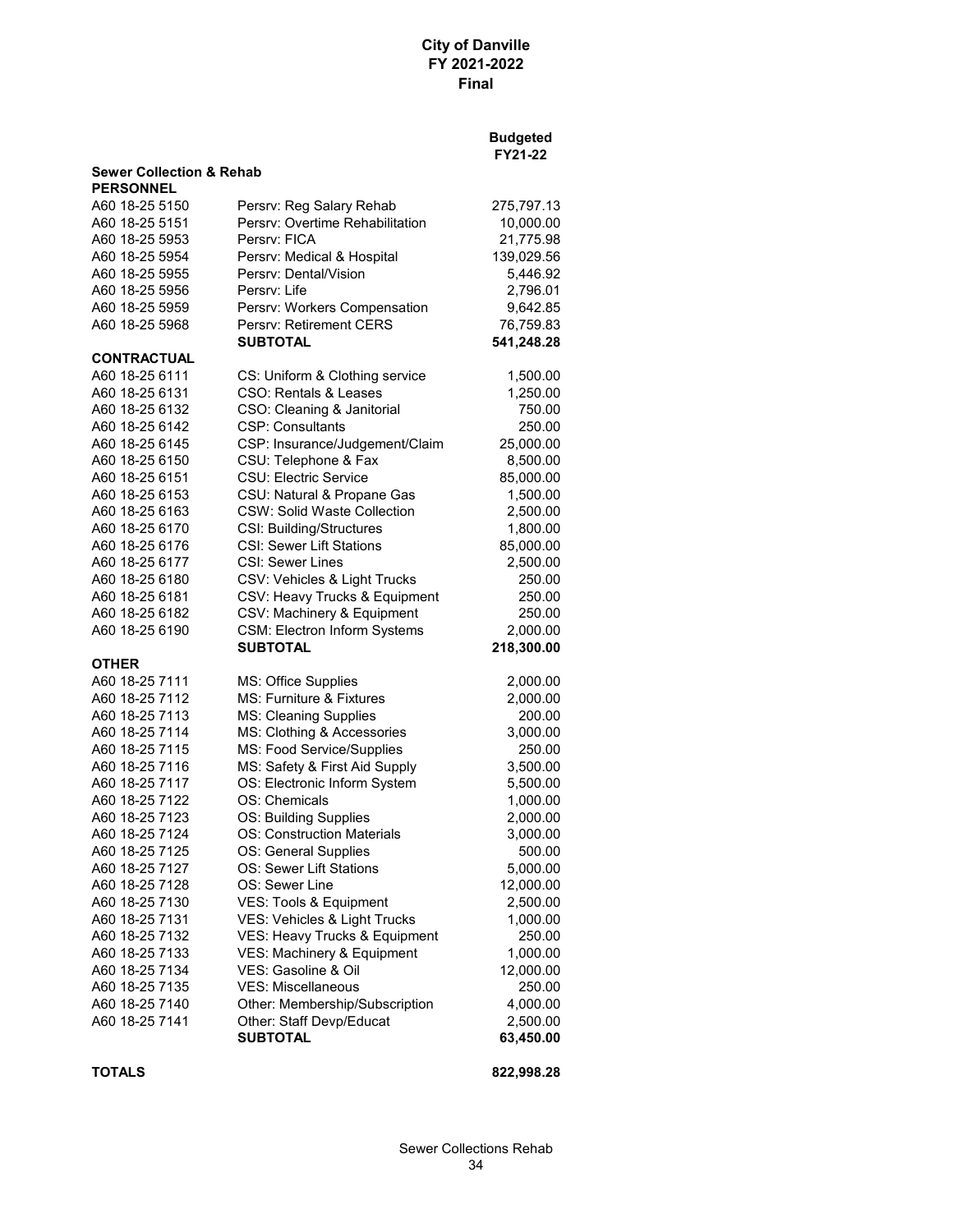| <b>Perryville Utility</b><br><b>PERSONNEL</b> |                                 |            |
|-----------------------------------------------|---------------------------------|------------|
| A60 18-30 5150                                | Regular Salary-PVille           | 59,147.53  |
| A60 18-30 5151                                | Pers: Overtime-PVille           | 5,000.00   |
| A60 18-30 5953                                | Persry: FICA                    | 4,907.29   |
| A60 18-30 5954                                | Persrv: Medical & Hospital      | 9,383.16   |
| A60 18-30 5955                                | Persry: DentalVision            | 544.20     |
| A60 18-30 5956                                | Persrv: Life                    | 399.43     |
| A60 18-30 5959                                | Persrv: Workers Compensation    | 1,819.72   |
| A60 18-30 5968                                | <b>Persry: Retirement CERS</b>  | 17,287.76  |
| A60 18-25 5991                                | Persrv: Sick Leave Buyback      | 6,200.00   |
|                                               | <b>SUBTOTAL</b>                 | 104,689.09 |
| <b>CONTRACTUAL</b>                            |                                 |            |
| A60 18-30 6142                                | <b>CSP: Consultants</b>         | 100.00     |
| A60 18-30 6143                                | <b>CSP: Laboratory Analysis</b> | 7,500.00   |
| A60 18-30 6145                                | CSP: Insurance/Judgement/Claim  | 2,500.00   |
| A60 18-30 6150                                | CSU: Telephone & Fax            | 3,575.00   |
| A60 18-30 6151                                | <b>CSU: Electric Service</b>    | 50,000.00  |
| A60 18-30 6175                                | <b>CSI: Sewer Plant</b>         | 5,000.00   |
| A60 18-30 6176                                | <b>CSI: Sewer Lift Stations</b> | 2,750.00   |
|                                               | <b>SUBTOTAL</b>                 | 71,425.00  |
| <b>OTHER</b>                                  |                                 |            |
| A60 18-30 7113                                | <b>MS: Cleaning Supplies</b>    |            |
|                                               |                                 | 150.00     |
| A60 18-30 7114                                | MS: Clothing & Accessories      | 550.00     |
| A60 18-30 7116                                | MS: Safety & First Aid Supply   | 200.00     |
| A60 18-30 7117                                | OS: Electronic Inform System    | 2,000.00   |
| A60 18-30 7122                                | OS: Chemicals                   | 8,500.00   |
| A60 18-30 7123                                | OS: Building Supplies           | 100.00     |
| A60 18-30 7125                                | OS: General Supplies            | 50.00      |
| A60 18-30 7126                                | OS: Sewer Plant P-Ville         | 3,500.00   |
| A60 18-30 7127                                | <b>OS: Sewer Lift Stations</b>  | 4,500.00   |
| A60 18-30 7130                                | VES: Tools & Equipment          | 1,000.00   |
| A60 18-30 7131                                | VES: Vehicles & Light Trucks    | 250.00     |
| A60 18-30 7133                                | VES: Machinery & Equipment      | 1,000.00   |
| A60 18-30 7134                                | VES: Gasoline & Oil             | 2,500.00   |
| A60 18-30 7140                                | Other: Membership/Subscription  | 400.00     |
| A60 18-30 7141                                | Other: Staff Devp/Educat        | 400.00     |
|                                               | <b>SUBTOTAL</b>                 | 25,100.00  |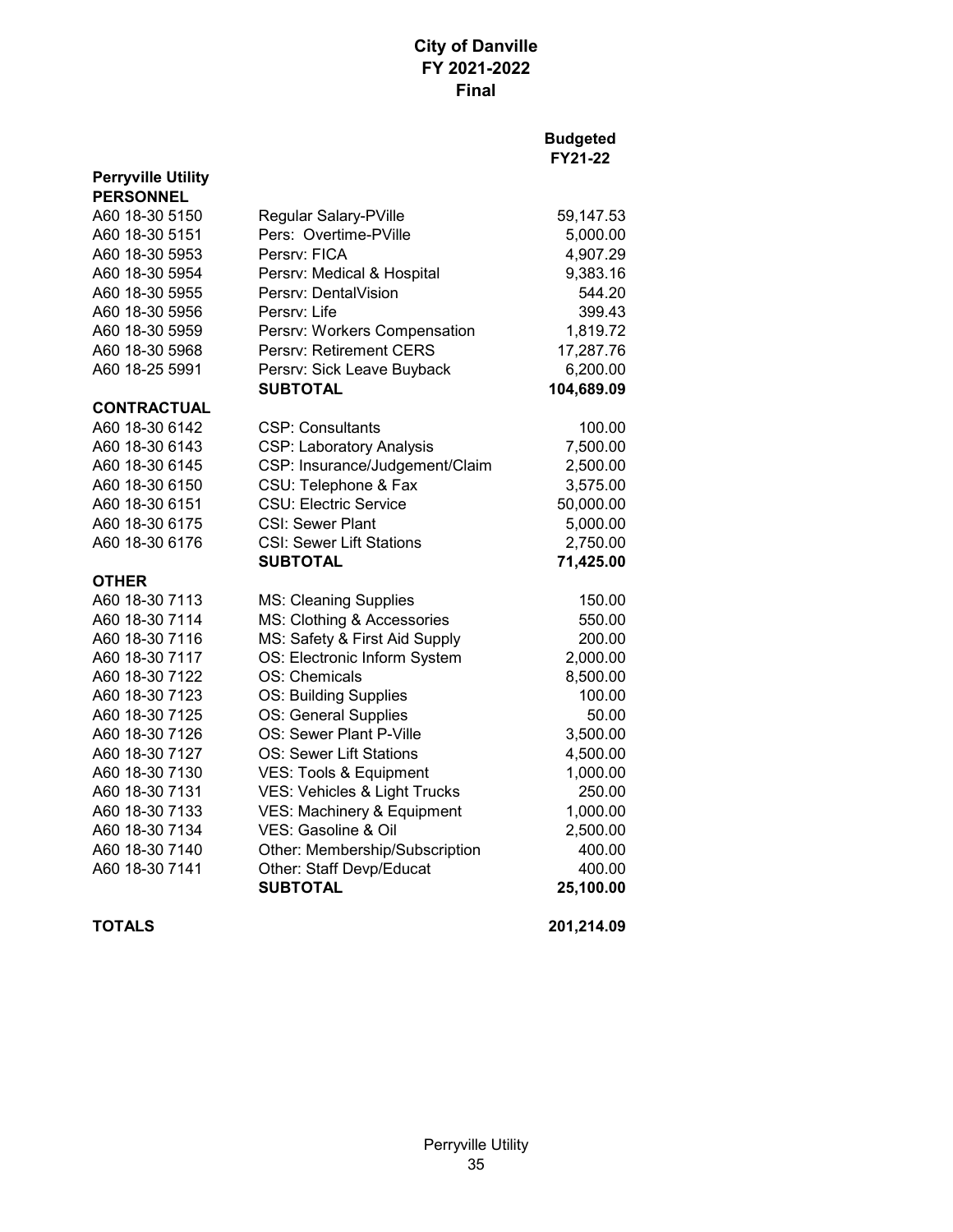### **Budgeted FY21-22**

# **Non-Capital Outlays (Utility)**

| <b>TOTALS</b>  |                              | 15,000.00 |
|----------------|------------------------------|-----------|
| A60 18-40 5830 | <b>Perryville Utility</b>    | 2.500.00  |
| A60 18-40 5826 | Sewer Collection & Rehab     | 2.500.00  |
| A60 18-40 5820 | Sewer Treatment Plant        | 2.500.00  |
| A60 18-40 5815 | Water Distribution & Sales   | 5.000.00  |
| A60 18-40 5810 | <b>Water Treatment Plant</b> | 2,500.00  |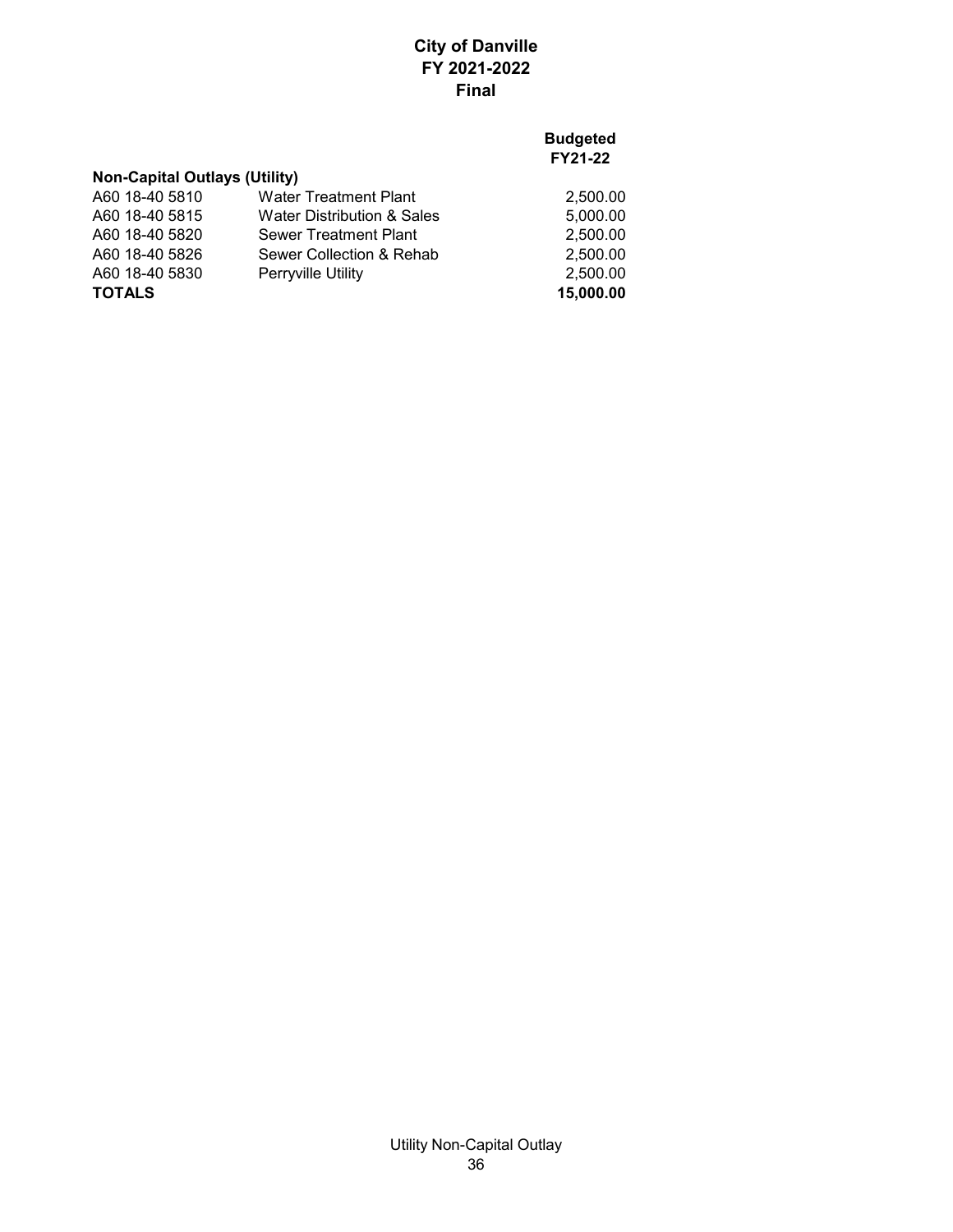## **Budgeted FY21-22**

## **Non-Departmental (Utility)**

| A60 19-10 6141 | <b>CSP: Legal Services</b>      | 20,000.00  |
|----------------|---------------------------------|------------|
| A60 19-10 7934 | Reserved KIA/RD Capital Reserve | 75,000.00  |
| A60 19-10 7992 | Interfund Charge                | 546,027.91 |
| A60 19-10 7993 | Contingency                     | 90,544.00  |
| A60 19-10 7998 | <b>Kentucky River Authority</b> | 42,000.00  |
| <b>TOTALS</b>  |                                 | 773,571.91 |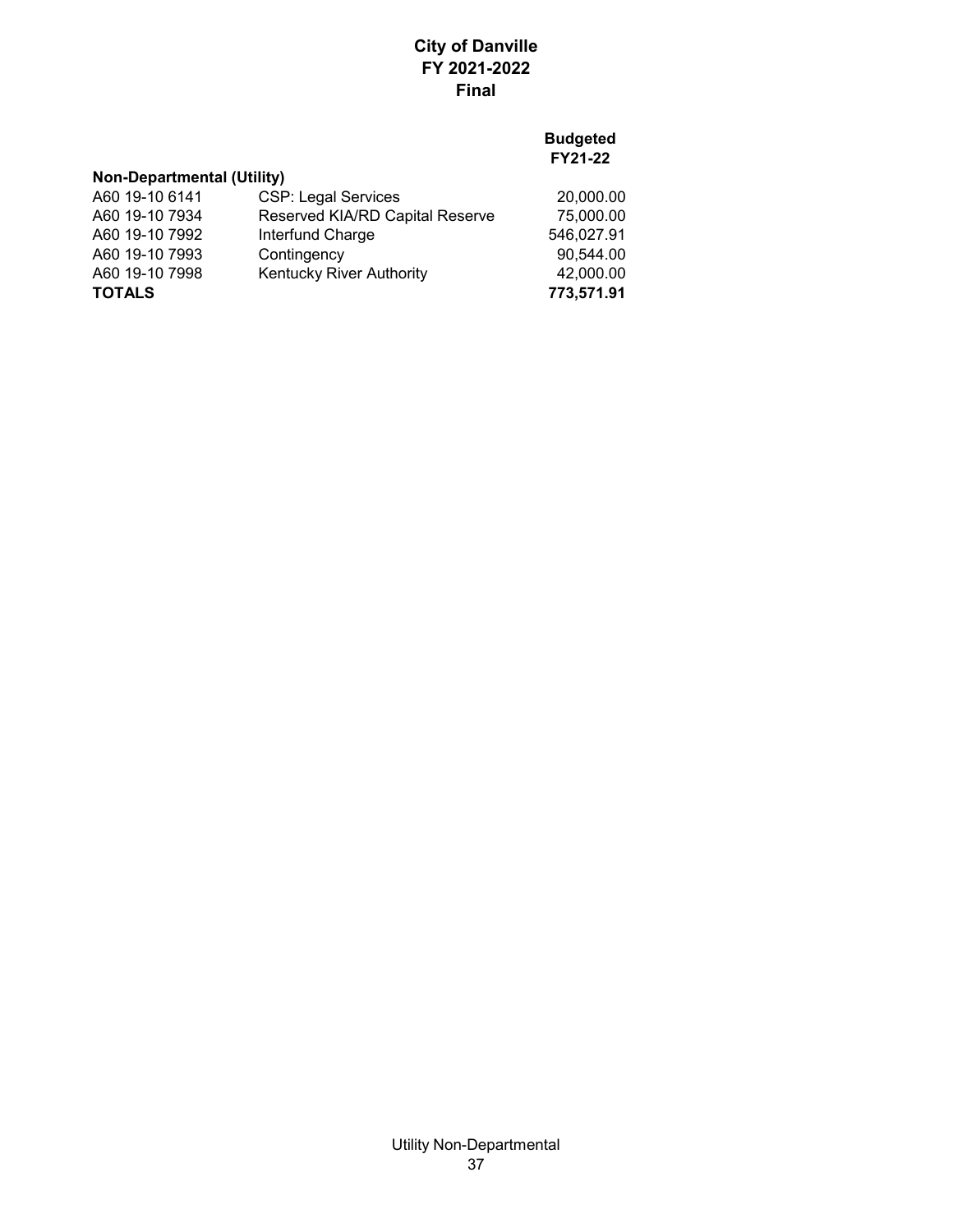| <b>Debt Service (Utility)</b> |                                       |              |
|-------------------------------|---------------------------------------|--------------|
| A60 19-20 8133                | Debt Serv: KIA (2%) (WTP)             | 736,124.00   |
| A60 19-20 8138                | Debt Serv: Sewer Bonds (2014A)        | 222,125.00   |
| A60 19-20 8121                | Fleet                                 | 170,260.06   |
| A60 19-20 8126                | <b>Energy Efficiency</b>              | 526,000.00   |
| A60 19-20 8128                | Debt Serv: Sewer Plant / Lines (2020) | 480,469.00   |
| A60-1920-8132                 | 1995-2015B UADS RD                    | 586,511.00   |
| <b>TOTALS</b>                 |                                       | 2,721,489.06 |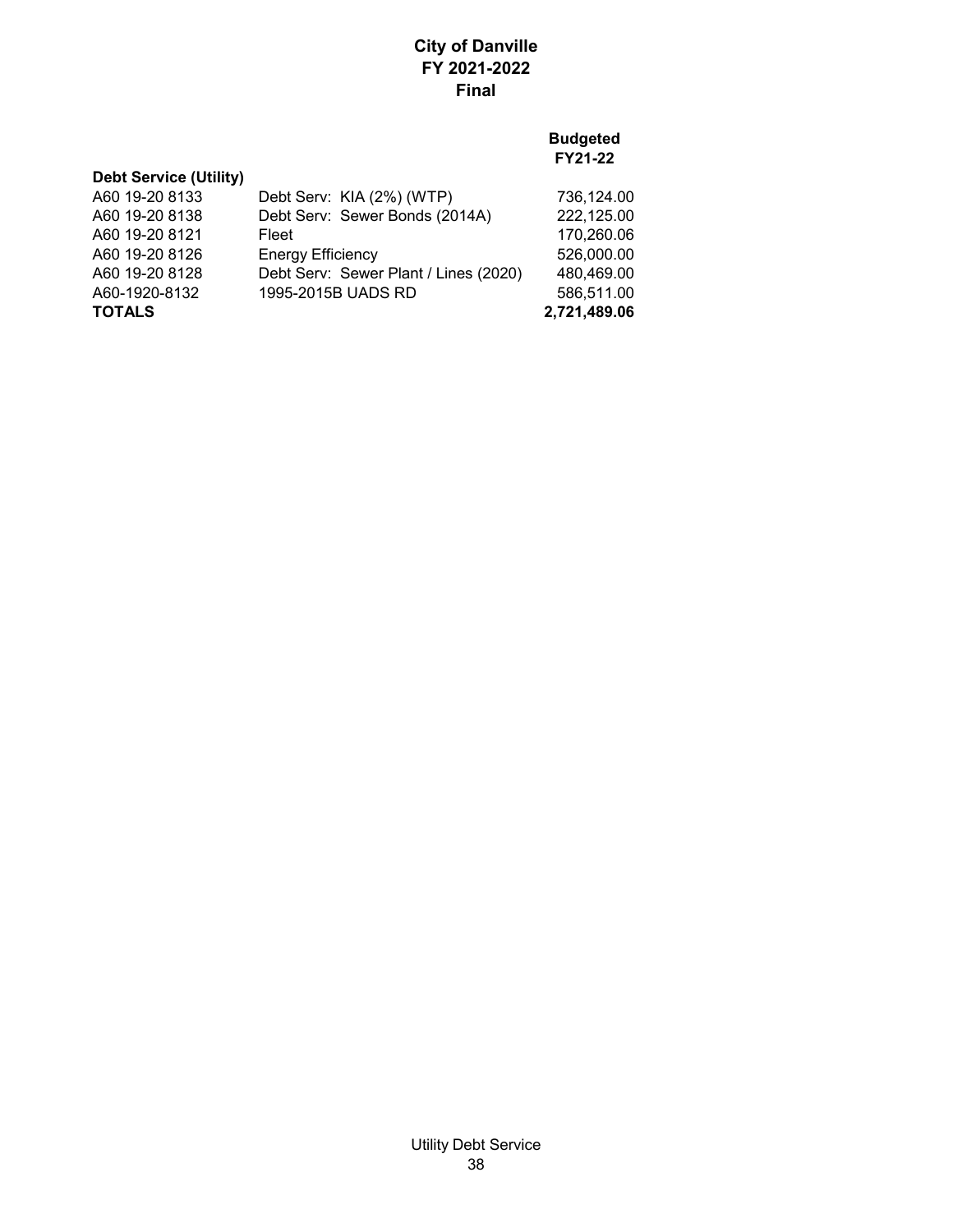| <b>Utility Capital - Expenditures</b> |                                       |               |
|---------------------------------------|---------------------------------------|---------------|
| A60 65-00 9003                        | <b>Water Distribution Improvement</b> | 2,845,000.00  |
| A60 65-00 9006                        | Sewer Services - Line Replace         | 100,000.00    |
| A60 65-00 9025                        | <b>Water Equipment</b>                | 75,000.00     |
| A60 65-00 9027                        | Sewer Rehab                           | 300,000.00    |
| A60 65-00 9057                        | Sewer: Spears Creek Lift station      | 1,000,000.00  |
| A60 65-00 9063                        | <b>Water Storage Tanks/lines</b>      | 2,590,000.00  |
| A60-6500-9070                         | <b>WTP Lagoon/GAC</b>                 | 350,000.00    |
| A60 65-00 9065                        | Sewer Plant                           | 6,000,000.00  |
| A60 65-00 9114                        | Sewer Equipment                       | 90,000.00     |
| A60-6500-9116                         | Fiber                                 | 250,000.00    |
| <b>TOTALS</b>                         |                                       | 13,600,000.00 |
|                                       |                                       |               |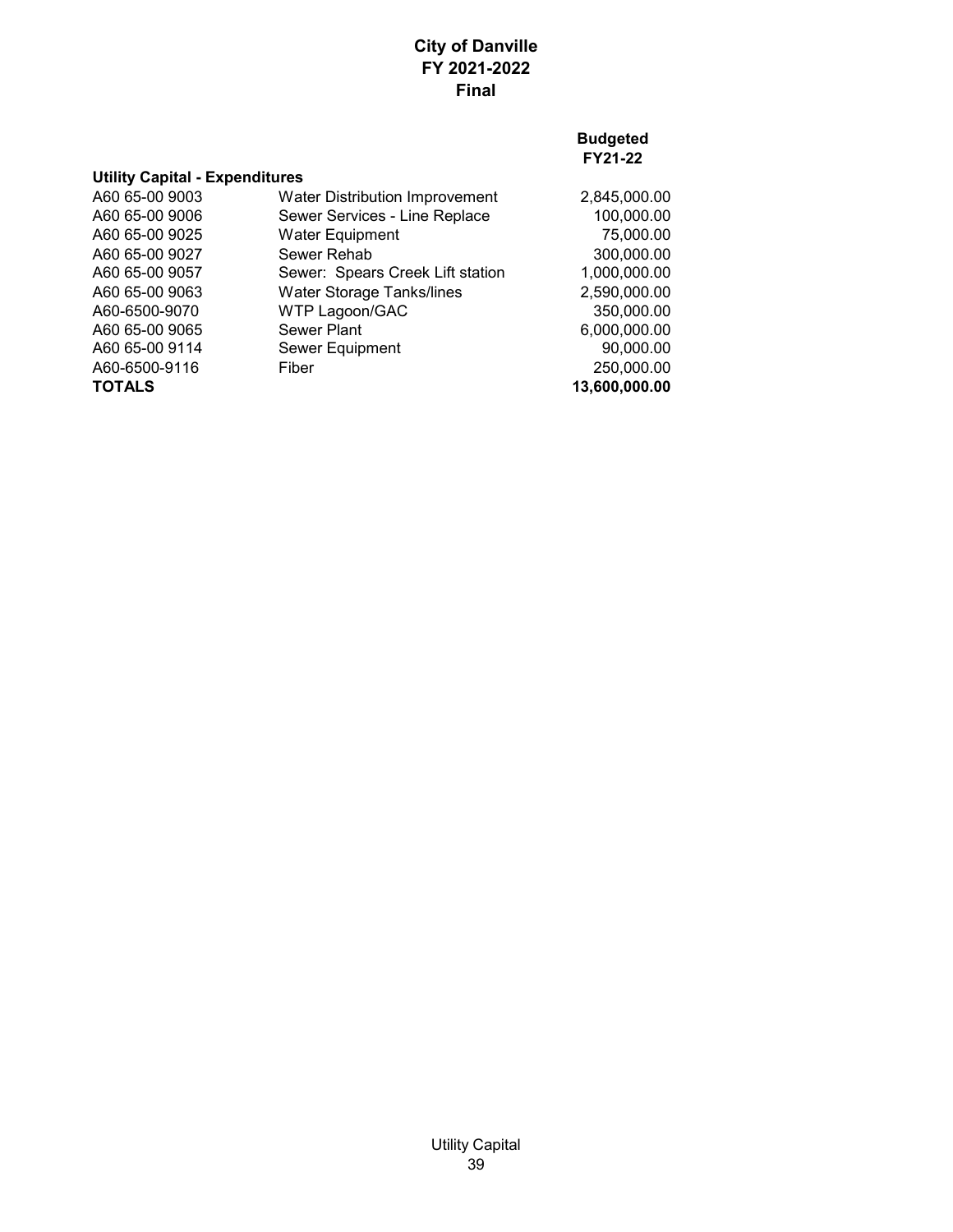| (Federal Building)<br><b>Museum - Revenues</b> |                                   | <b>Budgeted</b><br><b>FY21-22</b> |
|------------------------------------------------|-----------------------------------|-----------------------------------|
| A66 00-00 4500                                 | <b>Transfer from General Fund</b> | 31,683.56                         |
| A66 00-00 4760                                 | Other Rev: Invest Interest        | 600.00                            |
| <b>TOTALS</b>                                  |                                   | 32,283.56                         |
| <b>Museum - Expenditures</b>                   |                                   |                                   |
| <b>CONTRACTUAL</b>                             |                                   |                                   |
| A66 00-00 6145                                 | CSP: Insurance                    | 3,630.00                          |
| A66 00-00 6151                                 | CSU: Electric Service             | 18,000.00                         |
| A66 00-00 6153                                 | CSU: Natural & Propane Gas        | 3,000.00                          |
| A66 00-00 6170                                 | <b>CSI: Building/Structures</b>   | 5,000.00                          |
|                                                | <b>SUBTOTAL</b>                   | 29,630.00                         |
| <b>OTHER</b>                                   |                                   |                                   |
| A66 00-00 8126                                 | <b>Energy Efficiency Debt</b>     | 2,653.56                          |
|                                                | <b>SUBTOTAL</b>                   | 2,653.56                          |
| TOTALS                                         |                                   | 32,283.56                         |